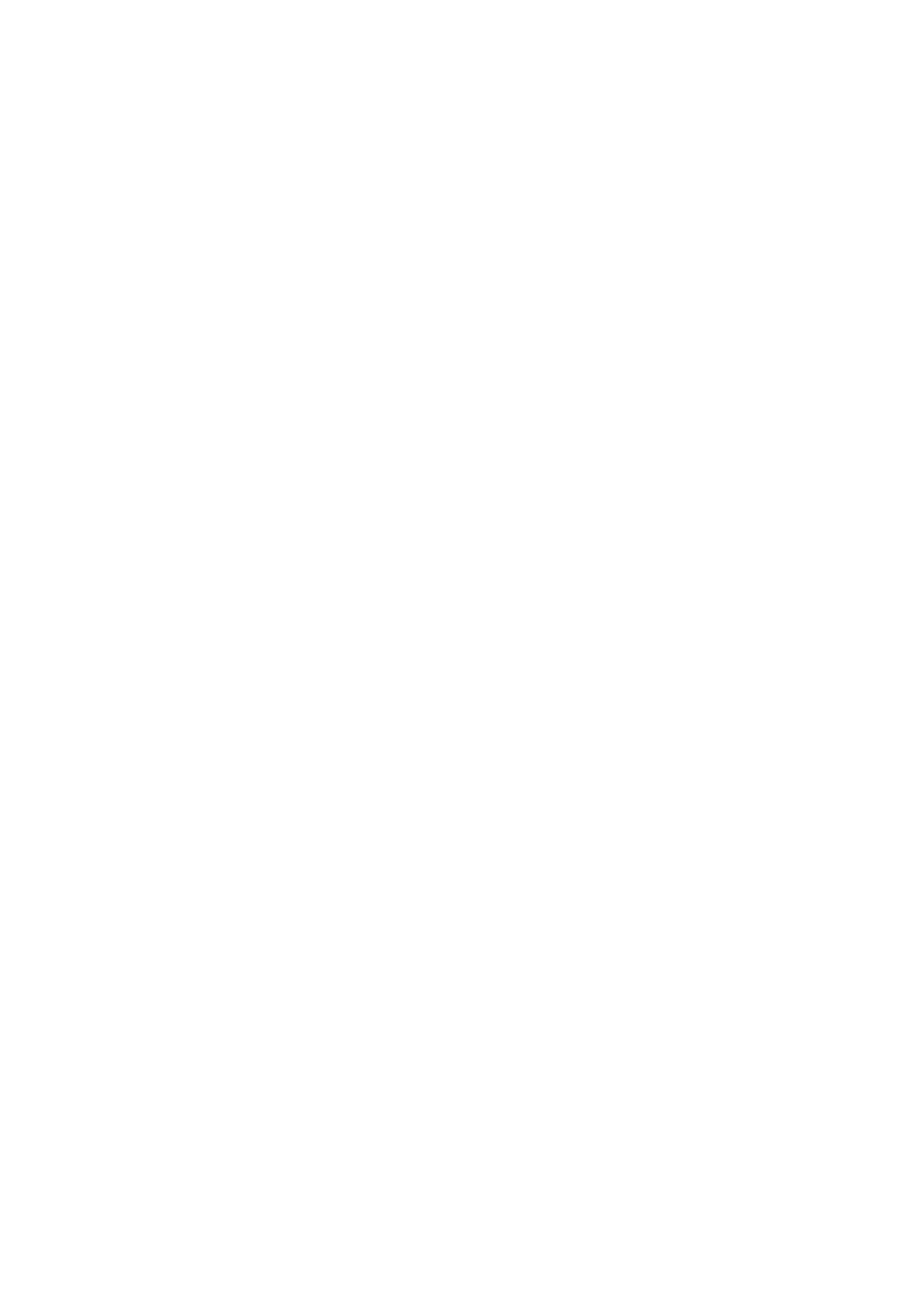## **Europe for Citizens Programme 2014-2020**

# **In-Depth Analysis**

On 14 September 2015, the Committee on Culture and Education (CULT) decided to undertake three implementation reports, namely on Erasmus+, Creative Europe and the Europe for Citizens Programme. This decision was approved by the Conference of Committee Chairs at its meeting of 27 October 2015. Such implementation reports are routinely accompanied by European Implementation Assessments.

This European Implementation Assessment on the Europe for Citizens Programme 2014-2020 has been drawn up by the Ex-Post Impact Assessment Unit of the Directorate for Impact Assessment and European Added Value, within the European Parliament's Directorate-General for Parliamentary Research Services. Its aim is to improve the understanding of the subject by providing evidence of the specific benefits that are currently being achieved through the implementation of the scheme.

#### **Abstract**

The Europe for Citizens Programme 2014-2020 is a European Union funded programme that aims at contributing to a better understanding of the EU by citizens, as well as promoting European remembrance and civic participation in Europe. This programme is the third of its kind, following the 2004-2006 Active European Citizenship Programme and the 2007-2013 Europe for Citizens Programme.

Since the current programme underwent a number of changes and adjustments, including a reduction in funding, a first examination of its functioning and implementation seems appropriate. Against this background, this European Implementation Assessment seeks to provide an initial assessment of the strengths and weaknesses of the Europe for Citizens Programme 2014-2020 under the new structure, and presents some preliminary findings and recommendations in chapter 5.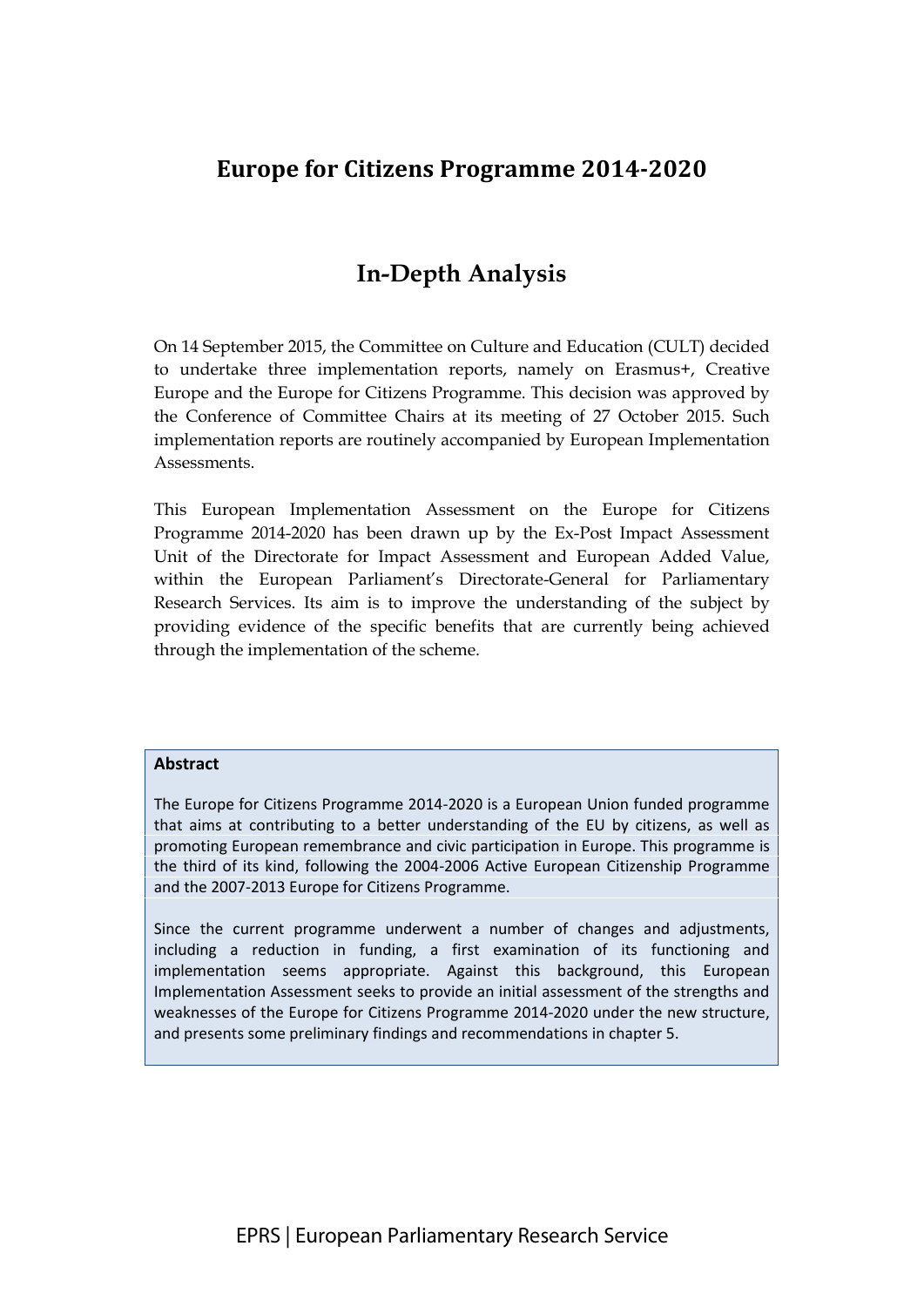### **AUTHOR(S)**

Katharina Eisele, Ex-Post Impact Assessment Unit

#### **ABOUT THE PUBLISHER**

This paper has been drawn up by the Ex-Post Impact Assessment Unit of the Directorate for Impact Assessment and European Added Value, within the Directorate–General for Parliamentary Research Services of the Secretariat of the European Parliament.

To contact the Unit, please email: [EPRS-ExPostImpactAsessment@ep.europa.eu](mailto:EPRS-ExPostImpactAsessment@ep.europa.eu)

### **LINGUISTIC VERSIONS**

Original: EN Translations: DE, FR

This document is available on the internet at: <http://www.europarl.europa.eu/thinktank>

#### **ACKNOWLEDGMENTS**

The author would like to thank officials of EACEA and of the European Commission, as well as the stakeholders interviewed for this European Implementation Assessment. In addition, the author would like to express thanks to the Secretariat of the European Parliament's Committee on Culture and Education and to the Policy Department for Structural and Cohesion Policies of the European Parliament for their useful input.

### **DISCLAIMER**

The content of this document is the sole responsibility of the author and any opinions expressed therein do not necessarily represent the official position of the European Parliament. It is addressed to the Members and staff of the EP for their parliamentary work. Reproduction and translation for non-commercial purposes are authorised, provided the source is acknowledged and the European Parliament is given prior notice and sent a copy.

Manuscript completed in July 2016. Brussels © European Union, 2016.

PE 581.418 ISBN 978-92-823-9552-3 DOI: 10.2861/313496 QA-04-16-570-EN-N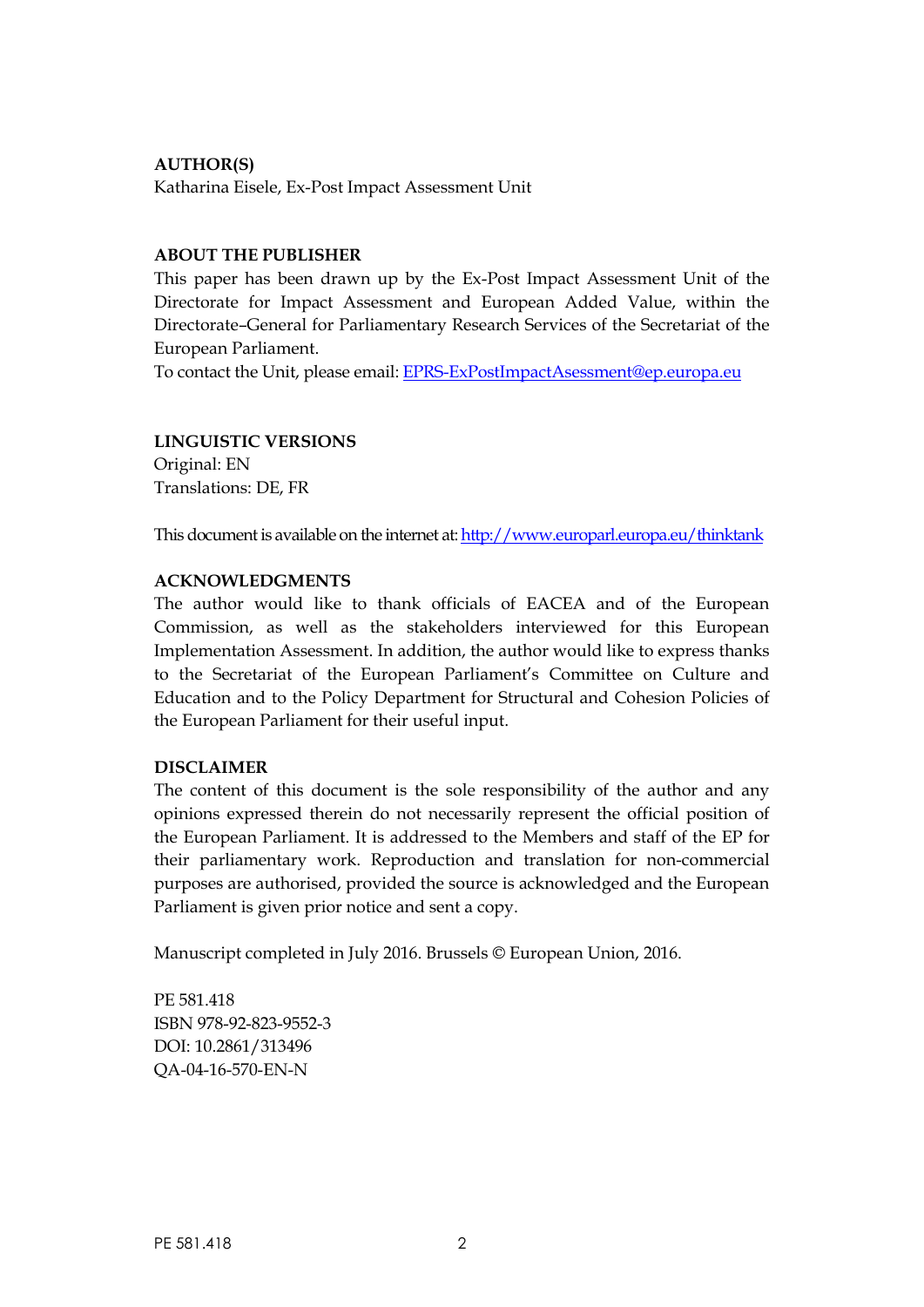# **Contents**

|             | 1.1.   |        |                                                         |  |
|-------------|--------|--------|---------------------------------------------------------|--|
|             | 1.2.   |        |                                                         |  |
|             | 1.3.   |        |                                                         |  |
|             | 1.4.   |        |                                                         |  |
| 1.4.1.      |        |        |                                                         |  |
|             | 1.4.2. |        |                                                         |  |
|             |        | 1.4.3. |                                                         |  |
| 2.          |        |        |                                                         |  |
|             | 2.1.   |        |                                                         |  |
|             | 2.1.1. |        |                                                         |  |
|             | 2.1.2. |        |                                                         |  |
|             | 2.1.3. |        | What about Parliament's involvement? The legal basis 15 |  |
|             | 2.1.4. |        |                                                         |  |
|             | 2.2.   |        |                                                         |  |
|             | 2.3.   |        |                                                         |  |
|             | 2.3.1. |        |                                                         |  |
|             | 2.3.2. |        |                                                         |  |
|             | 2.4.   |        |                                                         |  |
|             | 2.5.   |        |                                                         |  |
|             | 2.6.   |        |                                                         |  |
| 3.          |        |        |                                                         |  |
| $4_{\cdot}$ |        |        |                                                         |  |
|             | 4.1    |        |                                                         |  |
|             | 4.1.1. |        |                                                         |  |
|             | 4.1.2. |        |                                                         |  |
|             | 4.2.   |        |                                                         |  |
|             | 4.2.1. |        |                                                         |  |
|             | 4.2.2. |        |                                                         |  |
|             | 4.2.3. |        |                                                         |  |
|             | 4.2.4. |        |                                                         |  |
|             | 4.2.5. |        |                                                         |  |
|             | 4.2.6. |        |                                                         |  |
|             | 4.2.7. |        |                                                         |  |
|             | 4.2.8. |        |                                                         |  |
| 5.          |        |        |                                                         |  |
| 6.          |        |        |                                                         |  |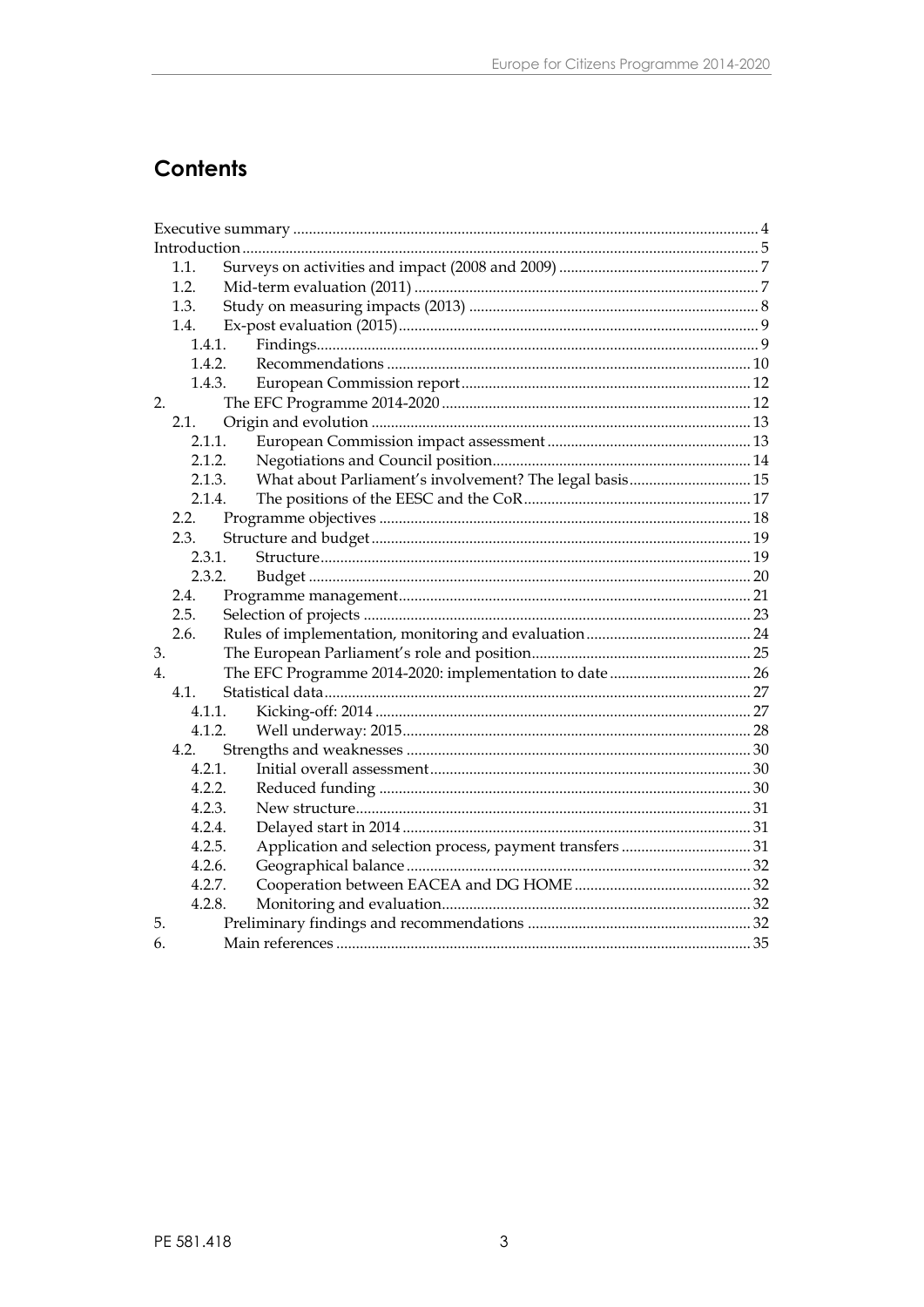## <span id="page-5-0"></span>**Executive summary**

Bringing the European Union closer to its citizens has long been a key objective of European policy makers. Major importance is attached to engaging citizens and involving them at EU level in a different number of ways. In addition to improving conditions for active civic and democratic participation, the EU encourages action to contribute to a broader understanding of the EU among citizens, including its history and its diversity, as well as fostering European citizenship. The idea also extends to enhancing an open dialogue between the European institutions, civil society and local authorities.

Against this background, the Europe for Citizens (EFC) Programme 2014-2020 provides EU financial support for a wide variety of projects and activities, including town twinning and civil society projects, networks of towns (municipalities and associations cooperating on a common theme in a long-term perspective) but also projects and events related to European remembrance. The EFC Programme has proven to be relevant to different policy areas, including justice, freedom and security, employment and social policy, and education, training and youth. The EFC Programme 2014-2020 is implemented by the DG for Migration and Home Affairs (DG HOME) of the European Commission, and directly managed by the Education, Audiovisual and Culture Executive Agency (EACEA).

Funding which promotes and enables citizens to engage in European matters is of vital importance, especially in times when euroscepticism is on the rise. The EFC Programme is a unique European platform for promoting civic engagement among European citizens, either directly or through organisations targeting them. The European Commission's ex-post evaluation of the EFC Programme 2007-2013 found that the programme's objectives and activities are relevant, complementary with other initiatives, as well as having a clear EU added value.

Whilst still in the early stages of implementation, and despite a number of challenges, the EFC Programme 2014-2020 is likely to prove a unique and successful EU-funded programme, engaging citizens and building on the achievements of its predecessors. A major challenge is the reduced funding planned under the current EFC Programme. Participation has become very competitive and the overall quality of the projects has been high.

Taking stock of the first two years of the current programme leads to the conclusion that its implementation and management is sound and stable. The rise in the number of applications shows that there is a clear need for the EFC Programme, making it distinct from other funding programmes. The projects selected for funding appear to respond to the principal concerns of citizens, providing room for diversity while also taking the European Commission's priorities into account. According to EACEA, 2 000 organisations in Europe are directly involved in the projects supported, and the programme reaches around one million citizens directly and indirectly.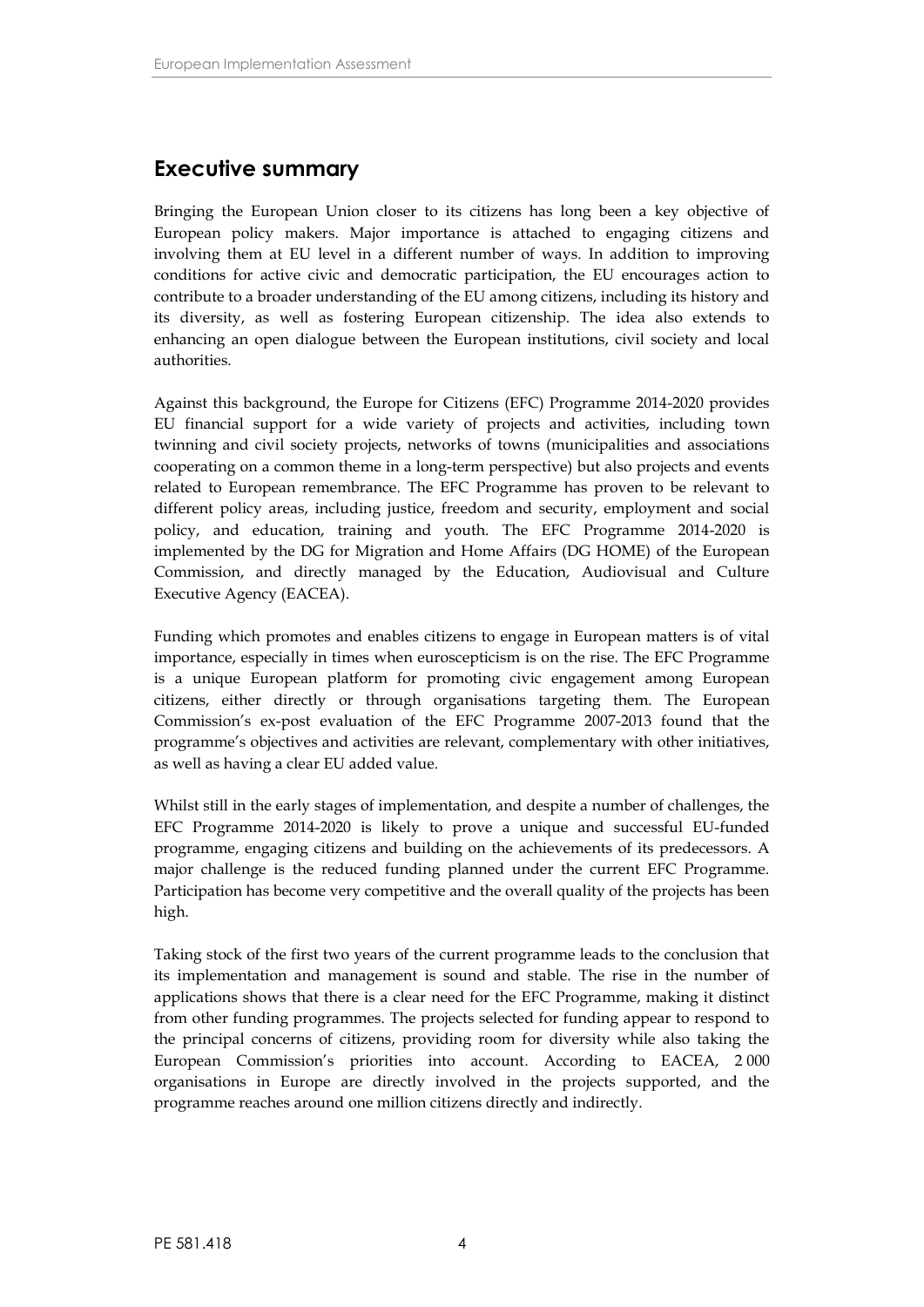### <span id="page-6-0"></span>**Introduction**

Bringing the European Union closer to its citizens has long been a key objective of European policy makers. Major importance is attached to engaging citizens and involving them at EU level in a number of different ways. In addition to improving conditions for active civic and democratic participation, the EU encourages action to contribute to a broader citizens' understanding of the EU, including its history and its diversity, as well as fostering European citizenship. The idea also extends to enhancing an open dialogue between the European institutions, civil society, and local authorities. With the entry into force of the Treaty of Lisbon in 2009, citizens were provided with new means to engage in policy making at Union level in terms of participatory democracy.

To recall, according to Article 11 TEU, the EU institutions are bound, using appropriate means, to give citizens and representative associations the opportunity to make known and publicly exchange their views on all areas of Union action. This provision also stipulates the EU institutions' obligation to have an open, transparent and regular dialogue with civil society; the Commission's duty to carry out broad consultations with stakeholders; and introduces the European Citizens' Initiative.<sup>1</sup> Furthermore, Article 20 TFEU establishes the fundamental status of Union citizenship and details the rights attached to it. As the European Commission explained, in order to empower citizens to enjoy fully these rights, a better understanding of the EU is an important precondition.<sup>2</sup>

The Commission has taken action to actively engage citizens and organisations in cross border cooperation activities and exchanges, with the objective of strengthening European identity and promoting European integration by means of funding programmes.

The current Europe for Citizens (EFC) Programme 2014-2020<sup>3</sup> is the successor to the 2007- 2013 EFC Programme and the previous 2004-2006 Active European Citizenship Programme.<sup>4</sup> A wide variety of projects and activities have been funded in the past, including town twinning and civil society projects, networks of towns, and also projects and events related to European remembrance.<sup>5</sup>

<sup>1</sup> For more information, see I. Anglmayer, [The European Citizens' Initiative: the](http://www.europarl.europa.eu/RegData/etudes/IDAN/2015/536343/EPRS_IDA(2015)536343_EN.pdf) experience of the [first three years](http://www.europarl.europa.eu/RegData/etudes/IDAN/2015/536343/EPRS_IDA(2015)536343_EN.pdf), EPRS In-Depth Analysis, April 2015.

<sup>2</sup> European Commission, Impact Assessment accompanying the document 'Proposal for a Regulation of the Council establishing for the period 2014-2020 the programme "Europe for Citizens" to promote European citizenship', SEC(2011) 1562, 14 December 2011, p. 20.

<sup>3</sup> Council Regulation (EU) No 390/2014 of 14 April 2014 establishing the Europe for Citizens' programme for the period 2014-2020.

<sup>4</sup> For a broader discussion of the Europe for Citizens Programme as a means to promote European citizenship and identity, see A. Kutay, Governance and European Civil Society, Routledge 2014, pp. 83-86; see also K. Mäkinen, Constructing Europe as an Area via EU Documents on Citizenship and Culture', in: The Meanings of Europe (ed. C. Wiesner and M. Schmidt-Gleim), Routledge 2014, pp. 130-143.

<sup>5</sup> For a selection of projects funded under the 2007-2013 EFC Programme, see European Commission, The citizen's effect - 25 features about the Europe for Citizens Programme, 2012.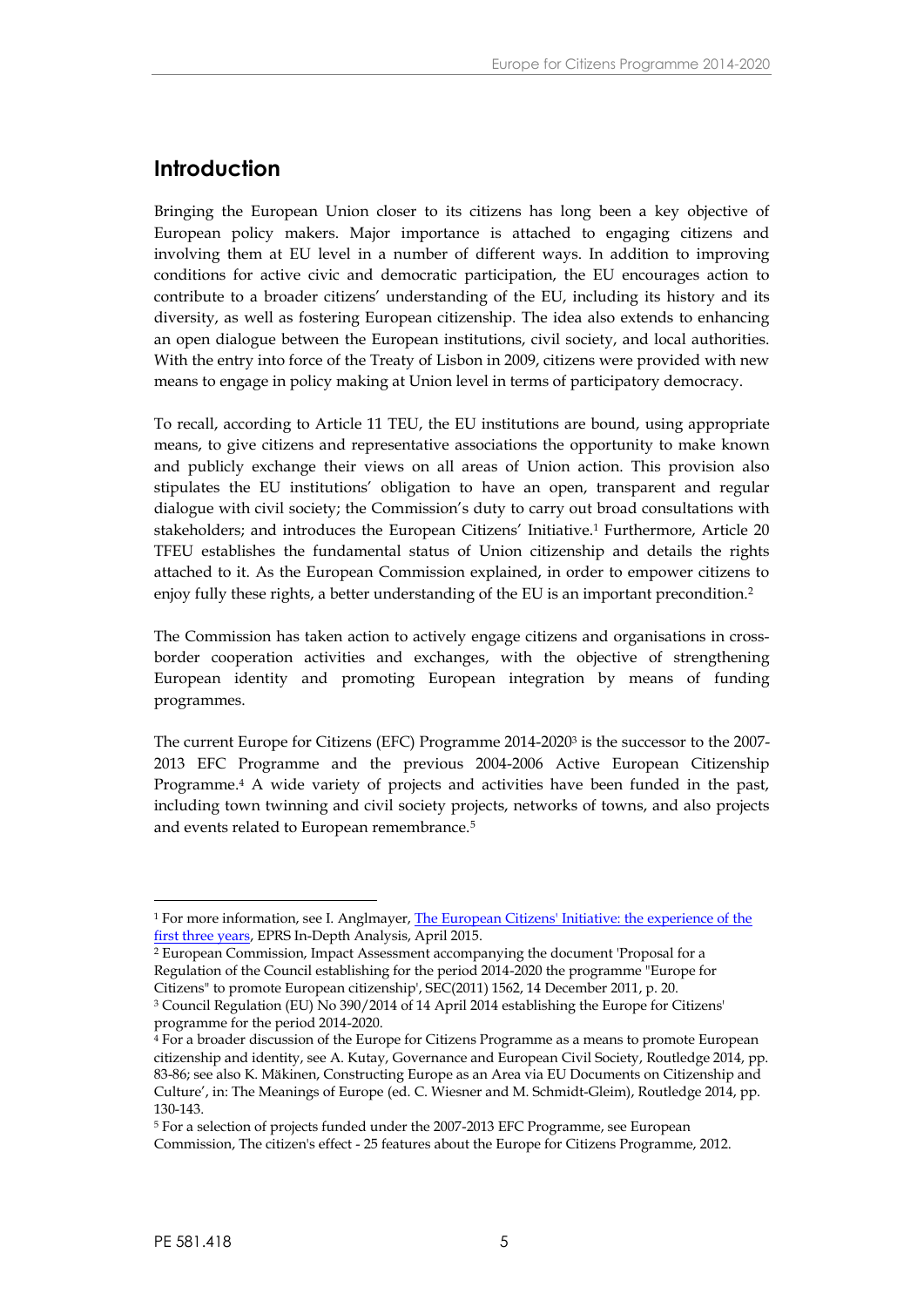The EFC Programme has proven to be relevant to different policy areas, including justice, freedom and security, employment and social policy, and education, training and youth. Funding which promotes and enables citizens to engage in European matters is of vital importance, especially in times when euroscepticism is on the rise. The EFC Programme has been described as providing 'a unique European platform for promoting civic engagement among European citizens', either directly or through organisations targeting them.<sup>6</sup>

The European Commission's ex-post evaluation confirmed in September 2015 that the EFC Programme's objectives and activities were relevant, complementary to other initiatives, as well as having a clear EU added value since the programme allowed activities to be implemented that could not have been financed elsewhere, in addition to promoting best practices.<sup>7</sup>

The current EFC Programme is implemented by the DG for Migration and Home Affairs (DG HOME) of the European Commission and directly managed by the Education, Audiovisual and Culture Executive Agency (EACEA). Associations, local authorities and institutions located in all 28 EU Member States, as well as Albania, Bosnia and Herzegovina, Serbia, Montenegro and the Former Yugoslav Republic of Macedonia can apply for grants offered by the programme.

While it is not possible to carry out a fully-fledged evaluation at this point (the current EFC Programme was only adopted in April 2014), this European Implementation Assessment will offer an initial assessment of the strengths and weaknesses of the Europe for Citizens Programme 2014-2020. The Commission's interim evaluation of the Programme is planned for December 2017.

This European Implementation Assessment will first present the achievements and shortcomings of the previous EFC Programme before examining the current EFC Programme running from 2014 to 2020.

<sup>6</sup> Coffey International and Deloitte, Ex-post evaluation of the Europe for Citizens Programme 2007- 2013 - Final Report prepared for the European Commission, September 2015, pp. 22-23. <sup>7</sup> Ibid., p. 58.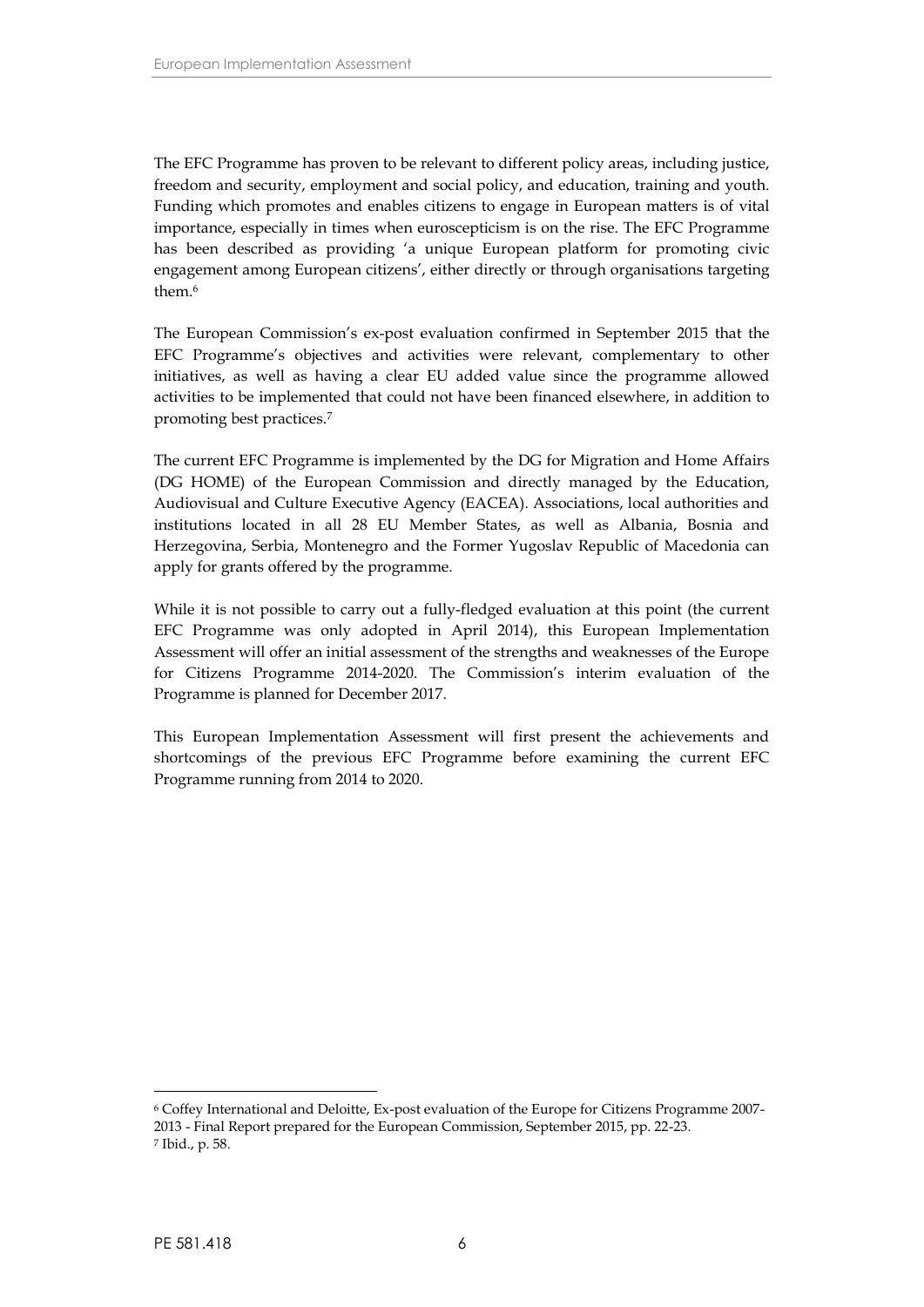## **1. Achievements and shortcomings of the EFC Programme 2007-2013**

Overall, the EFC Programme running from 1 January 2007 to 31 December 2013<sup>8</sup> was evaluated as a success.

### <span id="page-8-0"></span>**1.1.Surveys on activities and impact (2008 and 2009)**

The European Commission has carried out a number of studies with the objective of measuring the activities and the impact of the EFC Programme. A sample survey of town-twinning meetings conducted in 2008 showed that 'participation in these kinds of activities contributes strongly to increased knowledge of the EU, a greater sense of feeling European and of solidarity.'<sup>9</sup> Subsequently, in 2009, another survey on the Europe for Citizens Programme was commissioned by DG Education and Culture (EAC) regarding impact indicators.<sup>10</sup> The survey suggested the following main conclusions: taking part in a Europe for Citizens event is likely to have an impact not only on participants' opinions, but also on their future actions; participants most enjoy learning about people's lives in other countries or making new friends and contacts; and while most are aware of the EU's role in these events, learning about the EU is of lesser importance for most participants.

### <span id="page-8-1"></span>**1.2.Mid-term evaluation (2011)**

The European Commission carried out a mid-term evaluation of this EFC Programme in 2010, in the form of a study, with the help of external expertise.<sup>11</sup> The study concluded that the objectives of the EFC Programme remain valid and relevant to the overarching aim of 'giving citizens the opportunity to interact and participate in constructing an ever closer Europe, thus developing citizenship of the European Union.'<sup>12</sup> The study pointed out that an estimated 2.8 million citizens took part in funded activities between 2007 and 2009, suggesting that there is a significant level of demand. In terms of coherence, the study found that the EFC programme mostly complements other EU programmes, such as in the areas of promoting inter-cultural dialogue and developing participation and democracy in Europe, and that the EFC programme has a clear EU added value in terms

<sup>8</sup> Decision No 1904/2006/EC of the European Parliament and of the Council of 12 December 2006 establishing for the period 2007 to 2013 the programme 'Europe for Citizens' to promote active European Citizenship.

<sup>9</sup> See European Commission, DG EAC, Report on the activities under the 'Europe for Citizens Programme' 2008, EFCC/120/2009-EN, p. 2; the survey was carried out in February 2008. The Commission states that an online questionnaire was sent to 632 town twinning beneficiaries, 169 of whom replied, giving a response rate of 29%.

<sup>10</sup> Ecotec, Europe for Citizens Survey 2009 – Developing impact indicators for the Europe for Citizens programme and adapting them to the 2009 Annual Management Plan, Final technical report, October 2009.

<sup>11</sup> Ecorys, Interim Evaluation of the Europe for Citizens Programme 2007-13 – Final Report prepared for the European Commission (DG COMM), 2010; see also European Commission, Report on the mid-term evaluation of the 'Europe for Citizens' Programme 2007-2013, COM(2011) 83, 1 March 2011.

<sup>12</sup> Ibid., Ecorys, p. 76.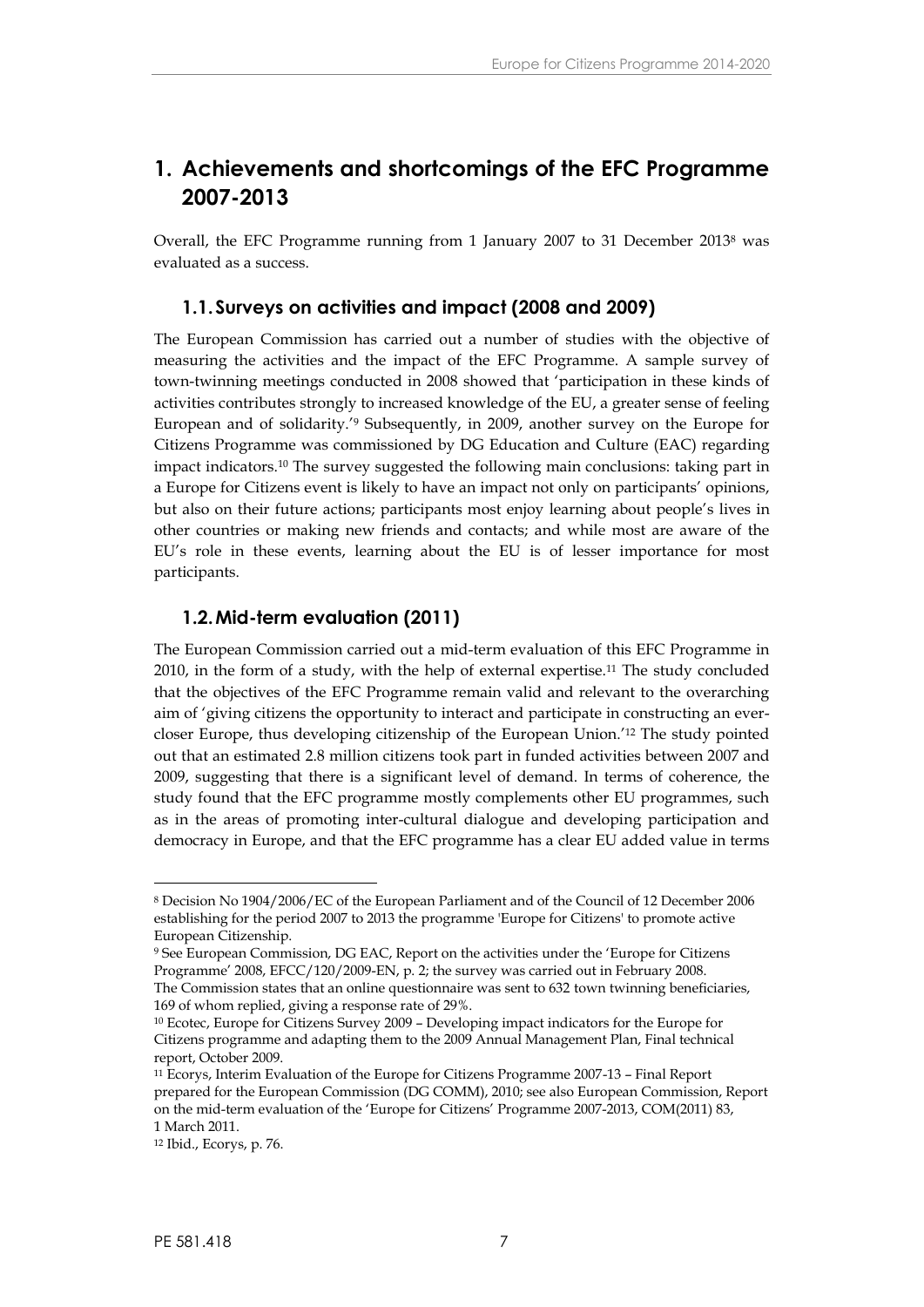of its direct impacts on the scale and scope of activities. Demand for the programme was assessed to remain strong with the budget not meeting actual demand. The study indicated that it is difficult to assess cost-effectiveness because of the varying scale of projects and the range of outcomes. Regarding efficiency, the study also concluded that programme spending to support projects is consistent with expectations. While the study admits that the extent to which the programme seems to influence policies and practices at national and EU level is difficult to assess, it stresses that there is scope for reinforcing that impact. Finally, the study concluded that the dissemination of results could be enhanced.<sup>13</sup> The main recommendations for the remainder of the programme and the successor programme have been summarised under four headings:<sup>14</sup>

- (1) Achieving stronger understanding and ownership of the EU by strengthening links between the programme, highlighting major societal issues and issues identified by citizens as being of direct and current interest, and by identifying ways to uphold EU major strategic goals and political priorities;
- (2) Further improving and adjusting programme implementation, among other things by finding a better balance between supporting major stakeholders and small-scale participants, increasing the level of funding for Active European Remembrance and Active Civil Society Actions, and facilitating the application process;
- (3) Achieving more balanced participation by making an effort both to counterbalance existing geographical discrepancies, manifest in a distinct underrepresentation of countries from Northern (United Kingdom, the Netherlands, Denmark and Sweden) as well as Southern Europe and the Balkans (Spain, Portugal, Greece, Romania, Bulgaria, Slovenia, Albania, Croatia and the Former Yugoslav Republic of Macedonia), and increase the involvement of 'hard-to-reach' groups, including disabled persons;
- (4) Increasing the policy and media impact of activities supported by the programme, notably by exploiting the links between local government capacity-building and town twinning activities supported by the programme, by exploring the possibility of organising events, press meetings etc., that bring together policy-makers, thematic experts and organisations benefiting from the programme, and by forging stronger links with other EU programmes and initiatives such as the Fundamental Rights and Citizenship programme, Youth in Action, or Culture.

### <span id="page-9-0"></span>**1.3. Study on measuring impacts (2013)**

In May 2013, the Commission (DG COMM) published a study on measuring the impact of the EFC Programme.<sup>15</sup> This study was aimed at finalising the evaluation of the previous generation programme, discussing the monitoring indicators for the following

<sup>13</sup> Ibid., Ecorys, pp. 76-84.

<sup>14</sup> See M.J. Prutsch, [Europe for Citizens \(2014-2020\)](http://www.europarl.europa.eu/RegData/etudes/note/join/2012/495822/IPOL-CULT_NT(2012)495822_EN.pdf), European Parliament, Policy Department B, September 2012, p. 16.

<sup>15</sup> Public Policy and Management Institute and Eureval, Measuring the Impact of the Europe for Citizens Programme, prepared for the European Commission (DG COMM), May 2013.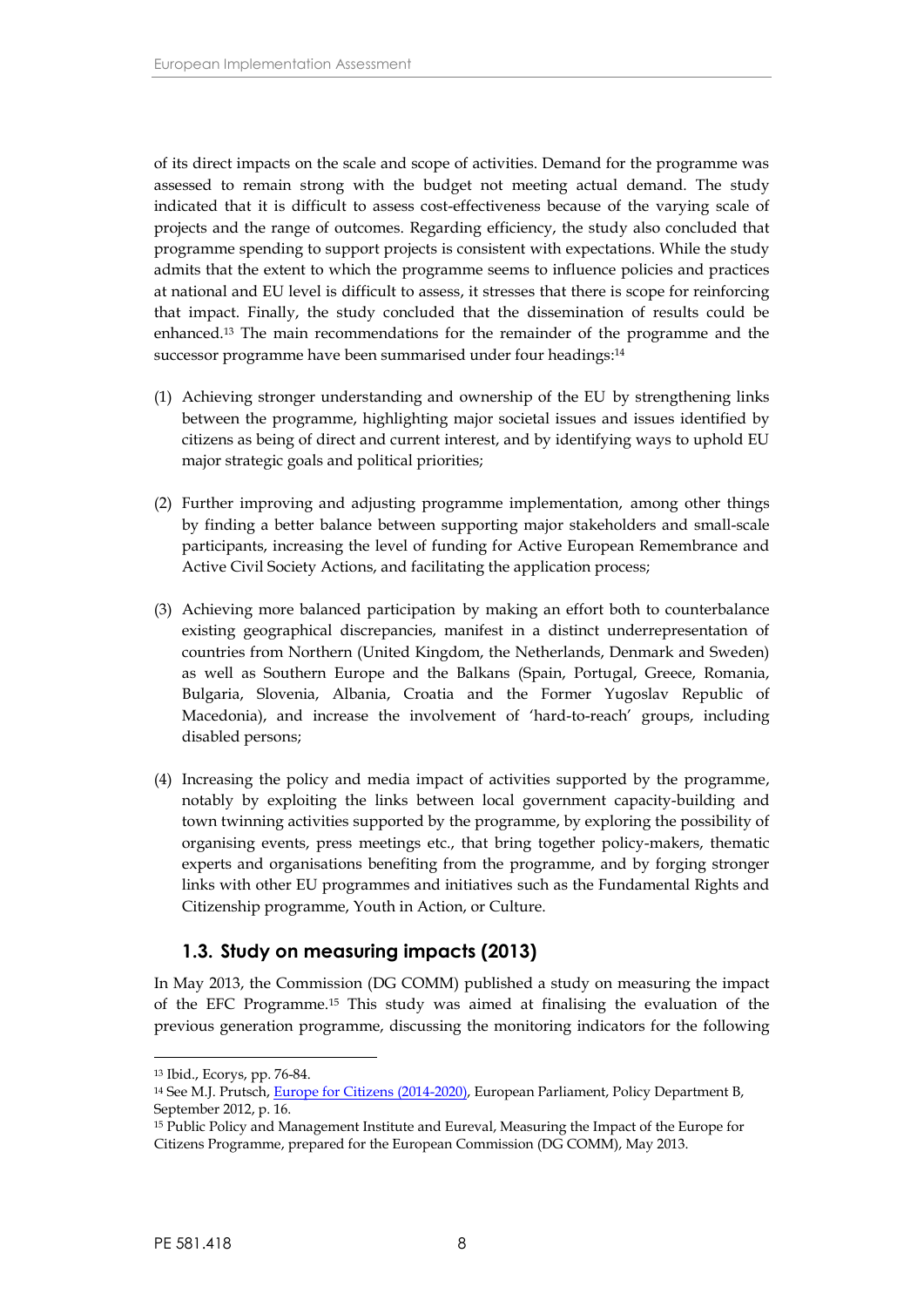one, proposing an evaluation grid for the next generation of the programme, and exploring the final impacts.

The study concluded with a number of recommendations:

- first, regarding the surveying strategy, the study proposed some changes to the content of the questionnaire (such as the inclusion of action-specific questions and a 'before and after' question, using the survey to identify the amount of directly and indirectly reached beneficiaries); as well as changes to the implementation process of the survey (such as using online surveying for dissemination in the form of emails and carefully considering the timing of the survey);
- second, the study provided insights from the project coordinators on the implementation of the projects, which reflect 'the realities at the project level.' Such insights concerned the importance of social networks (for the dissemination of project results and awareness raising of activities); hard to reach groups (which are project specific and very much connected to the objectives of the project or specifics of geographical location); social contacts (which are the main source for sustainability of project results); as well as follow-up events.

### <span id="page-10-0"></span>**1.4.Ex-post evaluation (2015)**

### <span id="page-10-1"></span>**1.4.1. Findings**

In September 2015, the Commission (DG HOME) issued the ex-post evaluation of the EFC Programme 2007-2013.<sup>16</sup> The scope of the evaluation was to assess the results and implementation of this programme. For this purpose, the evaluation successively assessed the relevance, effectiveness, efficiency and sustainability of the EFC Programme 2007-2013, and in addition provided a number of recommendations for improving the subsequent programme. The evaluation was based on desk research, interviews, a focus group with key stakeholders, a survey of unsuccessful applicants, case studies of selected projects and a benchmarking exercise that allowed comparison with other EU spending programmes.<sup>17</sup>

The evaluation came to a number of overarching conclusions. The evaluation served to confirm the relevance of the EFC programme's objectives and activities in light of prevailing conditions, such as increased euroscepticism and diversion of resources towards initiatives focused on the economy. The EFC Programme was also judged to be sufficiently distinct from other programmes in terms of its scope, objectives, activities and target groups to offer complementary action. With regard to EU added value, the evaluation found that the EFC Programme enabled activities that could not have been funded elsewhere and that it promoted the spread of best practices.

In addition the evaluation concluded that the types of projects funded by the EFC Programme 'could potentially make an impact in numerous ways, depending on their particular mechanisms, target groups and methods. High potential impact tended to

<sup>16</sup> Coffey International and Deloitte, Ex-post evaluation of the Europe for Citizens Programme 2007- 2013 - Final Report prepared for the European Commission (DG HOME), September 2015. <sup>17</sup> Ibid., p. 4.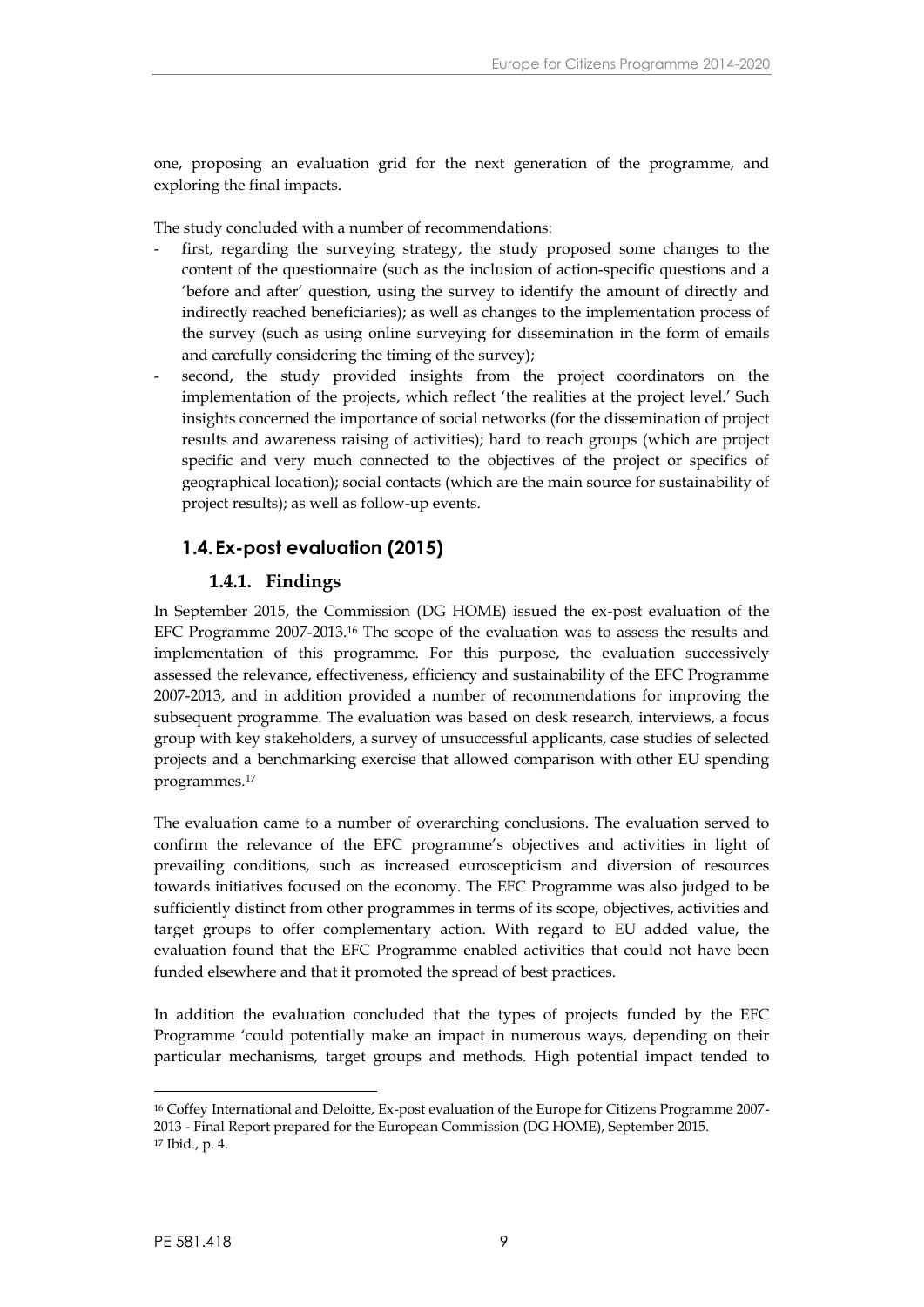draw on factors such as involving children and hard to reach groups, establishing sustainable networks and linking to policy-making.'<sup>18</sup> Overall, the evaluation found that the projects had a clear rationale, a well-delineated scope and set of objectives, a plausible intervention logic and that the involvement of relevant partners delivered meaningful results.

Due to the short timeframe for projects funded by the EFC Programme, follow-up initiatives and financing, as well as wider applicability and replicability of projects, outputs were flagged as crucial for producing lasting results. To maximise the impact of the EFC Programme, it was pointed out that 'it would need to leverage its relatively small budget, identifying specific areas where it can add the most value and complementing larger initiatives.'<sup>19</sup> The benchmarking analysis conducted for the evaluation showed that the offer of the EFC Programme was unique, namely 'where it provided a first entry point for ordinary citizens to discuss and engage with the EU and where it brought together CSOs and local authorities to develop citizenship activities.'<sup>20</sup>

The evaluation suggested that the programme's potential impact could be increased if it consolidated its emphasis on its specific focus areas (citizenship, town twining and remembrance activities), leaving the remaining issues, such as youth, to be covered by other programmes. Also, the evaluation emphasises that effectiveness could be enhanced if the EFC Programme placed greater focus on citizen driven projects.

While the evaluation points out that the various action strands cannot easily be compared regarding their cost-effectiveness (due to their complex and diverse configuration), costs per participant varied considerably between action strands. Furthermore, the evaluation emphasised that projects which exhibited the identified key success factors, provided better value for money than those which did not. From the monitoring data it was concluded that there was a clear mismatch between the relatively small budget  $(E215$  million for seven years) for the EFC Programme and its ambition and goals.

Finally, it was stated that the programme made a real, although unquantifiable, contribution to its objectives. Sustainable outcomes can be achieved if projects display the key success factors, and provide for credible follow-up plans.

### <span id="page-11-0"></span>**1.4.2. Recommendations**

On the basis of its findings, the evaluation makes eight recommendations for the EFC Programme running from 2014 to 2020.

(1) Focus and scope: while the programme has been assessed as unique in its ability to reach ordinary citizens, it was suggested to narrow the scope of the next programme so that it can deploy its limited funding more strategically and focus on citizen driven activities.

<sup>18</sup> Ibid., pp. 5, 31-47.

<sup>19</sup> Ibid., p. 16.

 $20$  Ibid.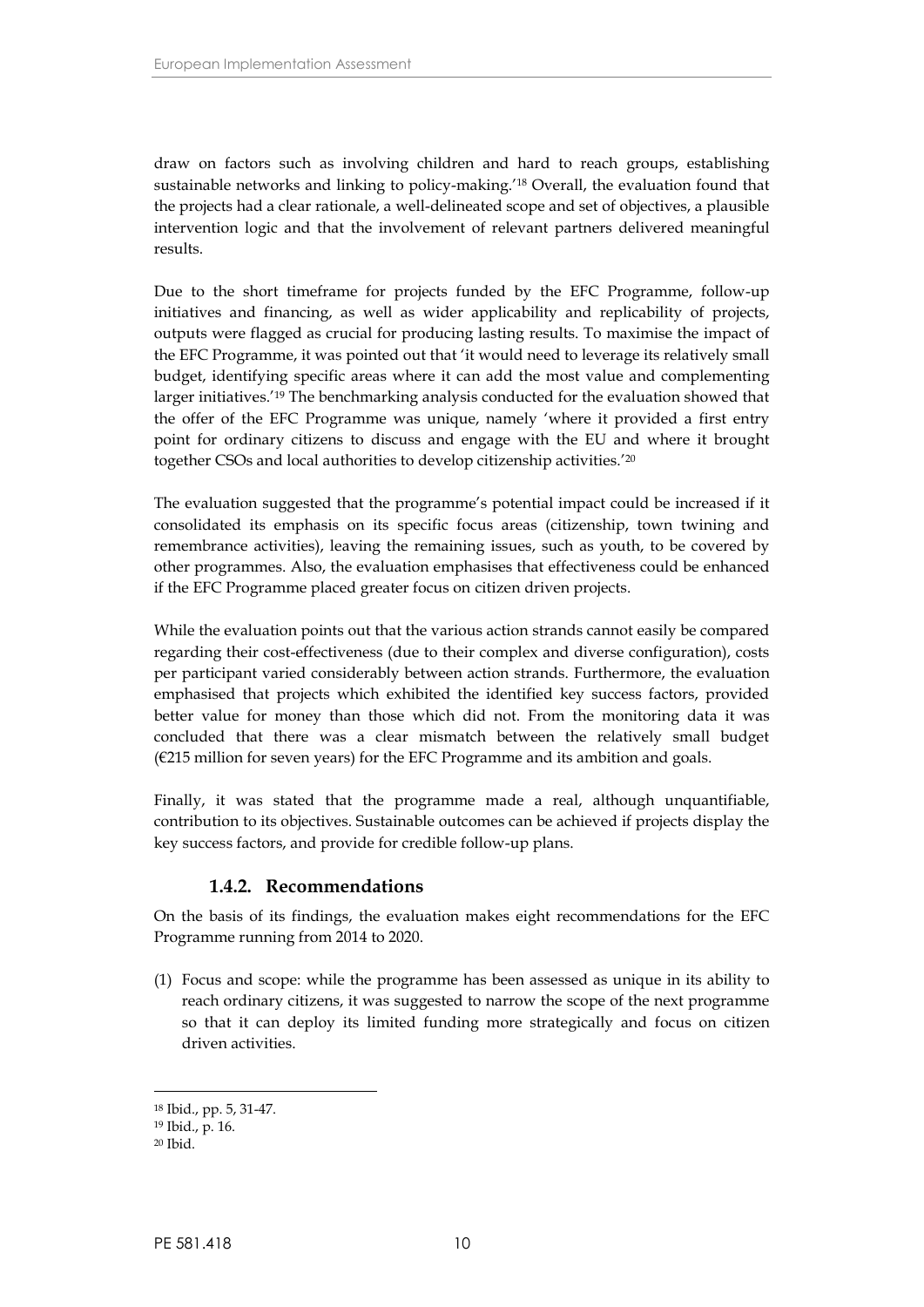- (2) Draw more on theory: considering that projects addressing certain types of activities, target groups and topics (such as young people, social inequality and civic education) are more likely to generate impacts on civic engagement, it was recommended to commission research to maximise the programme's cost-effectiveness.
- (3) Improve programme and project monitoring: the evaluation acknowledges that the monitoring of this programme, which deals with a complex theme such as active citizenship, proves difficult. However, it is considered vital that the lack of monitoring data is tackled. To overcome this lack, it is suggested to put standardised monitoring provisions in place for projects as well as the integration of indicators developed in the 2013 study on measuring the impact of the EFC Programme (referred to above).
- (4) Increase support for first-time applicants and underrepresented Member States: the evaluation found that the discrepancies in Member State participation were due more to divergent success rates in applying for funding than in the amount of interest in the programme. To increase balanced participation, it was suggested that the Commission could fund some remedial sessions with European Contact Points (ECP), which play an important role in raising awareness and provide support for first-time applicants and potential applicants in target countries.
- (5) Consider more involvement for ECPs: Communication between ECPs and the central programme management could potentially be enhanced by putting goals in place that would demonstrate the purpose of this cooperation.
- (6) More insistence on, and scrutiny of, purposeful, outcome-oriented planning: the evaluation points out that most of the projects were competently delivered, but that tangible outcomes and impacts were thin on the ground. This was attributed to differing project and activity purposefulness. Successful projects moreover were characterised by outcome-oriented thinking, plausible intervention logic, and credible plans for follow-up.
- (7) Maximise synergies by intensifying consultation with other Directorates-General: the evaluation states that good practices could be learned from other programmes, and that for this purpose more formal links could be established.
- (8) Encourage remembrance projects to look more towards the future: since remembrance projects tended to be more salient when taking practical implications for the present and the future (in addition to the past) into account, the evaluation suggested integrating this aspect into the projects scoring process.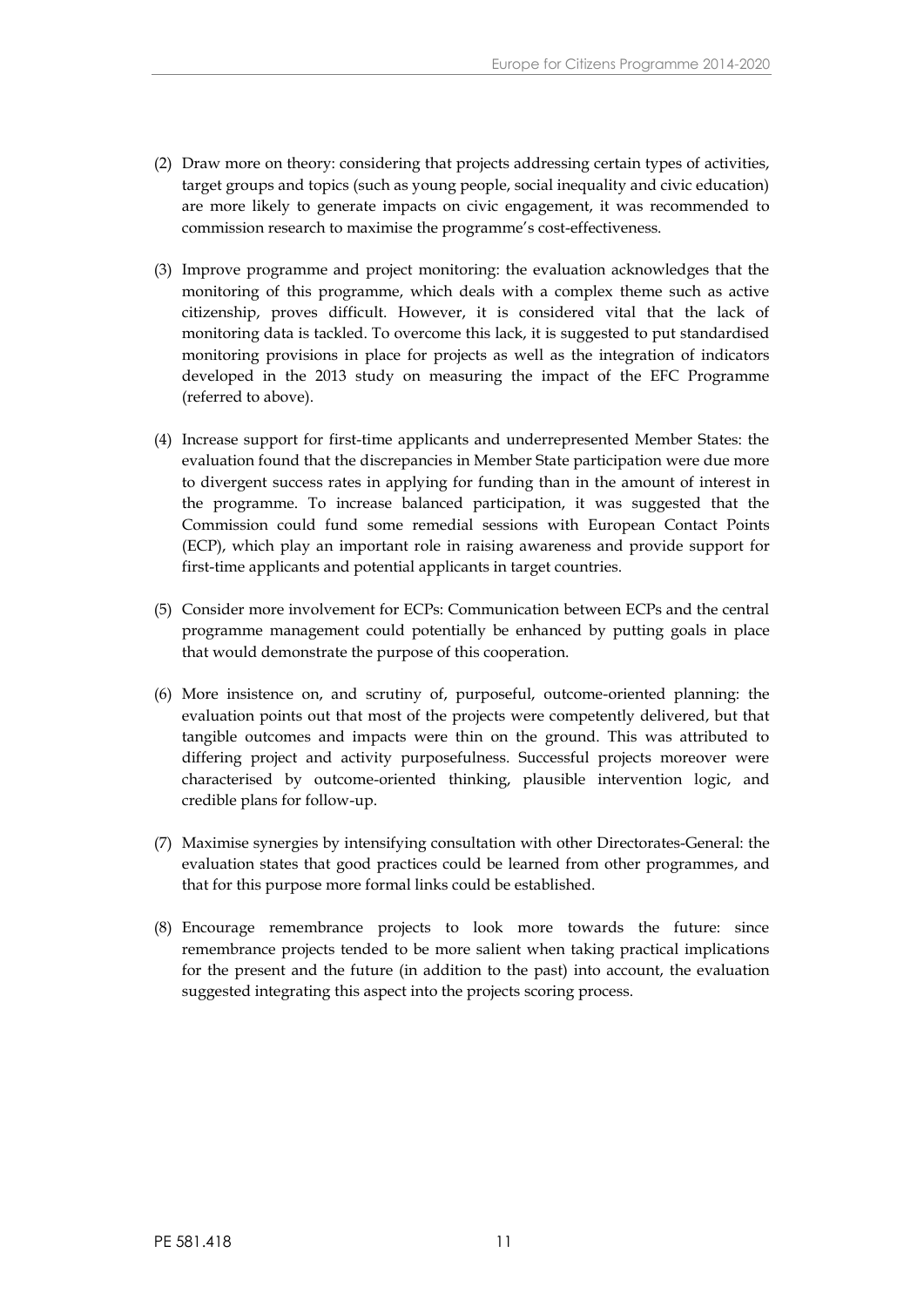### <span id="page-13-0"></span>**1.4.3. European Commission report**

On the basis of this evaluation, in its Report of 16 December 2015,<sup>21</sup> the Commission gave account of the implementation, results and overall assessment of the EFC Programme 2007-2013. The Commission emphasised that over the 2007 to 2013 period, the EFC Programme had approximately seven million direct participants, reached almost 25 000 towns and cities in Europe, and created 350 networks of towns around common issues. The EFC Programme moreover mobilised 4 250 civil society organisations to meet citizens' concerns and more than 500 organisations were involved in remembrance activities.

The Commission emphasised that the EFC Programme 2007-2013 provided a unique forum to engage citizens in the EU, and triggered a lot of interest among citizens, evidenced by the steady growth in the number of applications.

The programme has effectively fostered civic participation and democratic engagement, even if its long-term impact is difficult to assess. According to the Commission, in the last three years of the programme the quality of the projects increased, projects were larger in scale and more first-time applicants were involved; this increased the programme's impact.<sup>22</sup>

## <span id="page-13-1"></span>**2. The EFC Programme 2014-2020**

The EFC Programme 2014-2020 was established from 1 January 2014 (Article 17 of the Regulation), although Council Regulation (EU) No 390/2014 on the EFC Programme 2014-2020 was only adopted on 14 April 2014. The late adoption of this regulation was due to prolonged negotiations on the legislative proposal. Thus, at the time of writing, the programme has effectively been in place for about two years, with grant awards decisions being taken as of 6 June 2014. To assess the implementation of the EFC Programme 2014-2020 to date is thus challenging in light of this rather short period. Therefore, this European Implementation Assessment seeks to provide some preliminary findings on the functioning and transposition of the current EFC Programme.

This section provides background information on the EFC Programme 2014-2020, in particular regarding its origin and evolution, its objectives, the legal framework, structure and budget, the selection of projects as well as the rules concerning the implementation, monitoring and evaluation of the Programme.

<sup>21</sup> European Commission, Report from the Commission to the European Parliament, the Council, the European Economic and Social Committee and the Committee of the Regions on the implementation, results and overall assessment of the 'Europe for Citizens' Programme 2007-2013, COM(2015) 652, 16 December 2015.

<sup>22</sup> Ibid., p. 10.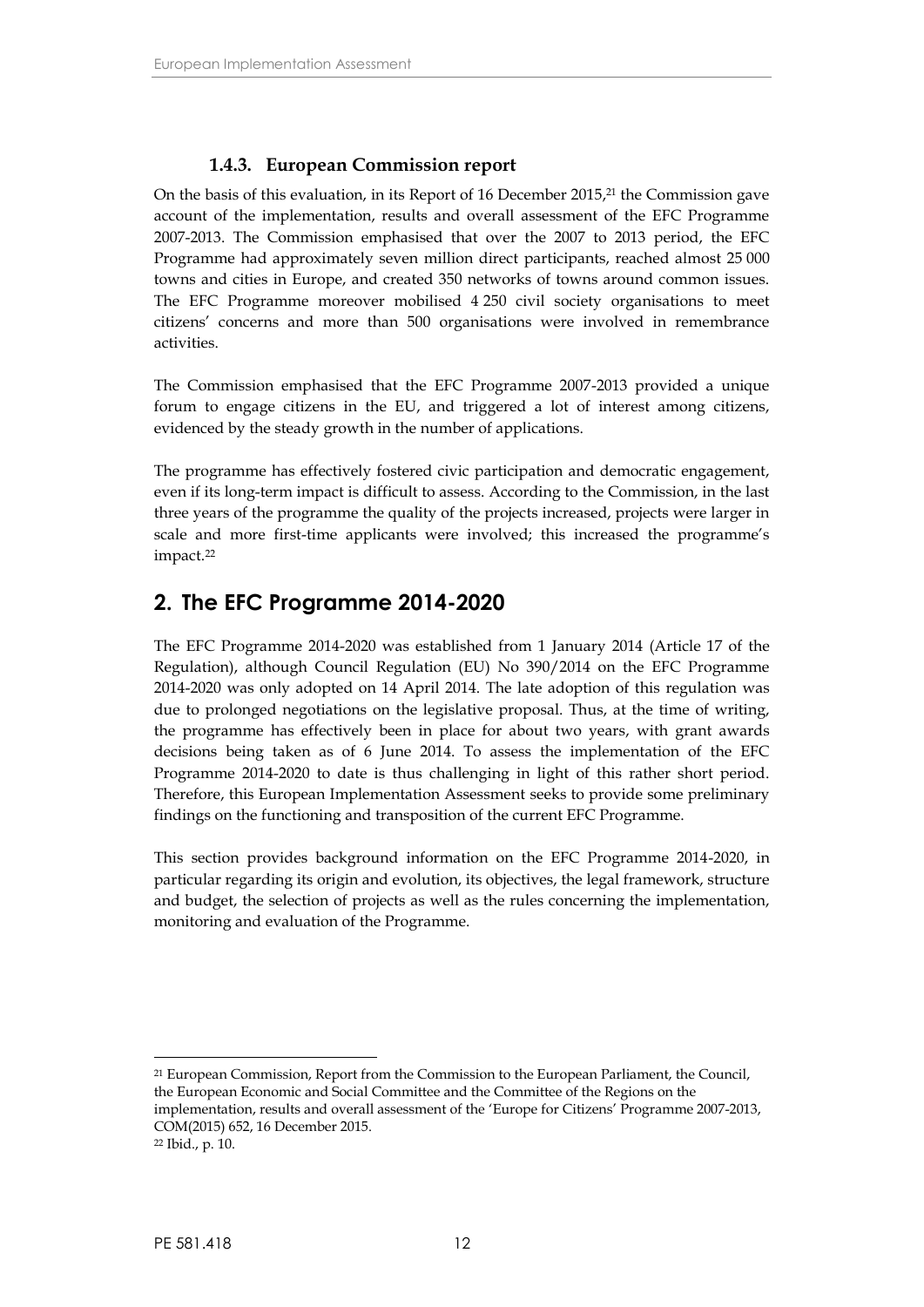### <span id="page-14-0"></span>**2.1. Origin and evolution**

The Commission published its proposal on the Europe for Citizens Programme for 2014- 2020 on 14 December 2011.**<sup>23</sup>** The Commission proposal was accompanied by an ex-ante impact assessment.

### <span id="page-14-1"></span>**2.1.1. European Commission impact assessment**

The impact assessment (IA) report**<sup>24</sup>** prepared by the Commission built on the results of the interim evaluation of the EFC Programme 2007-2013 and integrated findings based on a number of consultations with stakeholders, including an open public online consultation that ran from 27 October 2010 to 5 January 2011.**<sup>25</sup>** The IA presented three options: Option 1 is the baseline with no changes; Option 2 consists of a revamped programme with two 'strands' and a third cross-cutting feature; Option 3 sets out a decentralisation of the programme (both Options 2 and 3 foresee several sub-options). The IA assessed the positive and negative impacts of the three options and comes to the conclusion that a revamped programme (Option 2) is likely to be the most effective one (and represents the Commission's preferred option). Differing from the Commission proposal (which indicates a budget of  $E229$  million), the IA considers an indicative budget of €203 million.**<sup>26</sup>**

The Impact Assessment Board (now called 'Regulatory Scrutiny Board'), which evaluated a draft version of the IA report of 24 August 2011, requested significant improvements in several important aspects.**<sup>27</sup>** These concerned in particular: a problem analysis based on a better assessment of the EFC Programme 2007-2013, taking into account evaluation results and the stakeholders' different views; more specific objectives clearly linked to the identified problems; policy options, which improve the content and architecture of the EFC Programme; as well as progress indicators.

Despite the fact that the opinion of the Board was neither positive nor negative, it was clearly indicated that 'unless considerable improvements are made to address the recommendations [...], the IA report cannot be considered to provide the evidence base to support decision-making that is normally expected from impact assessments.'**<sup>28</sup>** It appears that some of the critical comments of the Impact Assessment Board have been addressed in the final IA report, while others could have benefited from further attention.

<sup>26</sup> European Commission, Impact Assessment accompanying the document Proposal for a Regulation of the Council establishing for the period 2014-2020 the programme 'Europe for Citizens' to promote European citizenship, SEC(2011) 1562, 14 December 2011, p. 32.

<sup>23</sup> European Commission, Proposal for a Council Regulation establishing for the period 2014-2020 the programme 'Europe for Citizens', COM(2011) 884, 14 December 2011.

<sup>24</sup> European Commission, Impact Assessment accompanying the document Proposal for a Regulation of the Council establishing for the period 2014-2020 the programme 'Europe for Citizens' to promote European citizenship, SEC(2011) 1562, 14 December 2011.

<sup>25</sup> See Ecorys, Online Consultation on the Future of the Europe for Citizens Programme – Final analysis of responses, March 2011.

<sup>27</sup> European Commission, Impact Assessment Board Opinion: DG COMM – Impact assessment on the 'Citizens for Europe' Programme 2014-2020, 23 September 2011, Ref. Ares(2011)1013171. <sup>28</sup> Ibid.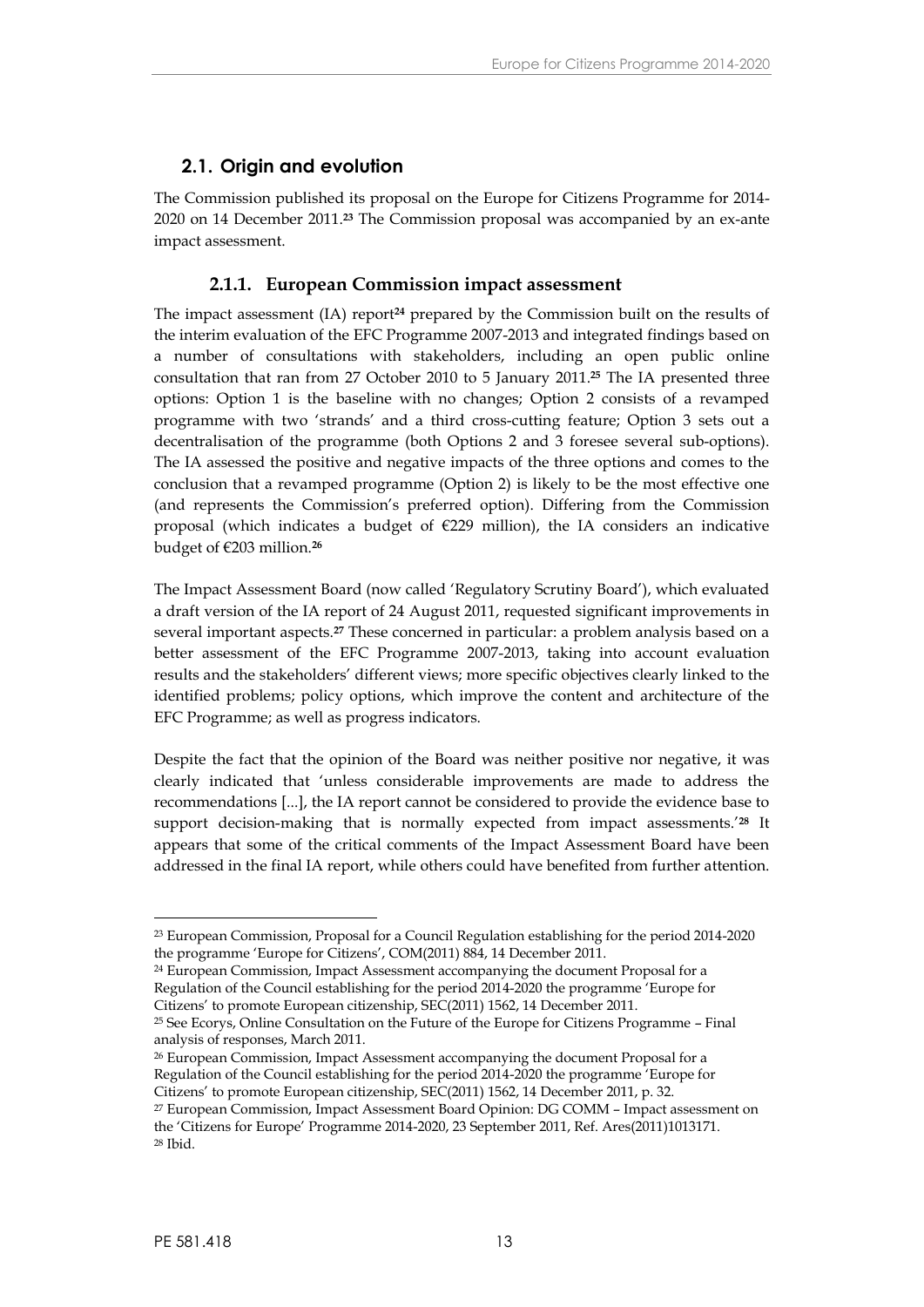For instance, it is not readily apparent from the IA report which stakeholders supported which options. Moreover, the range of options seems rather limited.

### <span id="page-15-0"></span>**2.1.2. Negotiations and Council position**

Negotiations on the legislative instrument took two and a half years and were concluded in the second quarter of 2014; Council Regulation (EU) No 390/2014 was adopted on 14 April 2014. The legal basis was subject to intense discussion between Commission, Parliament and Council, as discussed in more detail below. The Commission proposal was generally welcomed by Council, emphasising the balance achieved between simplifying the EFC Programme and providing more detailed information on both initiatives that could be supported under each of the three strands (remembrance, civic participation and valorisation) and on the management and monitoring of the Programme.**<sup>29</sup>** The Council proposed changes regarding four points, namely:

- 'Types of activities funded (Article 3 (2)) The activities to be funded under the programme were organised according to the type of the activities, rather than thematically. Within this restructuring, a visible place was given to the national contact points for Europe for Citizens as the principal advice and information structures that implement the Programme.
- Access to the programme (Article 6) Delegations have endorsed the idea proposed by the Commission that the Programme should be open to all stakeholders promoting European citizenship and integration, whilst enlarging access to regional authorities and organisations, and to cultural and youth organisations.
- Implementing provisions (Articles 8 and 9)

Delegations supported the view of the Commission that, given the small size of the programme budget, the implementation phase should be as light and fast as possible, and as a consequence they have agreed with the use of the advisory procedure. Nevertheless, in order to balance this flexibility with appropriate Member State involvement during the implementation of the programme, two main changes have been made. Firstly, an indicative budgetary breakdown between the three strands has been included in the regulation itself, and secondly, a new article on communication was introduced according to which the Commission will provide ex post information to Member States on selection decisions (Article 13a).

**Indicators** 

Delegations have supported the need for indicators as a means to measure the impact of the programme and assess its progress towards the objectives set out. However, the proposed structure of indicators has been simplified, qualitative indicators have been added, such as the quality of projects applications, and the description of indicators has been made more precise. Particular attention was paid to the

<sup>29</sup> Council of the EU, Revised Report from the Permanent Representatives Committee (Part 1) to Council: Proposal for a Council Regulation establishing for the period 2014-2020 the programme 'Europe for Citizens', 9095/1/12, Brussels, 4 May 2012.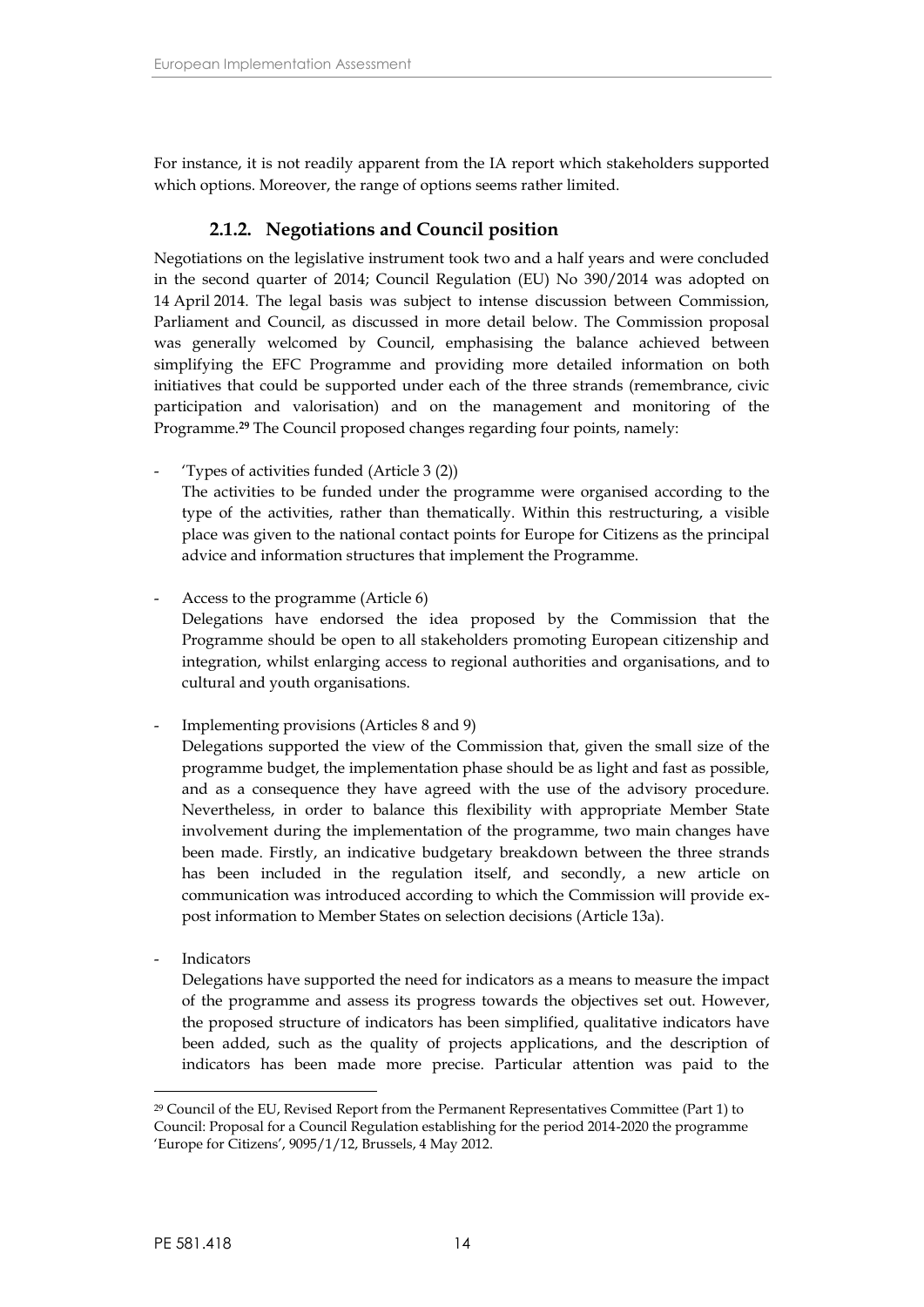geographical indicator which was modified so that it can be shown clearly how many submitted and selected projects come from a given country.<sup>'30</sup>

Regarding the proposed budget by the Commission ( $E229$  million), the Council stated that, since the Multiannual Financial Framework (2014-2020) had not been finalised, the financial envelope was not included. As has been pointed out, it seemed that the Council had no reservation against the amount proposed at this point in time, although the budget was considerably reduced later (see section on budget below).<sup>31</sup>

### <span id="page-16-0"></span>**2.1.3. What about Parliament's involvement? The legal basis**

The Commission proposal for the EFC Programme for 2014-2020 was based on Article 352 TFEU. The fact that the proposal was exclusively based on the latter provision caused some surprise in the European Parliament's lead committee for the file, the Committee on Culture and Education (CULT).**<sup>32</sup>** Under this legal basis, the consent procedure endows the Council with the main law-making role, whereas Parliament can merely consent to or reject the proposal.

The Commission suggested basing the proposal on Article 352 TFEU, indicating in the impact assessment that no other provision can serve as a legal basis for the EFC Programme, but without providing any further explanation (either in the impact assessment or in the explanatory memorandum to the Commission proposal).**<sup>33</sup>** Further clarification from the Commission as to why the legal basis used in the EFC Programme 2007-2013 (namely Article 352 TFEU, in combination with Article 167 TFEU, providing for the full participation of the European Parliament) could not serve as a legal basis for the successor programme, should have been provided. The Commission's statement in the impact assessment that 'the involvement of national parliaments and the European Parliament would enhance the democratic nature of the proposal'**<sup>34</sup>** lacks some credibility and appears almost ironic in this context.

The European Parliament proposed to use Article 167 TFEU together with Article 352 TFEU, as was the case for the previous EFC Programme.**<sup>35</sup>** However, contrary to Parliament's position, Commission and Council did not agree, arguing that the two objectives were not of equal importance and that it was legally impossible to combine the two provisions mentioned above. At the time, it appeared as if no agreement could be found despite negotiations at the highest political level.

<sup>30</sup> Ibid., pp. 2-3.

<sup>31</sup> See M.J. Prutsch, [Europe for Citizens \(2014-2020\)](http://www.europarl.europa.eu/RegData/etudes/note/join/2012/495822/IPOL-CULT_NT(2012)495822_EN.pdf), European Parliament, Policy Department B, September 2012, p. 26.

<sup>32</sup> Ibid.

<sup>33</sup> European Commission, Impact Assessment accompanying the document Proposal for a Regulation of the Council establishing for the period 2014-2020 the programme 'Europe for Citizens' to promote European citizenship, SEC(2011) 1562, 14.12.2011, p. 21. <sup>34</sup> Ibid.

<sup>35</sup> See the minutes of the CULT Committee meeting of 29 February 2012, point 16; see also Letter of the Chair of the Committee on Legal Affairs, Mr Klaus-Heiner Lehne, addressed to the Chair of the Committee on Culture and Education, Ms Doris Pack, of 28 March 2012, Subject: Opinion on the legal basis of the proposal for a Council regulation establishing for the period 2014-2020 the programme 'Europe for Citizens' (COM(2011)0884 - 2011/0436(APP)), PE486.126v01-00.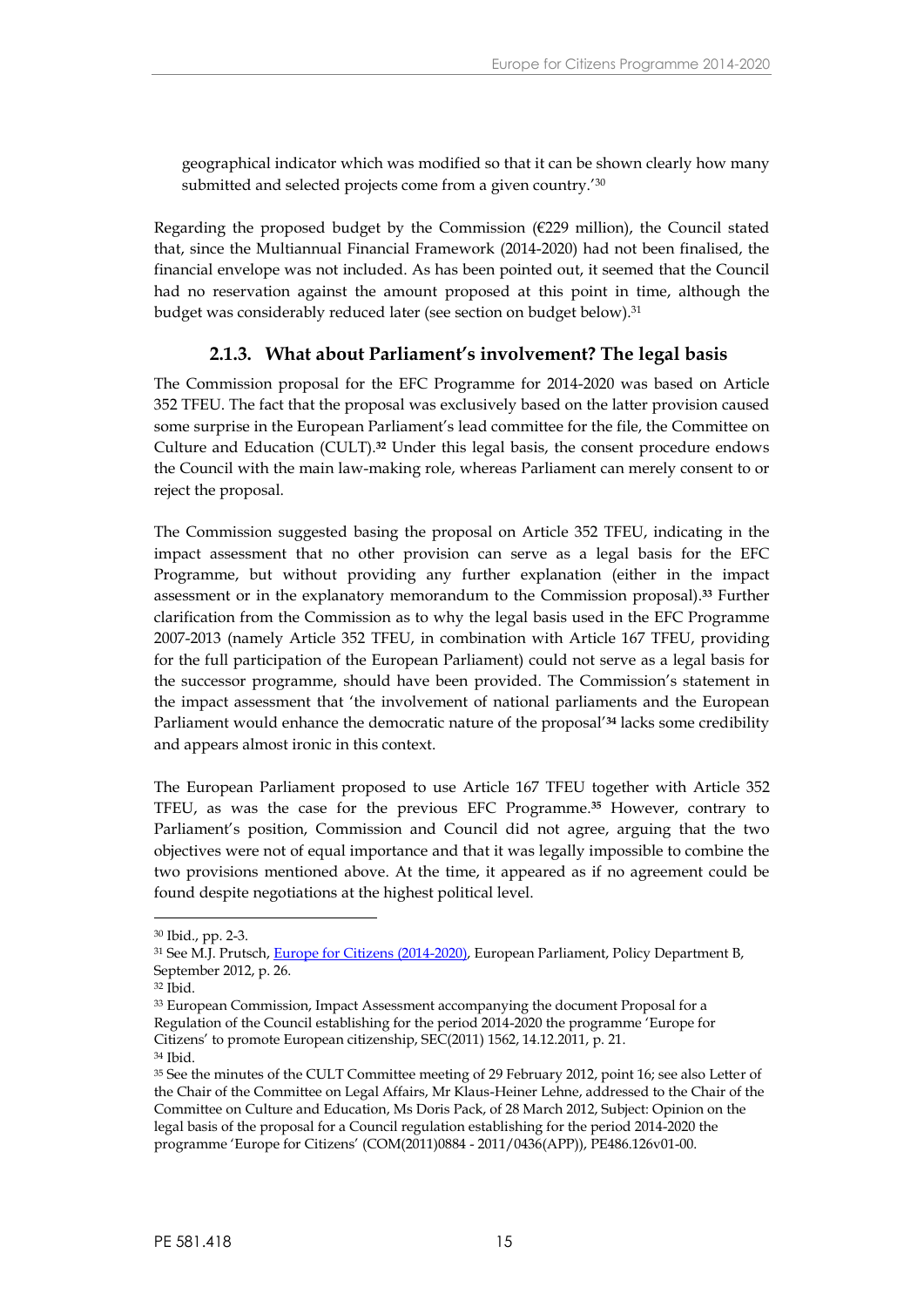With a view to preventing a complete procedural deadlock and to ensure the programme's launch, Parliament accepted Article 352 TFEU in the end as the sole legal basis. Rather than rejecting the proposal entirely, within the CULT Committee it was decided 'to proceed with the deliberations of the legislative proposal as in the case of an ordinary legislative procedure, to prepare a formal report, and make recommendations for modifications and amendments. Depending on the Council's readiness to comply with the EP's wishes [...] Parliament reserved its right to eventually approve or discard the entire proposal.'**<sup>36</sup>**

In its Report of 12 December 2012 on the proposal for a Council regulation regarding the Europe for Citizens Programme 2014-2020 (Rapporteur: Hannu Takkula),<sup>37</sup> the CULT Committee reiterated its views regarding the dual legal basis upon which the programme should be based. The report further called for, inter alia, an increase in the financial envelope; the strengthening of the remembrance part of the programme; improved access to the programme for citizens; the importance of geographical balance in the allocation of funds; and the valorization and transferability of results for enhanced impact and longterm sustainability.

On 19 November 2013, the European Parliament adopted by 565 votes to 84, with 36 abstentions, a legislative resolution by which Parliament gave its consent to the draft Council regulation establishing the programme 'Europe for Citizens' for the period 2014- 2020.<sup>38</sup> The text agreed in this draft Council resolution was a compromise between Parliament and Council. In the Annex to its legislative resolution the European Parliament stated that it:

'reaffirms its conviction that this Regulation [on the EFC Programme 2014-2020] pursues also the objectives linked to culture and history as enshrined in Article 167 TFEU. Therefore a dual legal basis entailing the ordinary legislative procedure should have been applied to this dossier. The only reason for the European Parliament to give up its position on the dual legal basis, and hence its claim on codecision, and accepte the consent procedure – in accordance with the Commission's proposal based on Article 352 TFEU – was its desire to avoid a complete procedural deadlock and a consequent delay in the entry into force of the programme. The European Parliament draws attention to its determination not to allow such a situation to arise again [emphasis added].'

<sup>36</sup> M.J. Prutsch, [Europe for Citizens \(2014-2020\)](http://www.europarl.europa.eu/RegData/etudes/note/join/2012/495822/IPOL-CULT_NT(2012)495822_EN.pdf), European Parliament, Policy Department B, September 2012, p. 27.

<sup>37</sup> European Parliament Report of 12 December 2012 on the proposal for a Council regulation establishing for the period 2014-2020 the programme 'Europe for Citizens' (Rapporteur: Hannu Takkula), A7-0424/2012.

<sup>38</sup> European Parliament legislative resolution of 19 November 2013 on the draft Council regulation establishing for the period 2014-2020 the programme 'Europe for Citizens' (12557/2013 – C7- 0307/2013 – 2011/0436(APP)) (Special legislative procedure – consent).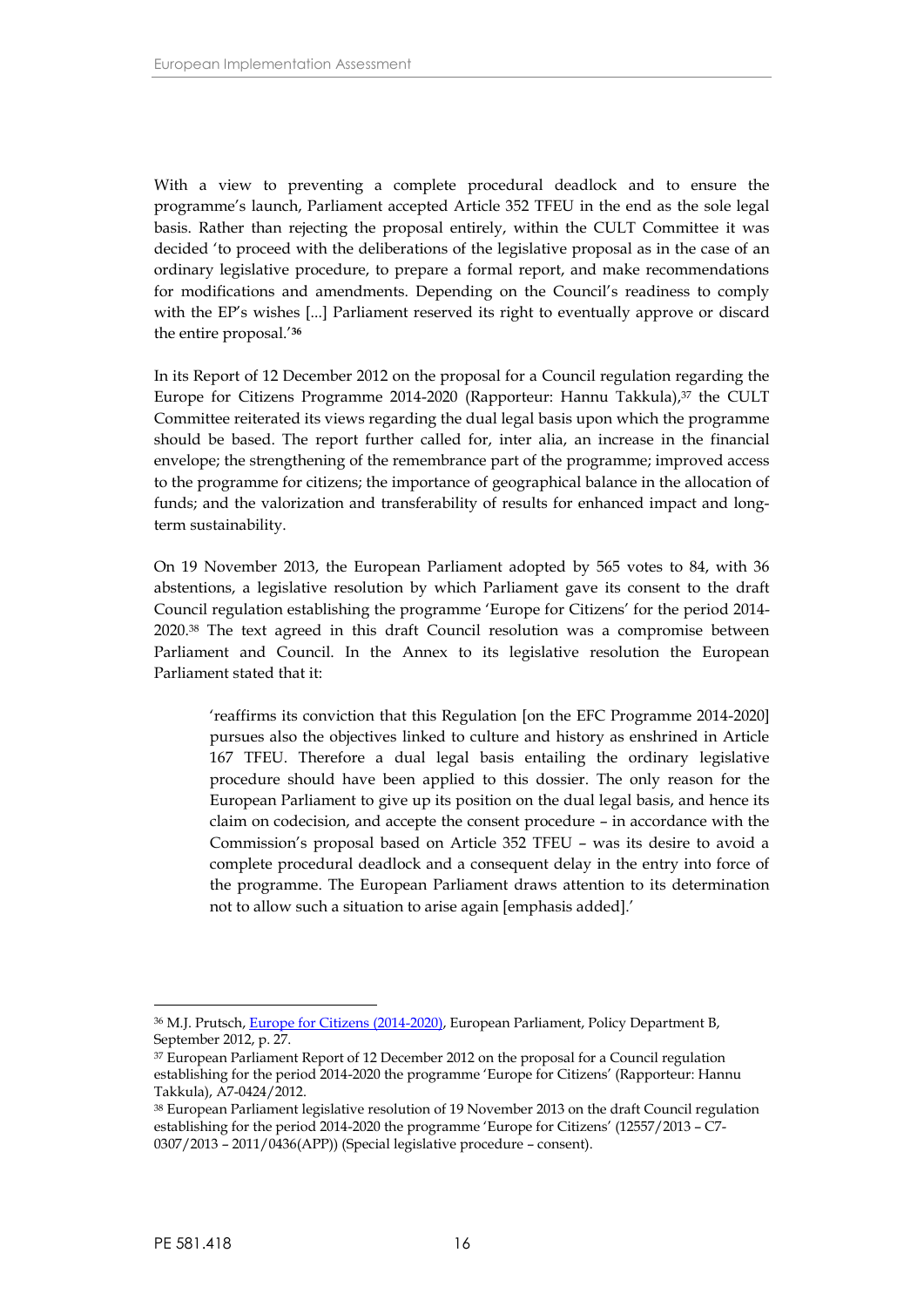### <span id="page-18-0"></span>**2.1.4. The positions of the EESC and the CoR**

Both consultative EU institutions, the European Economic and Social Committee (EESC) and the Committee of the Regions (CoR), have in general terms endorsed the continuation of the EFC Programme.

The formal opinion of the EESC on the Commission proposal was adopted on 11 July 2012 at the EESC's 482nd plenary session, by 140 votes to 1 with 5 abstentions (Rapporteur: Andris Gobiņš).**<sup>39</sup>** In this opinion, the EESC, which has always described itself as a 'bridge between Europe and organised civil society',<sup>40</sup> strongly welcomed the Commission proposal on the EFC Programme 2014-2020 with a view to encouraging and facilitating the active participation of citizens in political and public life and mutual solidarity and cooperation. At the same time, however, the EESC called for a greater role for the European Parliament, the EESC, the CoR and the partners in the structured dialogue in terms of framing, monitoring and evaluating the programme. The EESC shared the fears of civil society organisations that the annual work programme may weaken the EFC Programme's focus on long-term issues or even obscure them completely.

Furthermore, the EESC called for better coordination of the EFC Programme with other programmes; an increased budget that reflects the importance given to public involvement in decision-making and of decision-makers' ability to honour their commitments to implement the Lisbon Treaty; a decentralised programme administration; a programme with improved effectiveness, sustainability, and which yields on resources committed. Also, it should be noted that some of the members of the EESC Liaison Group,<sup>41</sup> a group established with the objective to interact with European civil society organisations and networks in a more coordinated and structured way, are beneficiaries of the EFC Programme.

The CoR considered the Commission proposal on the EFC Programme 2014-2020 along with two other proposals, namely dealing with the Justice Programme as well as the Rights and Citizenship Programme in the Opinion on 'EU financial instruments in Justice and Citizenship' of 18 July 2012 (Rapporteur: Giuseppe Varacalli).**<sup>42</sup>** In its opinion, the CoR stresses the importance of the proposed programmes and welcomes the more flexible structure of the EFC Programme 2014-2020.**<sup>43</sup>** The CoR calls on the Commission and the Member States to involve local and regional authorities in implementing the

<sup>41</sup> See [EESC Liaison Group website.](http://www.eesc.europa.eu/?i=portal.en.liaison-group)

<sup>39</sup> EESC, Opinion of the European Economic and Social Committee on the Proposal for a Council Regulation establishing for the period 2014-2020 the programme 'Europe for Citizens', COM(2011) 884 final — 2011/0436 (APP) (2012/C 299/22), 11 July 2012.

<sup>40</sup> See Foreword by Anne-Marie Sigmund, President of the EESC (2004–2006) and of Group III (1998–2004), in: EESC, Group II – 'Various Interests' Compendium – Participative Democracy and Civil Dialogue: a retrospective overview, EESC, 2010.

<sup>42</sup> CoR, Opinion of the Committee of the Regions on 'EU financial instruments in Justice and Citizenship' (2012/C 277/06), 18 July 2012.

<sup>43</sup> Ibid., under points 1 and 40.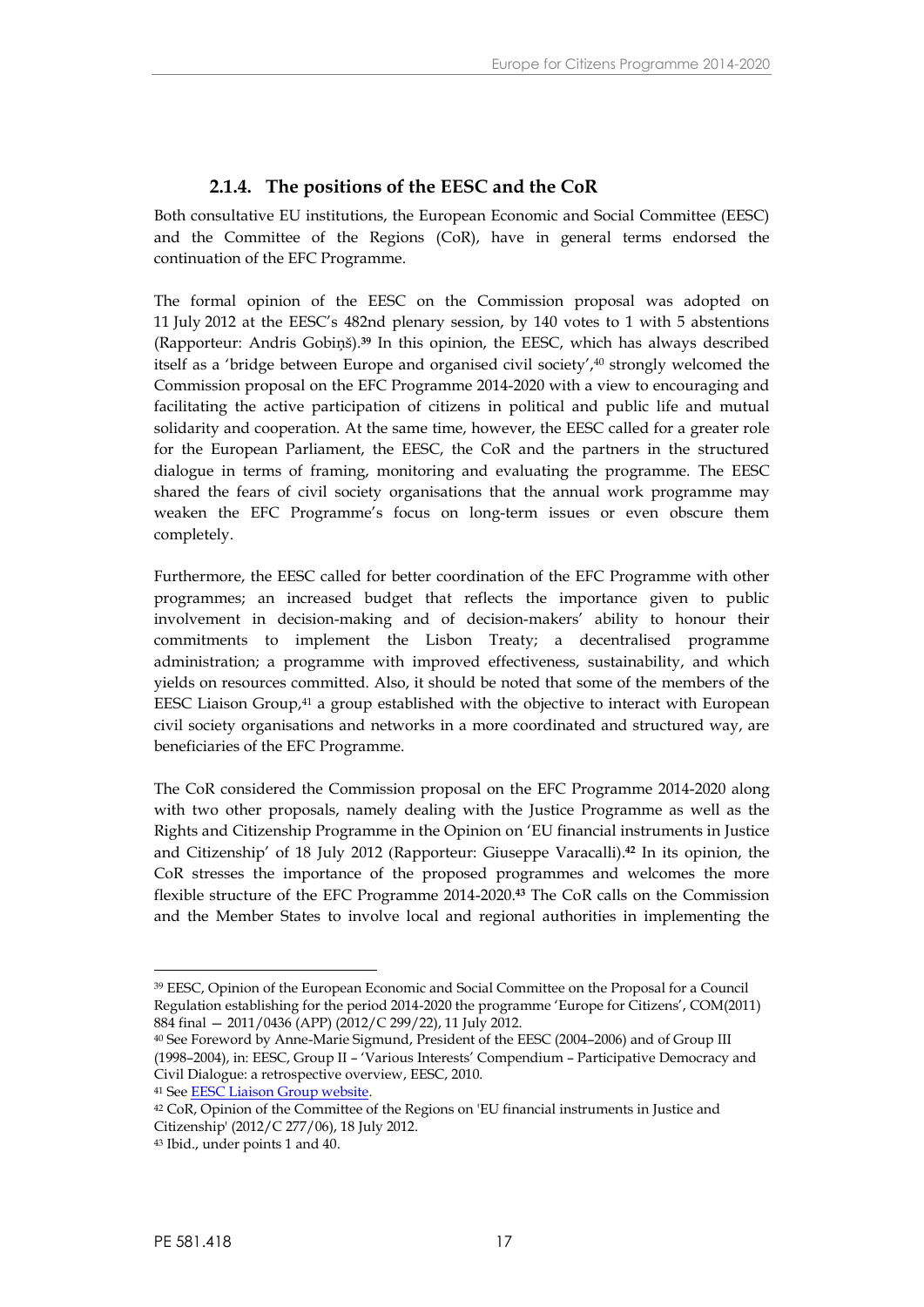programme, particularly in developing the annual work programmes.**<sup>44</sup>** According to the CoR, the proposals comply with the principles of subsidiarity and proportionality. When considering proportionality, the CoR points out that 'the total financial envelope for the three programmes appears sufficient for their effective implementation [...].'**<sup>45</sup>** The CoR calls for a good part of the budget of the EFC Programme to be allocated to activities that take place in the context of town twinning.**<sup>46</sup>**

In its 2015 Opinion on 'Reconnecting Europe with its citizens – more and better communication at local level' of 3 December 2014 (Rapporteur: Christophe Rouillon),<sup>47</sup> the CoR welcomes initiatives to improve the context of civic and democratic participation at EU level on the one hand, but explicitly regrets that the budget of the Europe for Citizens programme has been cut under the new multiannual financial framework.<sup>48</sup>

### <span id="page-19-0"></span>**2.2. Programme objectives**

Council Regulation (EU) No 390/2014 establishing the EFC Programme 2014-2020 (Article 1) specifies that, under the overall aim of bringing the Union closer to its citizens, the general objectives of the EFC Programme are:

- firstly, to contribute to citizens' understanding of the Union, its history and diversity and,
- secondly, to foster European citizenship and to improve conditions for civic and democratic participation at Union level.<sup>49</sup>

It is further stipulated that the EFC Programme has the following two specific objectives which shall be implemented through actions at transnational level with a European dimension:

- (1) to raise awareness of remembrance, the common history and values of the Union and the Union's aims, namely to promote peace, the values of the Union and the well being of its people, by stimulating debate, reflection and the development of networks;
- (2) to encourage the democratic and civic participation of citizens at Union level, by developing citizens' understanding of the Union policy-making process and promoting opportunities for societal and intercultural engagement and volunteering at Union level.<sup>50</sup>

<sup>44</sup> Ibid, under point 11.

<sup>45</sup> Ibid, under point 3.

<sup>46</sup> Ibid., under point 42.

<sup>47</sup> CoR, Opinion of the Committee of the Regions on 'Reconnecting Europe with its citizens — more and better communication at local level' (2015/C 019/09), 3 December 2014.

<sup>48</sup> Ibid., under point 6.

<sup>49</sup> See Article 1(2) of Council Regulation (EU) No 390/2014 of 14 April 2014 establishing the 'Europe for Citizens' programme for the period 2014-2020.

<sup>50</sup> See Article 2 of Council Regulation (EU) No 390/2014.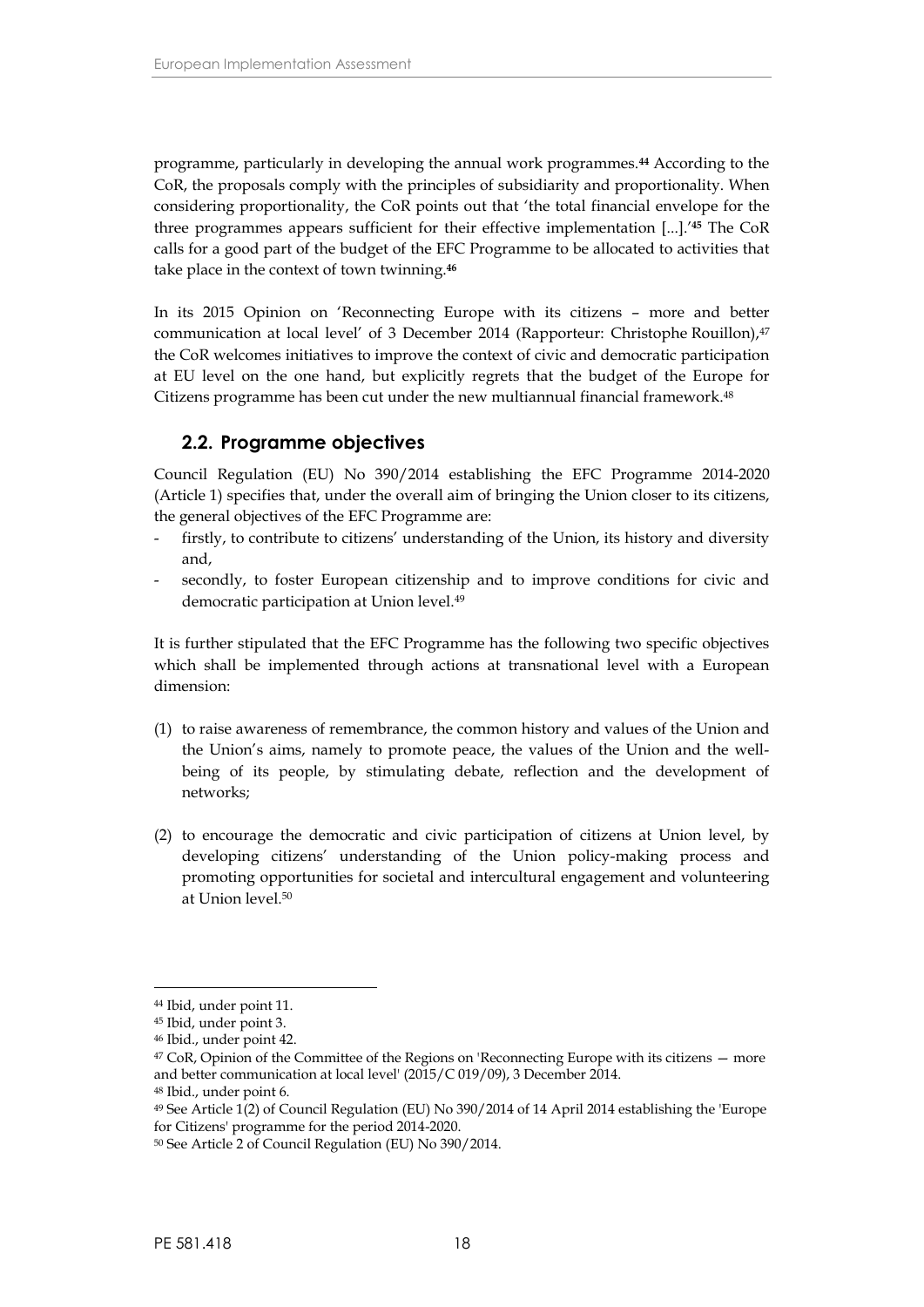### **2.3. Structure and budget**

### <span id="page-20-1"></span><span id="page-20-0"></span>**2.3.1. Structure**

The current EFC Programme is divided into two strands: Strand 1 on 'European remembrance' and Strand 2 on 'Democratic engagement and civic participation':

- Strand 1 aims to support projects reflecting on the causes of totalitarian regimes in Europe (especially, but not exclusively, Nazism) and to commemorate the victims of their crimes. Preference is given to actions, which encourage intercultural dialogue, reconciliation, and mutual understanding as a means of building the future.<sup>51</sup>
- Strand 2 supports activities that cover civic participation in the broadest sense, with a particular focus on activities directly linked to Union policies. Likewise, this strand aims at financing projects that promote mutual understanding, intercultural learning, solidarity, societal engagement and volunteering at Union level.<sup>52</sup>

The two strands are complemented by horizontal actions for analysis, dissemination and use of project results ('Valorisation' action). It is further laid down that, in order to achieve its objectives, the Programme shall finance, inter alia, the following types of action, implemented at transnational level or with a European dimension:

- mutual learning and cooperation activities;
- structural support for organisations;
- Union level analytical activities;
- awareness raising and dissemination activities designed to use and further valorise the results of the supported initiatives and to highlight good practices.**<sup>53</sup>**

The programme is open to all stakeholders promoting European citizenship and integration, in particular local and regional authorities and organisations, twinning committees, European public policy research organisations (think tanks), civil society organisations (including survivors' organisations), as well as cultural, youth, educational and research organisations (Article 6 of the Regulation). Such stakeholders must be based in one of the participating countries, which include all 28 EU Member States and accession countries, candidate countries and potential candidate countries, as well as EFTA countries party to the EEA Agreement, provided the latter have signed a Memorandum of Understanding with the Commission (Article 5 of the Regulation). At the time of writing, the following third countries participate in the EFC Programme 2014- 2020: Albania, Bosnia and Herzegovina, Serbia, Montenegro and the Former Yugoslav Republic of Macedonia.

The EFC Programme funds two types of grants: first, action grants for actions of limited duration, during which proposed specific activities are implemented, and, second,

<sup>51</sup> See European Commission, EACEA Annual Work Programme 2014, p. 52.

<sup>52</sup> Ibid., p. 52.

<sup>53</sup> See Article 3 of Council Regulation (EU) No 390/2014.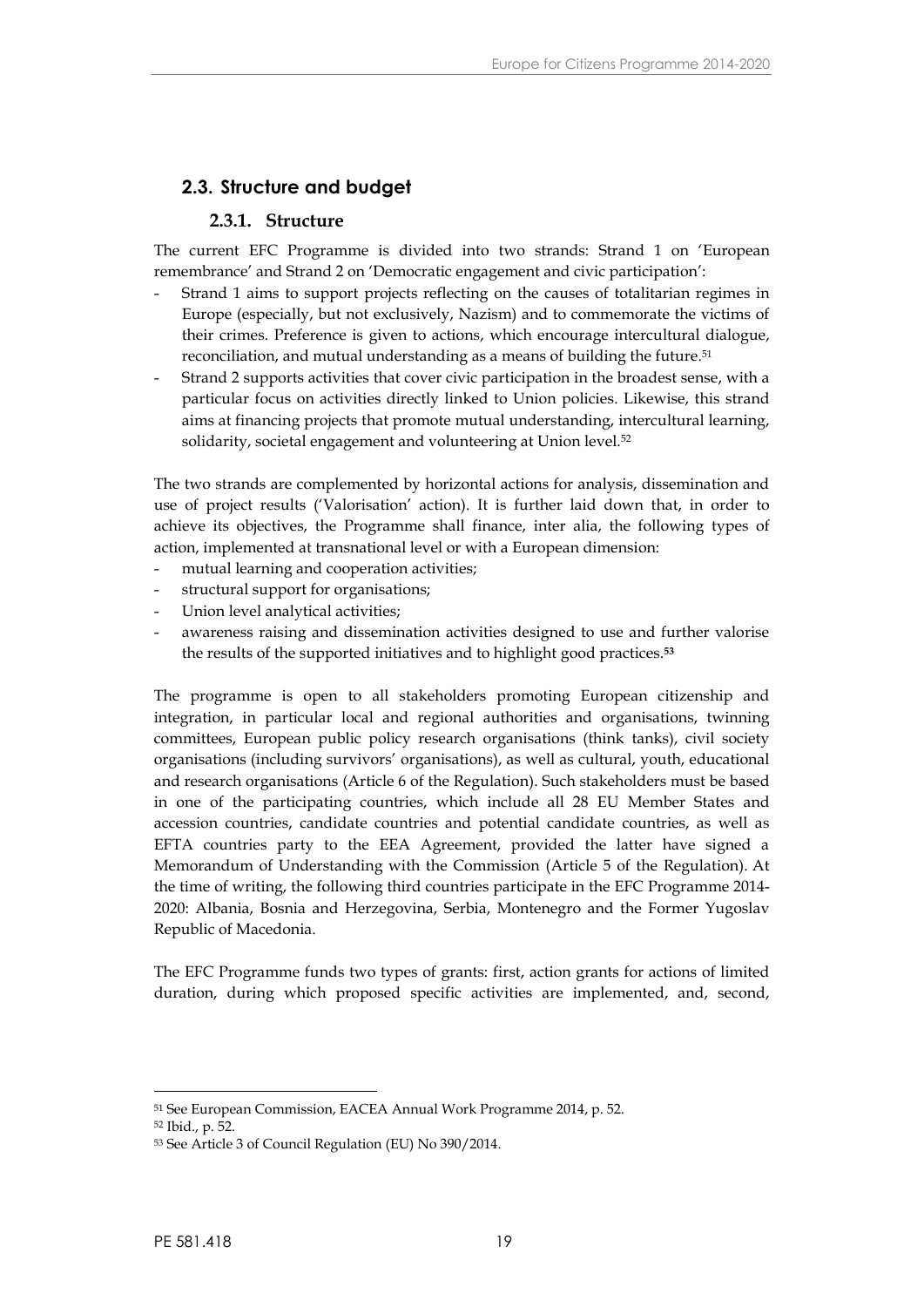operating grants, which provide financial support for the regular and usual activities of an organisation.<sup>54</sup>

Until now, the EFC Programme stipulated specific annual priorities for the two strands. From 2015 onwards, priorities are set for the remainder of the programme 2016-2020 in the form of multiannual priorities. This way, it is argued, applicants can better plan and prepare their projects. The Commission retains, however, the right to review, adopt and/or modify the list of priorities should the need arise.

The priorities of the EFC Programme for the period 2016-2020<sup>55</sup> are:

- for 'European Remembrance' (Strand 1):
	- (1) Commemorations of major historical turning points in recent European history;
	- (2) Civil society and civic participation under totalitarian regimes;
	- (3) Ostracism and loss of citizenship under totalitarian regimes: drawing the lessons for today;
	- (4) Democratic transition and accession to the European Union.
- for 'Democratic engagement and civic participation' (Strand 2):
	- (1) Understanding and debating euroscepticism;
	- (2) Solidarity in times of crisis;
	- (3) Combatting stigmatisation of 'immigrants' and building counter narratives to foster intercultural dialogue and mutual understanding;
	- (4) Debate on the future of Europe.

### <span id="page-21-0"></span>**2.3.2. Budget**

Regarding the allocation of the budget, the Annex to Council Regulation (EU) No 390/2014 establishing the EFC Programme 2014-2020 specifies that approximately 20% of the total budget of the programme will be devoted to Strand 1; approximately 60% of the total budget of the programme will be devoted to Strand 2; approximately 10% of the total budget of the programme will be devoted to horizontal action (valorisation); and approximately 10% of the total budget of the programme will be allocated to programme management.

The budget for the EFC Programme 2014-2020 is set at €185 468 000 for the seven years. The annual appropriations shall be authorised by the European Parliament and the Council within the limits of the multiannual financial framework (Article 12 of the Regulation).

The budget of the current EFC Programme was thus considerably reduced, taking into account that the financial envelope of the previous programme was set at  $\epsilon$ 215 000 000.<sup>56</sup> A reduction was requested by the United Kingdom government, as is apparent from a

<sup>54</sup> See Article 4 of Decision No 1904/2006/EC as well as European Commission/EACEA,

Programme Guide 'Europe for Citizens Programme 2014-2020' (version valid as of January 2014), p. 7.

<sup>55</sup> See [EACEA website of the EFC Programme](http://eacea.ec.europa.eu/europe-for-citizens_en).

<sup>56</sup> See Article 11 of Decision No 1904/2006/EC.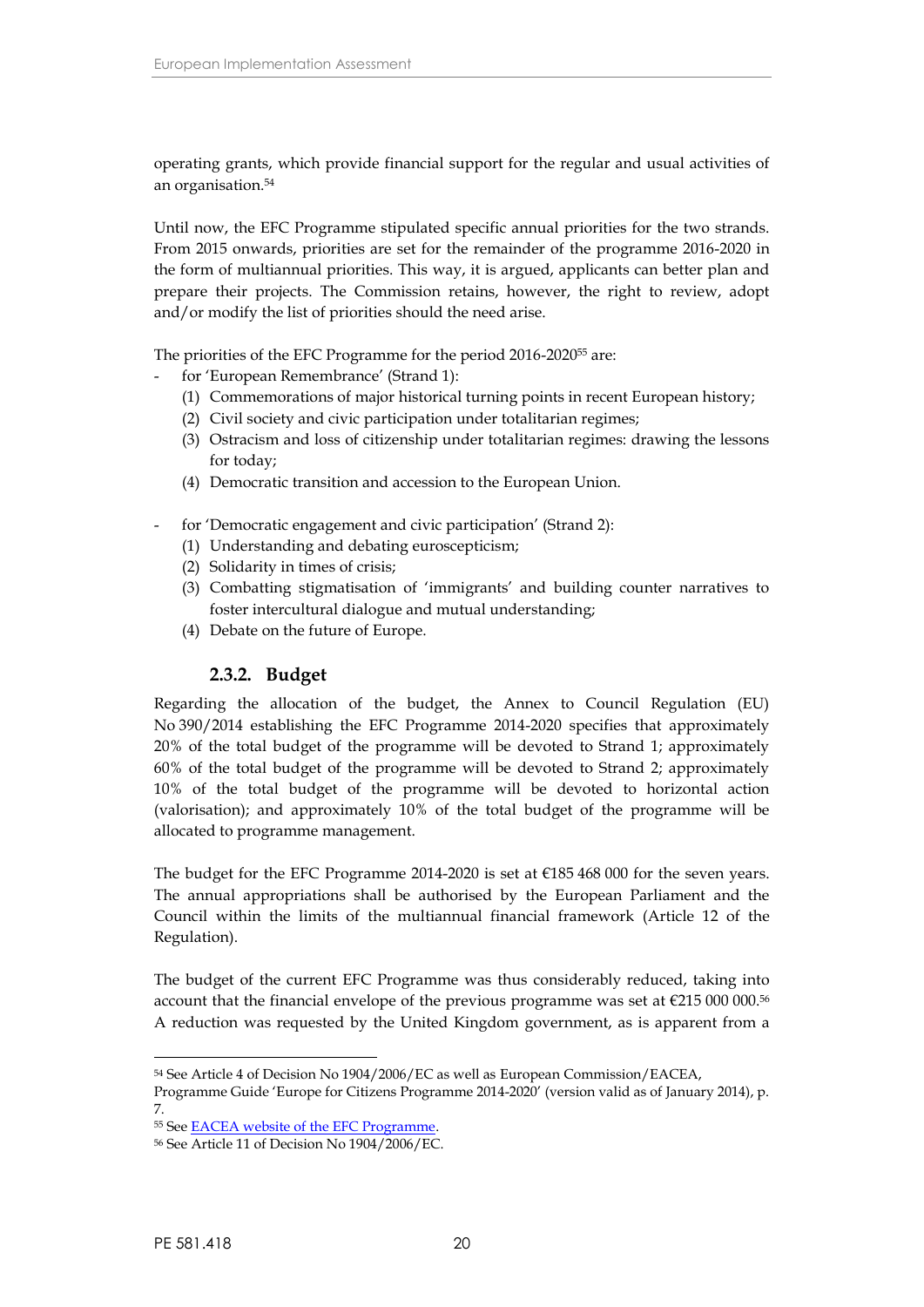report of the UK House of Commons' European Scrutiny Committee regarding the EFC Programme 2014-2020, and backed in the Council.<sup>57</sup> The latter report states that 'in his letter of 31 October 2013, the Minister for Culture, Communications and Creative Industries (Ed Vaizey) informed us that the Government had succeeded in securing a reduction in the budget of the programme (down from €229 million in the Commission's original proposal to €185 million)[...].'<sup>58</sup>

Attempts by the European Parliament to prevent the cut in funding, which include the Parliament resolution of 23 October 2012 on the Multiannual Financial Framework 2014- 2020,<sup>59</sup> as well as the Report of 12 December 2012 on the proposal for a Council regulation regarding the Europe for Citizens Programme 2014-2020 (Rapporteur: Hannu Takkula)<sup>60</sup> adopted by the CULT Committee, remained fruitless.

The reduction in budget for the EFC Programme 2014-2020 was approved in Council, although the mid-term report of the previous programme found that 'removing or reducing the level of funding would impact the scale of activities and numbers of participants, but it would also affect the international dimension of activities, with less networking and travel. Stakeholders suggest that of all the different types of activity, civil society projects would be least likely to continue if funding under Europe for Citizens was withdrawn or reduced.'<sup>61</sup>

The mid-term report of the EFC Programme 2007-2013 reads further: 'only a very small number of respondents said that their activities would cease completely, suggesting that the majority of activities would be likely to continue, albeit on a reduced scale, with fewer participants, or with a more limited geographical reach. Six percent said their activities would continue unchanged with significant numbers saying they would seek to obtain replacement funding, would subsidise activities themselves or ask their members or participants for larger contributions.'<sup>62</sup>

### <span id="page-22-0"></span>**2.4.Programme management**

The EFC programme 2014-2020 is implemented by the Directorate-General for Migration and Home Affairs (DG HOME – previously DG COMM) of the European Commission and directly managed by the Education, Audiovisual and Culture Executive Agency (EACEA).

<sup>57</sup> House of Commons – European Scrutiny Committee, Twenty-fifth Report of Session 2013-14 (HC 83-xxii), pp. 5-6.

<sup>58</sup> Ibid., p. 5.

<sup>59</sup> See European Parliament, resolution of 23 October 2012 in the interests of achieving a positive outcome of the Multiannual Financial Framework 2014-2020 approval procedure, P7\_TA(2012)0360. <sup>60</sup> European Parliament Report of 12 December 2012 on the proposal for a Council regulation establishing for the period 2014-2020 the programme 'Europe for Citizens' (Rapporteur: Hannu Takkula), A7-0424/2012.

<sup>61</sup> Ecorys, Interim Evaluation of the Europe for Citizens Programme 2007-13 – Final Report prepared for the European Commission (DG COMM), 2010, p. 83. <sup>62</sup> Ibid., p. 83.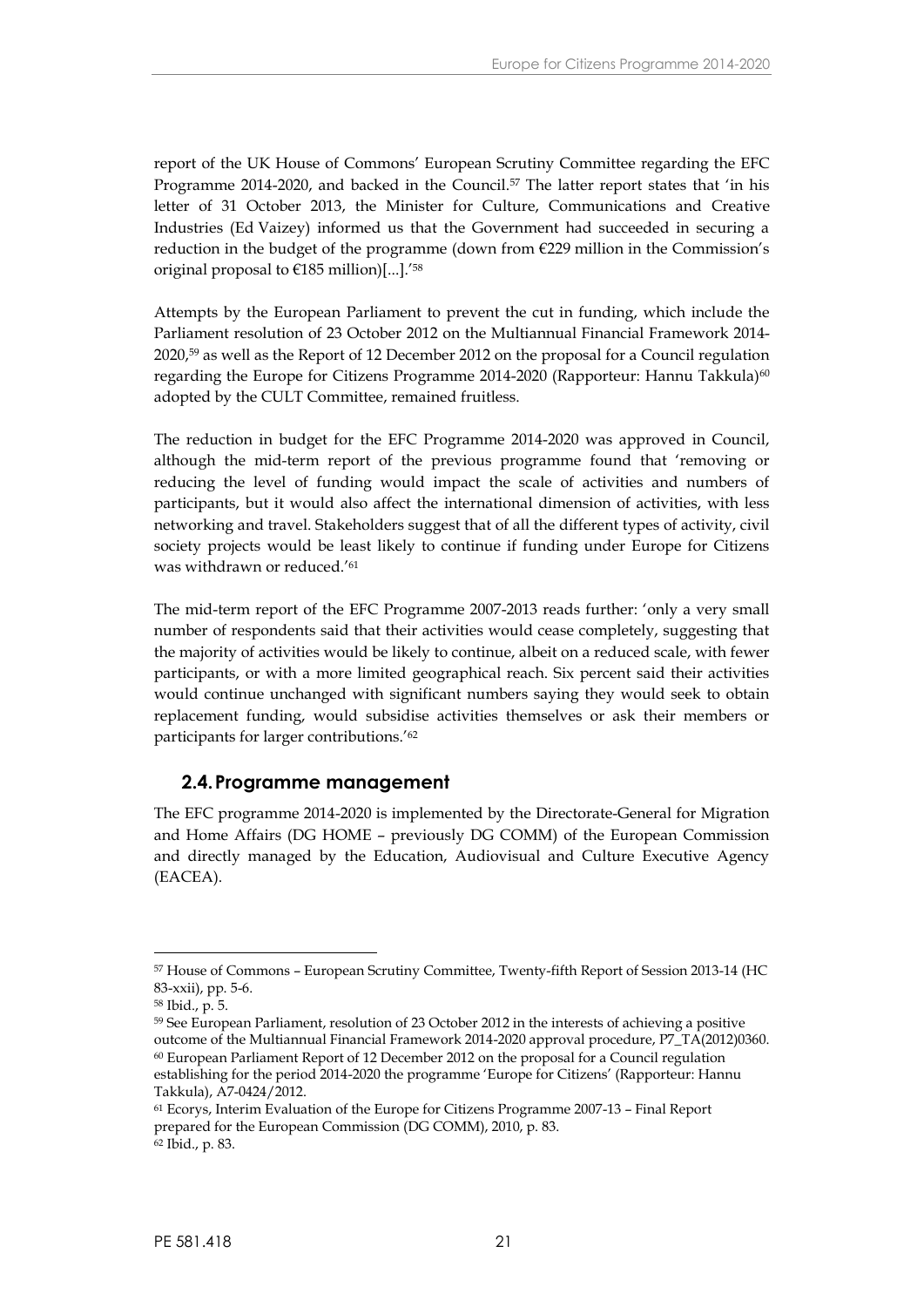DG HOME is in charge of the development and smooth running of the EFC Programme. DG HOME also manages the budget and defines objectives, strategies and priority areas of action for the programme, including, targets and criteria, on an ongoing basis, after consultation of the Programme Committee. EACEA is responsible for the implementation of the majority of activities of the Programme. EACEA is responsible for the management of the complete life cycle of these projects, including drawing up calls for proposals, selecting projects and signing grant decisions/agreements, financial management, monitoring of projects, communication with beneficiaries, and on the spot controls.<sup>63</sup>

The programme will develop the principle of multi-annual partnerships based on agreed objectives, building on the analysis of the results achieved, in order to ensure mutual benefits for both civil society and the Union. It is indicated that 'in general, preference is given to grants for projects irrespective of their size but with a high impact, in particular those which are directly linked to Union policies with a view to encouraging participation in the shaping of the Union political agenda. As far as possible geographical balance will be taken into account.'<sup>64</sup> DG HOME and EACEA jointly decide on the award of action and operating grants according to the criteria specified in the programme guide of the EFC Programme (see selection of projects below).<sup>65</sup>

In accordance with Article 11(2) TEU and Article 10 of the Regulation establishing the EFC Programme 2014-2020, a 'civil dialogue group' was established (formerly 'structured dialogue group').<sup>66</sup> The group's tasks are:

- to hold a regular dialogue on all matters relating to the Europe for Citizens programme, including 'Remembrance' and 'Democratic and civic engagement', and to its implementation;
- to bring about exchanges of experiences and good practices in those fields;
- to contribute to the dissemination of the programme's results;
- to contribute to the preparation and implementation of any events or activities organised under the Europe for Citizens programme;
- to monitor and discuss policy developments in related fields.

Two meetings of the group are envisaged per year, depending notably on the Europe for Citizens programme agenda, and on the European political agenda, including the annual priorities of the EU. The group is composed of the following organisations:

- Organisations which have been selected to receive an operating grant under the
- 'Europe for Citizens' Programme 2014-20, under Strand 1 'Remembrance' and under Strand 2 'Democratic engagement and civic participation';

<sup>63</sup> See European Commission/EACEA, Programme Guide for the Europe for Citizens Programme 2014-2020 (version valid as from January 2014), p. 6 and European Commission, EACEA Annual Work Programme 2014, p. 53.

<sup>64</sup> See Annex to Council Regulation (EU) No 390/2014 establishing the EFC Programme 2014-2020, under point II on Programme Management.

<sup>65</sup> See European Commission/EACEA, Programme Guide for the Europe for Citizens Programme 2014-2020 (version valid as from January 2014).

<sup>66</sup> See European Commission, [Framework for civil dialogue in matters covered by the 'Europe for](http://ec.europa.eu/citizenship/pdf/framework_for_civil_dialogue_efc_2014_2020final.pdf) [Citizens' Programme 2014-2020.](http://ec.europa.eu/citizenship/pdf/framework_for_civil_dialogue_efc_2014_2020final.pdf)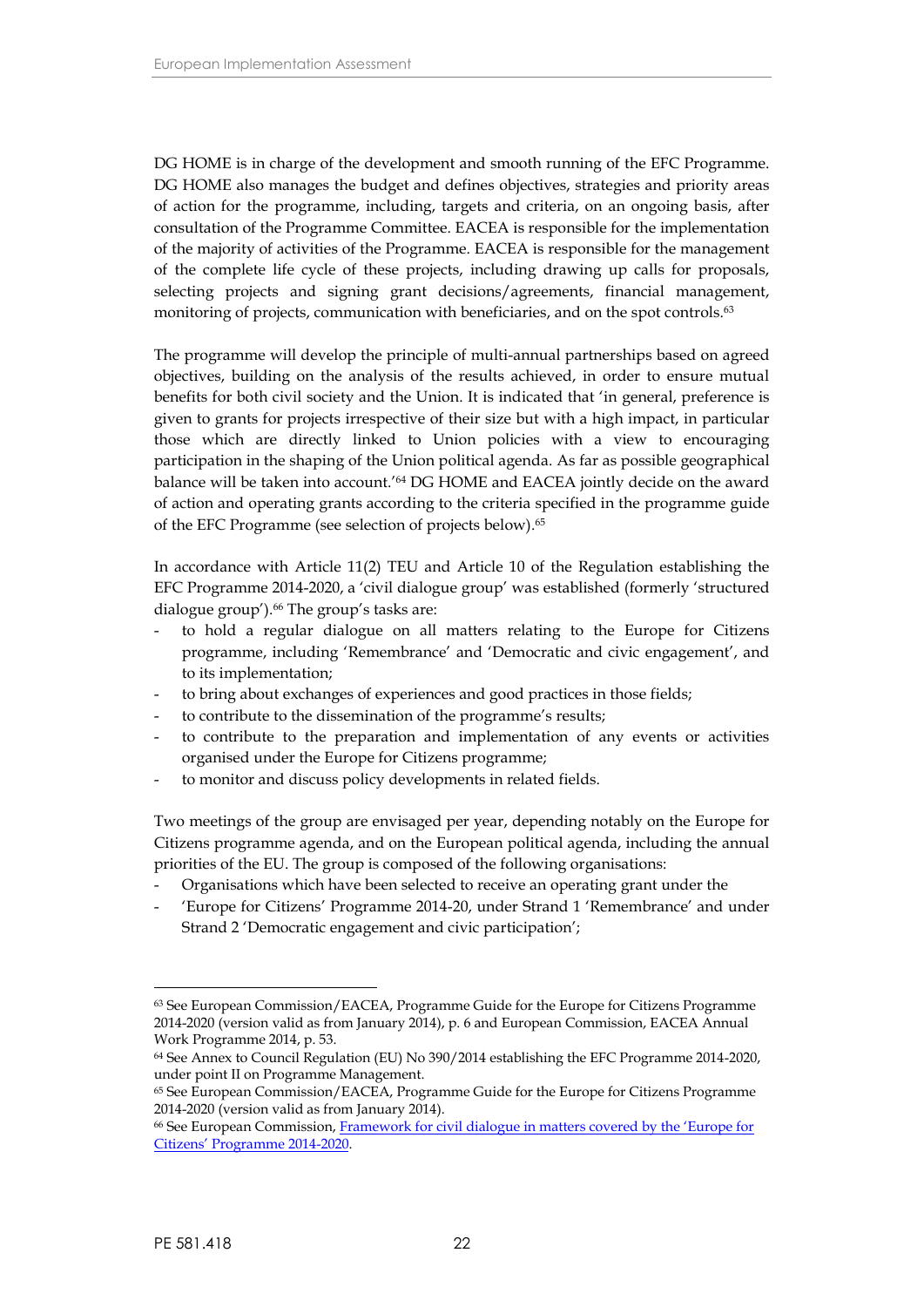- Organisations which have received an operating grant under the former 'Europe for Citizens' Programme 2007-13 and have expressed their continued interest in taking part in the dialogue;
- Some organisations/think tanks which have expressed an interest in the Europe for Citizens programme and/or work in this policy area – but not necessarily supported by the programme.

The Commission established Europe for Citizens Contact Points<sup>67</sup> in the Member States with a view to more effective dissemination of information on the EFC Programme to stakeholders and to provide them with practical guidance regarding programme implementation, activities and funding opportunities.

### <span id="page-24-0"></span>**2.5.Selection of projects**

Applications for the EFC Programme must comply with criteria relating to eligibility (applicants and partners, project nature and dimension, and application), exclusion, selection (financial and operational capacity) and award criteria. The award criteria allow the evaluation committee (composed of Commission and EACEA officials) to assess the quality of the applications in relation to the objectives of the EFC Programme.

| % of points<br>available |                                                                       |
|--------------------------|-----------------------------------------------------------------------|
| 30%                      | Consistency with the objectives of the programme and programme strand |
| 35%                      | Quality of the project activity plan                                  |
| 15%                      | Dissemination                                                         |
| <b>20%</b>               | Impact and citizen involvement                                        |

The award criteria are the following:

**For more detail, see Programme Guide of EFC Programme 2014-2020, pp. 15-16.**

Most emphasis is given to the quality of the activity plan of the project as well as the consistency, with the objective of the EFC Programme and programme strand (65% together). In contrast, impact and citizen involvement and dissemination jointly are attributed less weight (35%).

<sup>67</sup> See [EU citizenship portal website for the EFC Programme Contact Points](http://ec.europa.eu/citizenship/about-the-europe-for-citizens-programme/the-europe-for-citizens-programme-in-the-member-states/index_en.htm).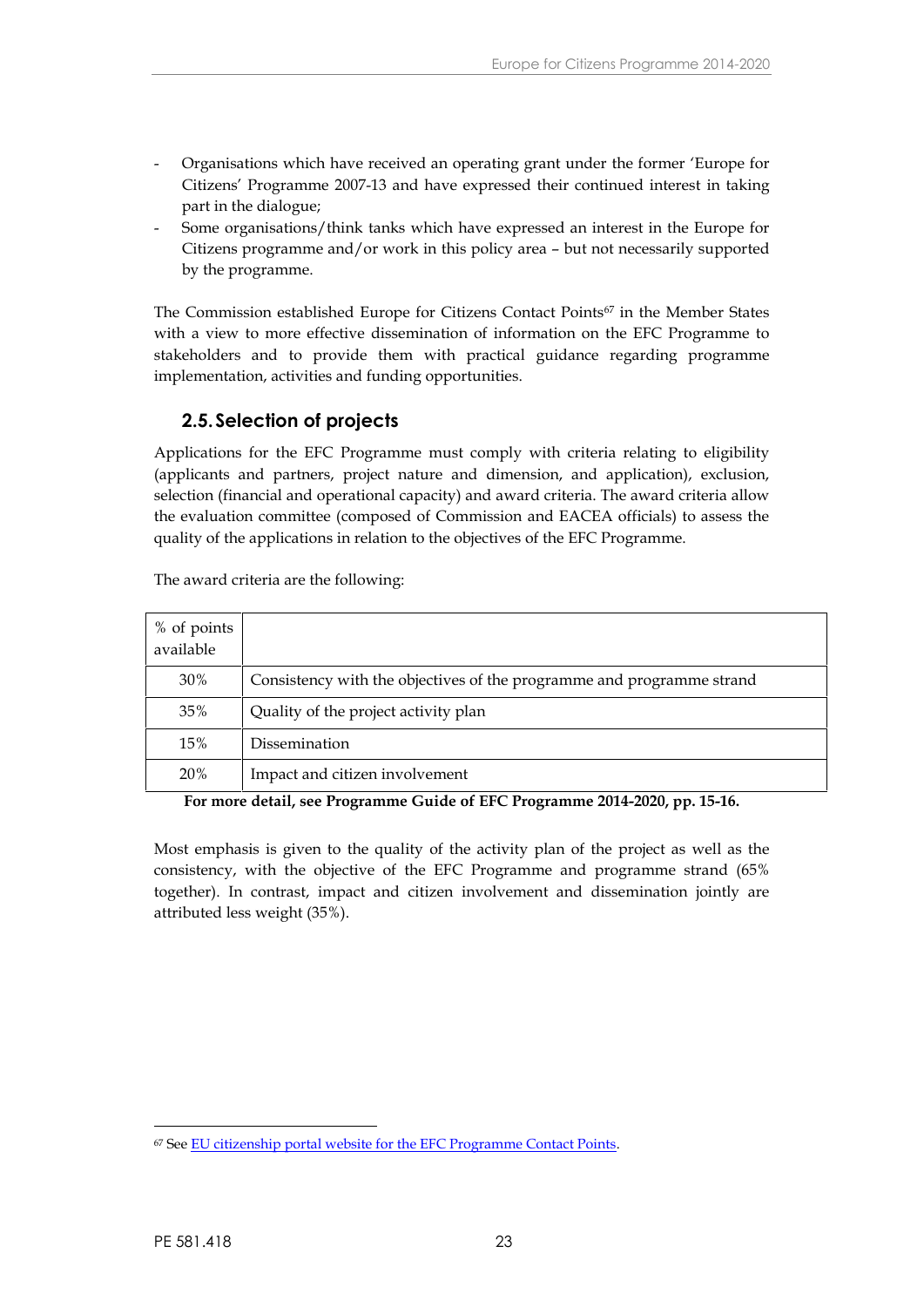### *European Remembrance in Action*

The European Remembrance Action supports initiatives that reflect on the causes of European totalitarian regimes, aiming at contributing to a better understanding of the EU, its history, diversity, and the strengthening of EU values. The European Commission broadened the scope of the 'European Remembrance' strand so that it is now designed to commemorate victims of all European totalitarian regimes.

One flagship project selected for funding in 2015 is 'Mobilising Society against Genocide Denial, Racism and Anti-Semitism in Europe' by EGAM (the European Grassroots Anti-Racist Movement), which tackles the current rise in xenophobic and genocide denial discourses. The project seeks to educate citizens on histories that were discredited, denied or marginalised in contemporary European societies, including the Holocaust, and the Roma, Armenian, and Srebrenica genocides. The project will bring together 17 NGOs from 14 European countries to help raise awareness and promote a more inclusive Europe.

**Source: European Commission and EACEA, Connexion on European Remembrance**

### <span id="page-25-0"></span>**2.6.Rules of implementation, monitoring and evaluation**

The Commission is in charge of implementing the EFC Programme (Article 8 of the Regulation) and shall for this purpose adopt the annual work programmes in line with the advisory procedures. The annual work programme shall set out the objectives pursued, the expected results, the method of implementation and the total amount of the financing plan. In addition, the annual work programmes shall contain a description of the actions to be financed, an indication of the amount allocated to each action and an indicative implementation timetable. In relation to grants, the annual work programmes shall include the priorities, the essential evaluation criteria, and the maximum rate of cofinancing.

Council Regulation (EU) No 390/2014 establishing the EFC Programme 2014-2020 specifies rules concerning monitoring and evaluation in its Article 15. The Commission shall ensure that the programme is regularly monitored against its objectives using performance related indicators (see also Annex to Council Regulation (EU) No 390/2014, Section III on monitoring). It is further laid down that the Commission shall submit to the European Parliament, the Council, the EESC and the CoR:

- by 31 December 2017, an interim evaluation report on the results obtained and on the qualitative and quantitative aspects of the implementation of the programme;
- by 31 December 2018, a communication on the continuation of the programme;
- by 1 July 2023, an ex-post evaluation report.

The performance-related indicators for the first specific objective (to raise awareness of remembrance, the common history and values of the Union and the Union's aim, namely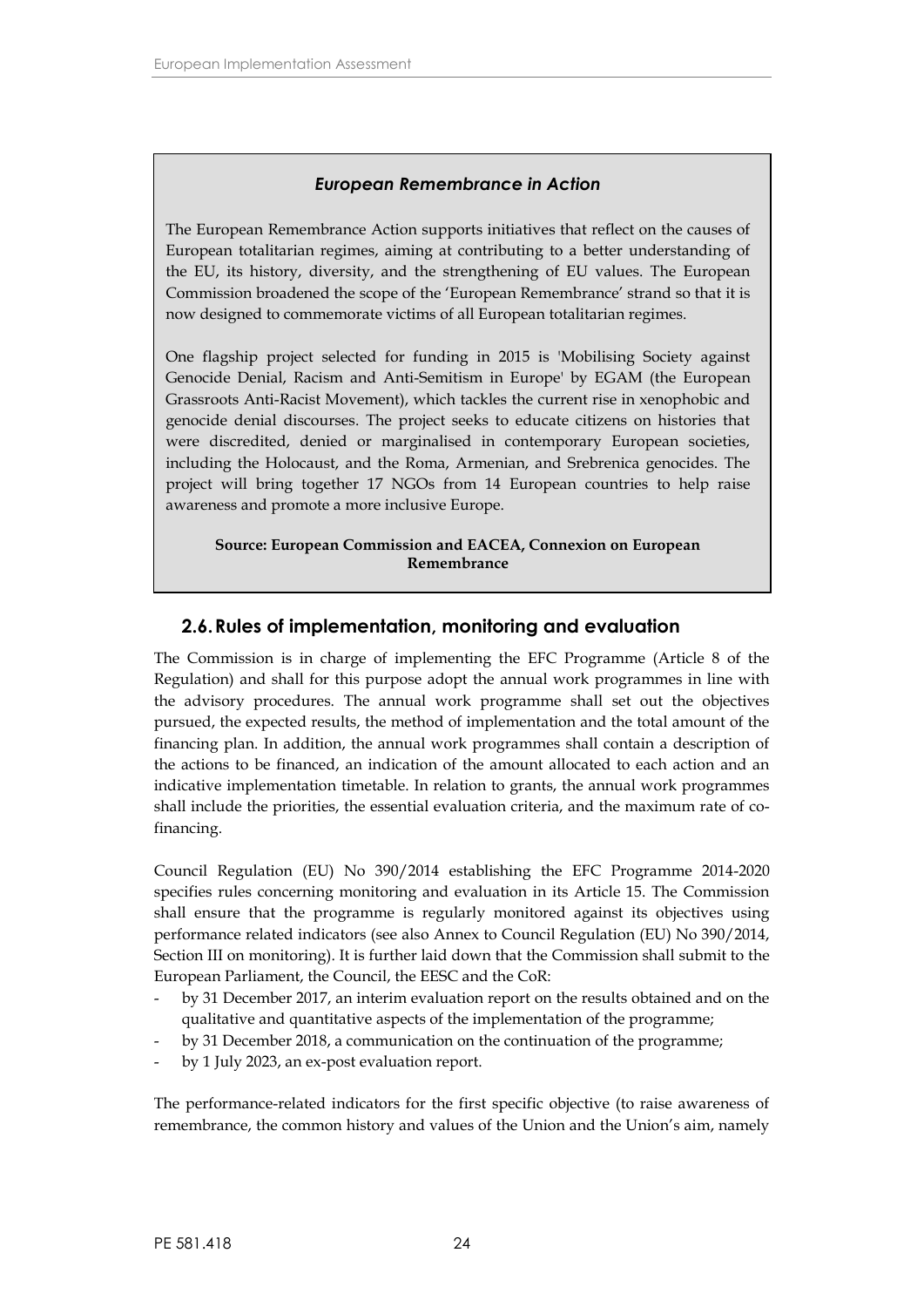to promote peace, the values of the Union and the well-being of its peoples, by stimulating debate, reflection and the development of networks) are:

- the number of participants who are directly involved;
- the number of persons indirectly reached by the programme;
- the number of projects;
- the quality of the project applications and the degree to which the results of selected projects can be further used/transferred;
- the percentage of first time applicants.

The performance-related indicators for the second specific objective (to encourage the democratic and civic participation of citizens at Union level, by developing citizens' understanding of the Union policy-making process and promoting opportunities for societal and intercultural engagement and volunteering at Union level) are:

- the number of participants who are directly involved;
- the number of persons indirectly reached by the programme;
- the number of participating organisations;
- the perception of the Union and its institutions by the beneficiaries;
- the quality of project applications;
- the percentage of first time applicants;
- the number of transnational partnerships including different types of stakeholders;
- the number of networks of twinned towns;
- the number and quality of policy initiatives following-up on activities supported by the programme at the local or European level;
- the geographical coverage of the activities.

On 2 May 2016, the Commission published an evaluation roadmap for the mid-term evaluation of the EFC Programme 2014-2020.<sup>68</sup> Next to elaborating on the subject, scope and evidence base of the mid-term evaluation, the roadmap specifies that the Commission will launch a public consultation, which will feed into the evaluation.

## <span id="page-26-0"></span>**3. The European Parliament's role and position**

Due to the choice of the legal basis of the Regulation on the EFC Programme 2014-2020, the European Parliament's official role and involvement in the legislative process of the current programme has been limited. This does not mean, however, that the Parliament's requests have not been taken into account. For instance, as requested, the remembrance part of the programme was strengthened, citizen access to the programme was improved and greater importance given to geographical balance in the allocation of projects.<sup>69</sup>

<sup>68</sup> European Commission, [Evaluation Roadmap: Mid-term evaluation of the Europe for Citizens](http://ec.europa.eu/smart-regulation/roadmaps/docs/2017_home_175_evaluation_europe_for_citizens_en.pdf) [Programme 2014-2020](http://ec.europa.eu/smart-regulation/roadmaps/docs/2017_home_175_evaluation_europe_for_citizens_en.pdf), 2 May 2016.

 $69$  See European Parliament Report of 12 December 2012 on the proposal for a Council regulation establishing for the period 2014-2020 the programme 'Europe for Citizens' (Rapporteur: Hannu Takkula), A7-0424/2012.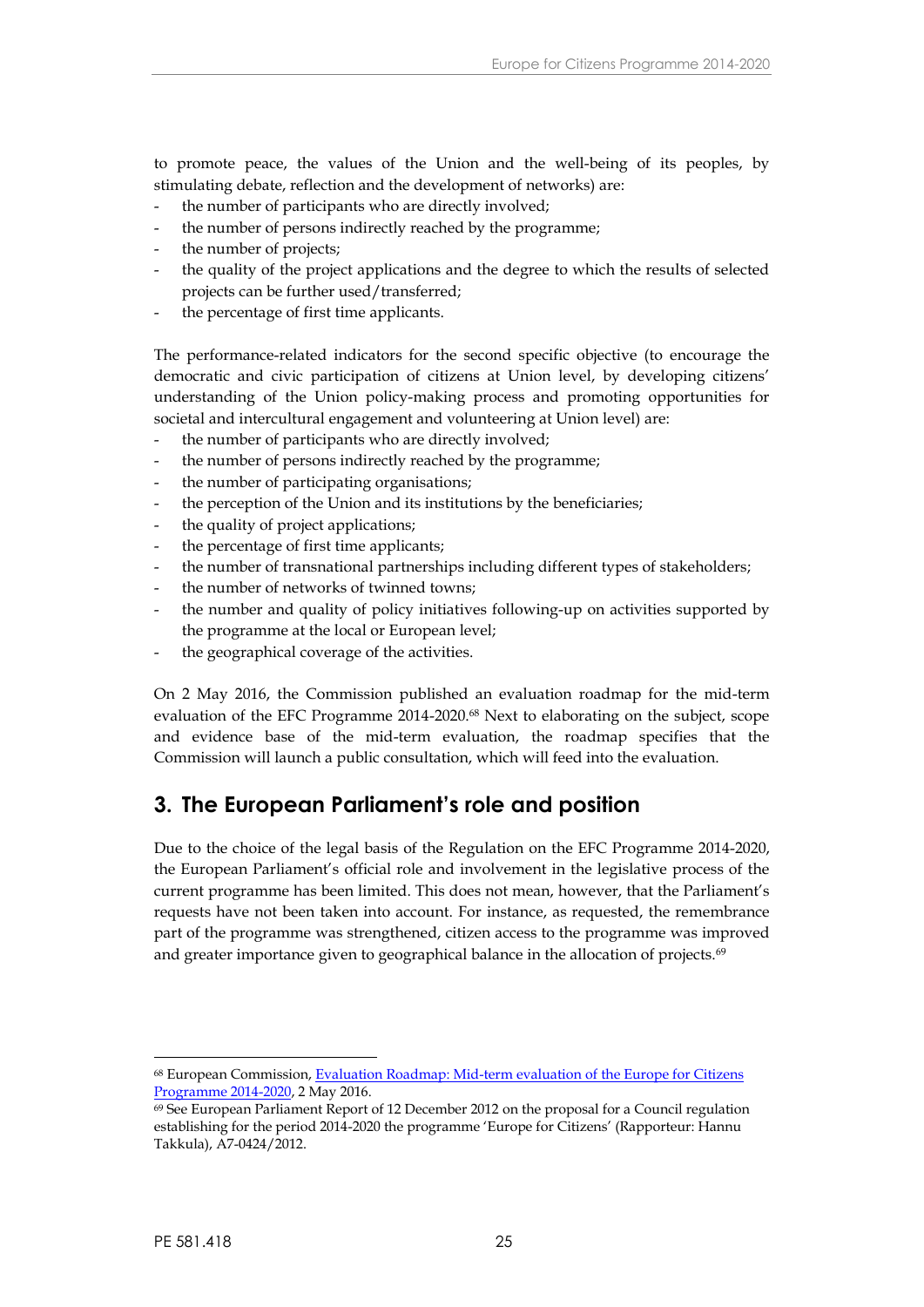Nevertheless, the fact that the European Parliament was not fully involved in the legislative design of the EFC Programme 2014-2020 under the ordinary legislative procedure is remarkable for at least two reasons:

- first, the European Parliament is the only directly elected EU institution currently representing about 508 million inhabitants and covering a territory of more than four million km<sup>2</sup> .Excluding the European Parliament in its role as EU co-legislator from the legislative design of the EFC Programme seems somewhat contradictory. The EFC Programme was specifically created with the objective of encouraging the engagement of citizens and organisations in cross-border activities, increasing citizens' understanding of the EU, its history and diversity. It raises questions as to why an EU, which genuinely aims to reach out to its citizens with such a unique funding programme, has not fully involved Parliament in the law-making process;
- second, the fact that the EFC Programme 2007-2013 had a legal basis allowing for full participation of the European Parliament demonstrates that developing the programme on the basis of the ordinary legislative procedure had earlier been considered possible and feasible. As indicated above, the Commission should have provided some explanations regarding the sudden change of the legal basis for the EFC Programme 2014-2020.

The 'virtuous codecision procedure'<sup>70</sup> (meaning Parliament participates in the legislative process **as if** the ordinary legislative procedure applied, without, however, actually having it in place) can certainly not stand as a precedent and should be considered as an exceptional once- only solution.

In January 2016, the European Parliament called in a resolution for 'renewed attention to be paid to the promotion of a solidarity-based and intercultural society, especially among young people, through the implementation of the Europe for Citizens Programme, using adequate funding to enable the fulfilment of its objective of building a more coherent and inclusive society and fostering an active citizenship open to the world, respectful of cultural diversity and based on the common values of the EU.'<sup>71</sup>

In this context, Parliament reaffirms the special strength of the EFC Programme, namely the capacity to promote a solidarity-based and intercultural society in Europe, particularly among young people.

## <span id="page-27-0"></span>**4. The EFC Programme 2014-2020: implementation to date**

The EFC Programme 2014-2020 runs for the period from 1 January 2014 to 31 December 2020. Since Council Regulation (EU) No 390/2014 was only adopted on 14 April 2014, we are obviously at an early stage of the implementation of the EFC Programme.

<sup>70</sup> M.J. Prutsch, [Europe for Citizens \(2014-2020\)](http://www.europarl.europa.eu/RegData/etudes/note/join/2012/495822/IPOL-CULT_NT(2012)495822_EN.pdf), European Parliament, Policy Department B, September 2012, p. 27.

<sup>71</sup> European Parliament, resolution of 19 January 2016 on the role of intercultural dialogue, cultural diversity and education in promoting EU fundamental values (2015/2139(INI)), P8\_TA(2016)0005, para. 24.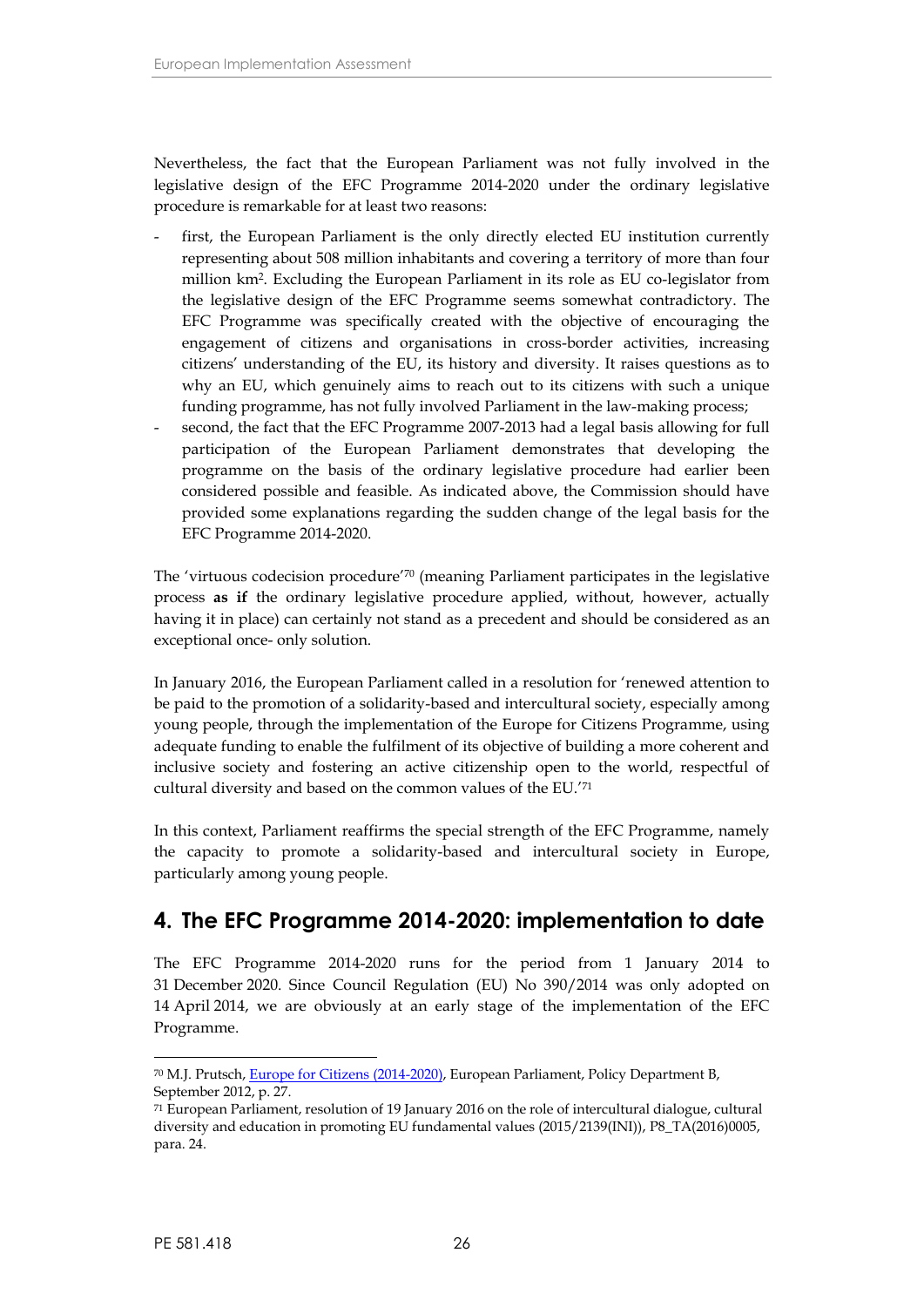However, this section offers some statistical data regarding the Programme for 2014 and 2015, as well as an initial assessment of the strengths and weaknesses of the current Europe for Citizens Programme.

### <span id="page-28-0"></span>**4.1.Statistical data**

### <span id="page-28-1"></span>**4.1.1. Kicking-off: 2014**

According to the EACEA 2014 Annual Activity Report, 412 applications were selected for grants in 2014, with an average success rate of only 20%.<sup>72</sup> The 412 projects selected for funding concerned: 252 town twinning citizens meetings; 36 remembrance projects; 35 networks of twinned towns; 29 civil society projects. Under Strand 1, six projects were selected for structural support for think tanks and organisation at European level (framework partnerships), whereas 29 projects were selected for this category under Strand 2. By contrast, under Strand 3 ('Valorisation') 25 projects on information structures in Member States and participating countries were selected for funding. None of the applications were ineligible. The success rate of projects differed significantly: while 38% of the town twinning citizens meetings were selected, only 5% of the civil society projects were granted funding under Strand 2.<sup>73</sup>

The selection process (period from submission deadline to the award decision) took approximately two months, while the total time from the award decision to the time to contract was about three months and ten days. Pre-financing payments were carried out in less than five days.<sup>74</sup>

The year 2014 was considered as 'exceptional' because of the delayed start of the EFC Programme 2014-2020. The deadlines for project submissions for town twinning, networks of twinned towns and remembrance were postponed three months to 4 June 2014. The deadline for project submissions for civil society projects was set at 1 September 2014. According to the annual report, such changes were widely advertised to programme stakeholders.<sup>75</sup>

As a result of the reduced funding, 24.3% fewer projects were supported in 2014 than under the previous EFC Programme in 2013, although the late start of the Programme in 2014 must be taken into account. In the same vein, dissemination activities in 2014 were reduced to a minimum.<sup>76</sup> The programme was implemented in 31 eligible participating countries (28 EU Member States as well as Montenegro, Serbia and the Former Yugoslav Republic of Macedonia). Generally speaking, the geographical spread of projects was enhanced in 2014, although the town twinning measure was identified as lagging behind in this respect. According to EACEA, the projects were more structured and they had a

<sup>72</sup> European Commission, EACEA 2014 Annual Activity Report, Ref. Ares(2015)1413559,

<sup>31</sup> March 2015, pp. 35-36.

<sup>73</sup> Ibid., see table p. 35.

<sup>74</sup> Ibid., pp. 35-36.

<sup>75</sup> European Commission, EACEA 2014 Annual Activity Report, Ref. Ares(2015)1413559,

<sup>31</sup> March 2015, p. 36.

<sup>76</sup> Information provided by DG HOME, European Commission.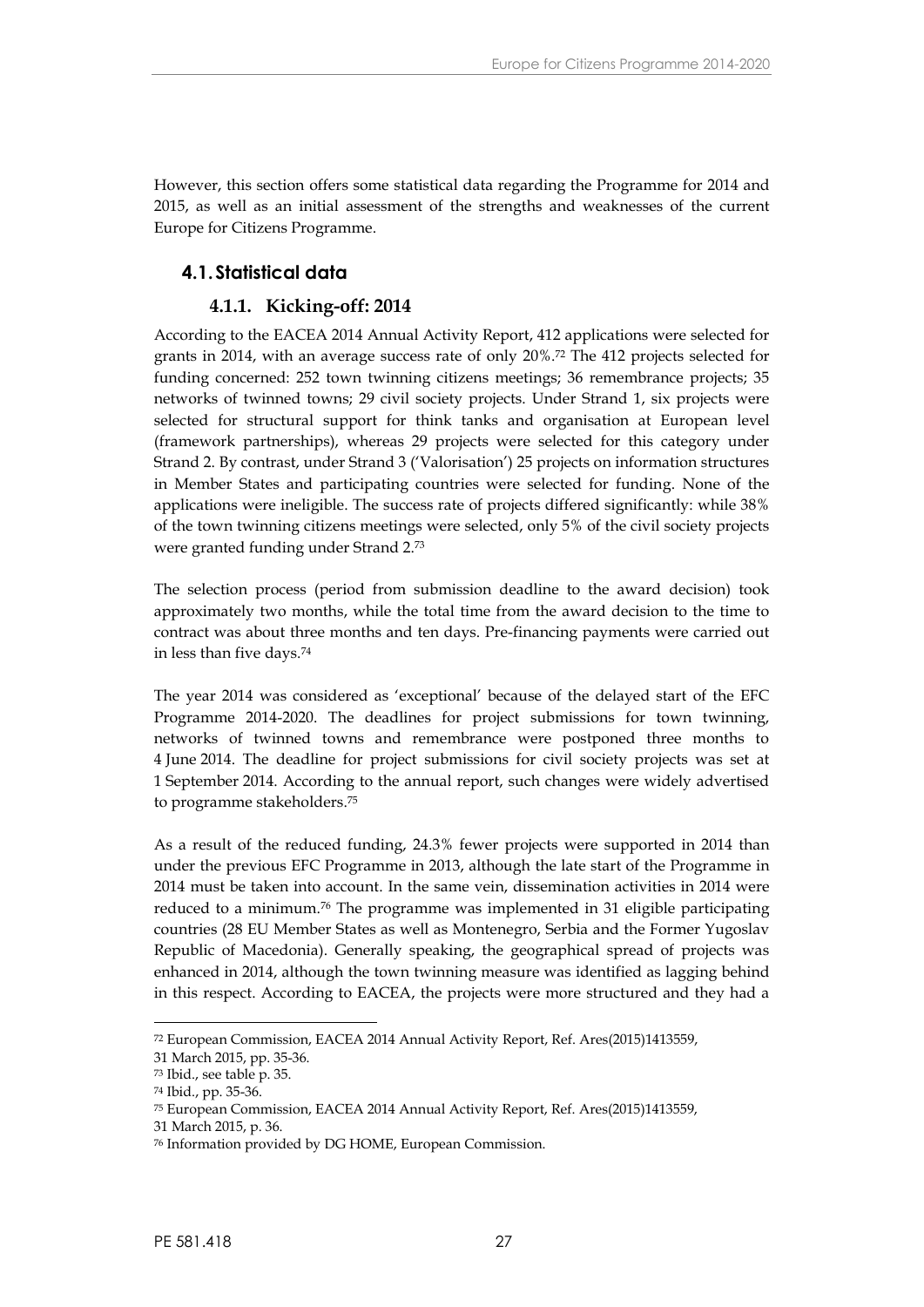stronger thematic focus. At national level, 25 Europe for Citizens Contact Points were operational in 2014. The Commission organised two civil dialogue meetings with programme stakeholders in June and December, in Brussels and Rome respectively, that year.<sup>77</sup>

### <span id="page-29-0"></span>**4.1.2. Well underway: 2015**

Implementation of the EFC Programme in 2015 was considered more stable than in the previous year. According to EACEA, cooperation between DG HOME and EACEA was consolidated, allowing for the smooth management of the programme. In 2015, the number of applications increased by 43% in comparison to 2014. Out of 2 791 applications submitted in 2015, a total of 408 projects was selected for funding, resulting in an average **success rate of about 15%**.<sup>78</sup> As anticipated in the EACEA 2014 Annual Activity Report, the decrease in payment appropriations led to a reduction of the pre-financing rate.<sup>79</sup>

In 2015, the 408 projects selected for grants concerned: 252 town twinning citizens meetings; 33 remembrance projects; 32 networks of twinned towns; 27 civil society projects. Under Strand 1, six projects were selected for structural support for think tanks and organisation at European level (framework partnerships). Under Strand 2, 31 projects were selected for this category. 27 projects on information structures in Member States and participating countries were selected for funding under Strand 3 ('Valorisation'). Four applications were ineligible.<sup>80</sup>

Pre-financing payments were executed in 2015 in an average of eight days, and final payments in approximately 30 days; the time to the decision amounted to an average of about two months and ten days. Approximately 2 000 organisations were directly involved in the EFC Programme in 2015, and 50% of the projects concentrated on topics such as migration, social inclusion and integration policies.<sup>81</sup>

With the exception of Estonia, all Member States were project beneficiaries in 2015. Hungary had the greatest number of applications selected (17%) followed by Slovakia (13%) and Italy and Germany (11%). Projects have an average of eight partners, with almost 30% of the partners being Eastern European. Balkan countries which signed an international agreement with DG HOME were eligible for project funding, and could in addition participate in a restricted call for operating grants in 2015. Two organisations, one Serbian and one Macedonian, were awarded operating grants for the period 2015- 2017.<sup>82</sup> In 2015, the programme was implemented in 33 eligible participating countries (28 EU Member States as well as Albania, Bosnia and Herzegovina, Montenegro, Serbia and the Former Yugoslav Republic of Macedonia). Two events were organised, including 'Holocaust Remembrance Day 2015' in January and the 'European Remembrance

<sup>77</sup> Information provided by DG HOME, European Commission and EACEA.

<sup>78</sup> Information provided by EACEA.

<sup>79</sup> European Commission, EACEA 2014 Annual Activity Report, Ref. Ares(2015)1413559,

<sup>31</sup> March 2015, p. 37.

<sup>80</sup> Information provided by EACEA.

<sup>81</sup> Ibid.

 $82$  Ibid.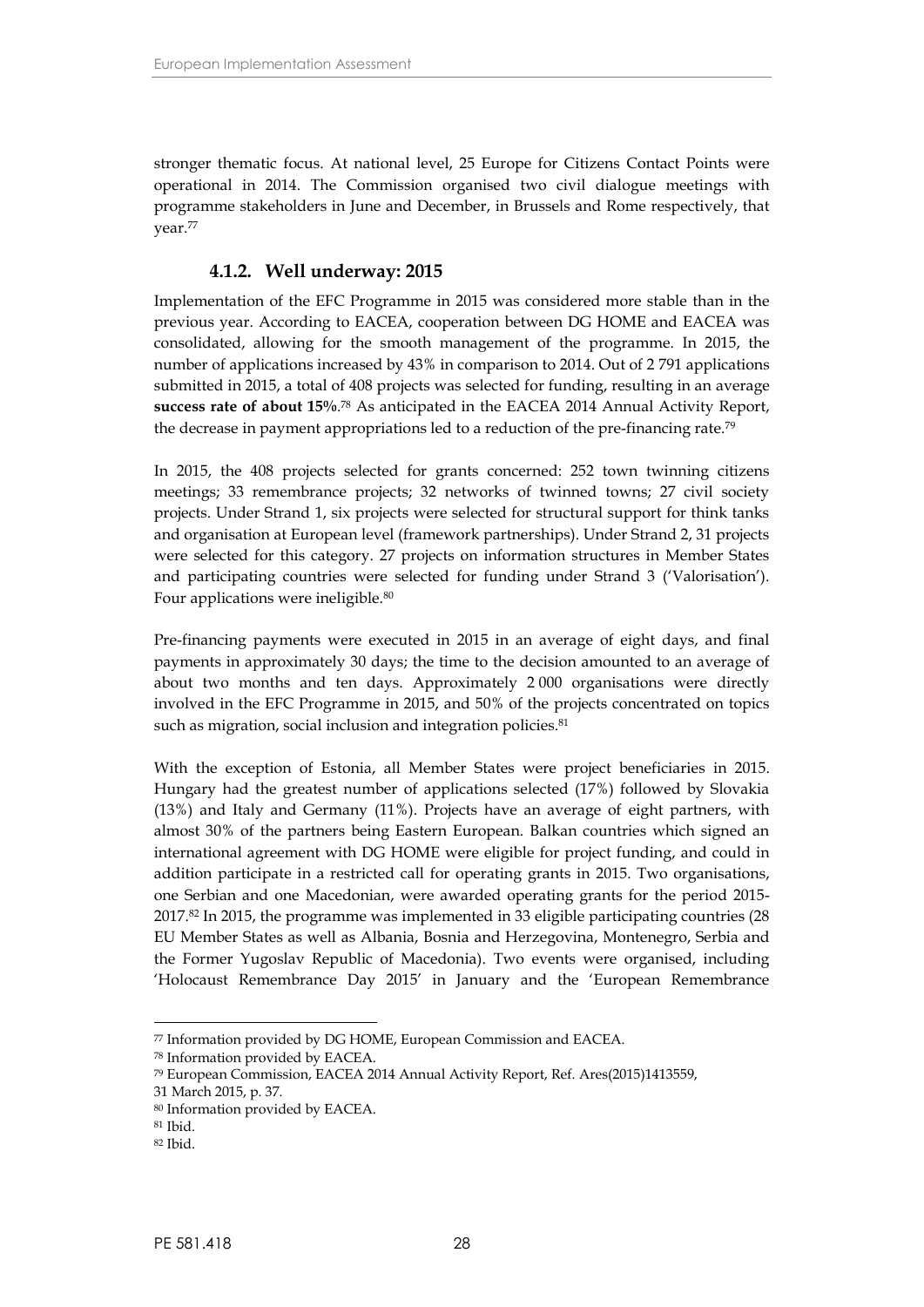Networking Meeting in April 2015. Some 29 Europe for Citizens Contact Points provided guidance with regard to the programme at national level. One civil society meeting was organised in June 2015 in Brussels.<sup>83</sup>

As indicated, the financial envelope for EFC Programme 2014-2020 is €185 468 000 (commitments), which amounts to 0.0171% of the EU Multiannual Financial Framework.<sup>84</sup> Table 1 below provides an overview of the EFC Programme budget in terms of commitments and payments for the years 2014 to 2016.

#### **Table 1 – Europe for Citizens Programme 2014-2020 Budget (in EUR)**

|             | Outturn 2014  | <b>Appropriations 2015</b> | <b>Appropriations 2016</b> |
|-------------|---------------|----------------------------|----------------------------|
| Commitments | 23 393 356.95 | 21 894 000                 | 22 977 000                 |
| Payments    | 12 610 600.00 | 11 355 206                 | 18 650 000                 |

### **Source: adopted EU budget for the financial year 2016, OJ L48 of 24 February 2016, see budget line: 18 04 01 01, former budget line: 16 02 01**

Tables 2 and 3 below give an overview on the number of the selected projects and the total amounts awarded under EFC Programme in the first two years of operation.

#### **Table 2 – Number of projects granted (total amount awarded)**

|                           | 2014              | 2015              |
|---------------------------|-------------------|-------------------|
| Strand 1:                 | 36 (€3 104 000)   | 33 (€3 021 560)   |
| European remembrance      |                   |                   |
| Strand 2:                 | 252 (€3 890 000)  | 252 (€4 138 000)  |
| Town twinning citizens    |                   |                   |
| meetings (Rounds 1 and 2) |                   |                   |
| Strand 2:                 | 35 (€4 522 000)   | 32 (€4 067 500)   |
| Networks of towns         |                   |                   |
| (Rounds 1 and 2)          |                   |                   |
| Strand 2:                 | 29 (€3 593 250)   | 27 (€3 322 750)   |
| Civil society projects    |                   |                   |
| <b>Total</b>              | 352 (€15 109 250) | 344 (€14 549 810) |

#### **Source: EACEA and DG HOME, European Commission**

<sup>83</sup> Information provided by DG HOME, European Commission.

<sup>84</sup> See G. Sgueo, *[Europe for Citizens \(2014-2020\)](http://www.europarl.europa.eu/RegData/etudes/BRIE/2015/564392/EPRS_BRI(2015)564392_EN.pdf)*, *EPRS Briefing - How the EU budget is spent*, July 2015.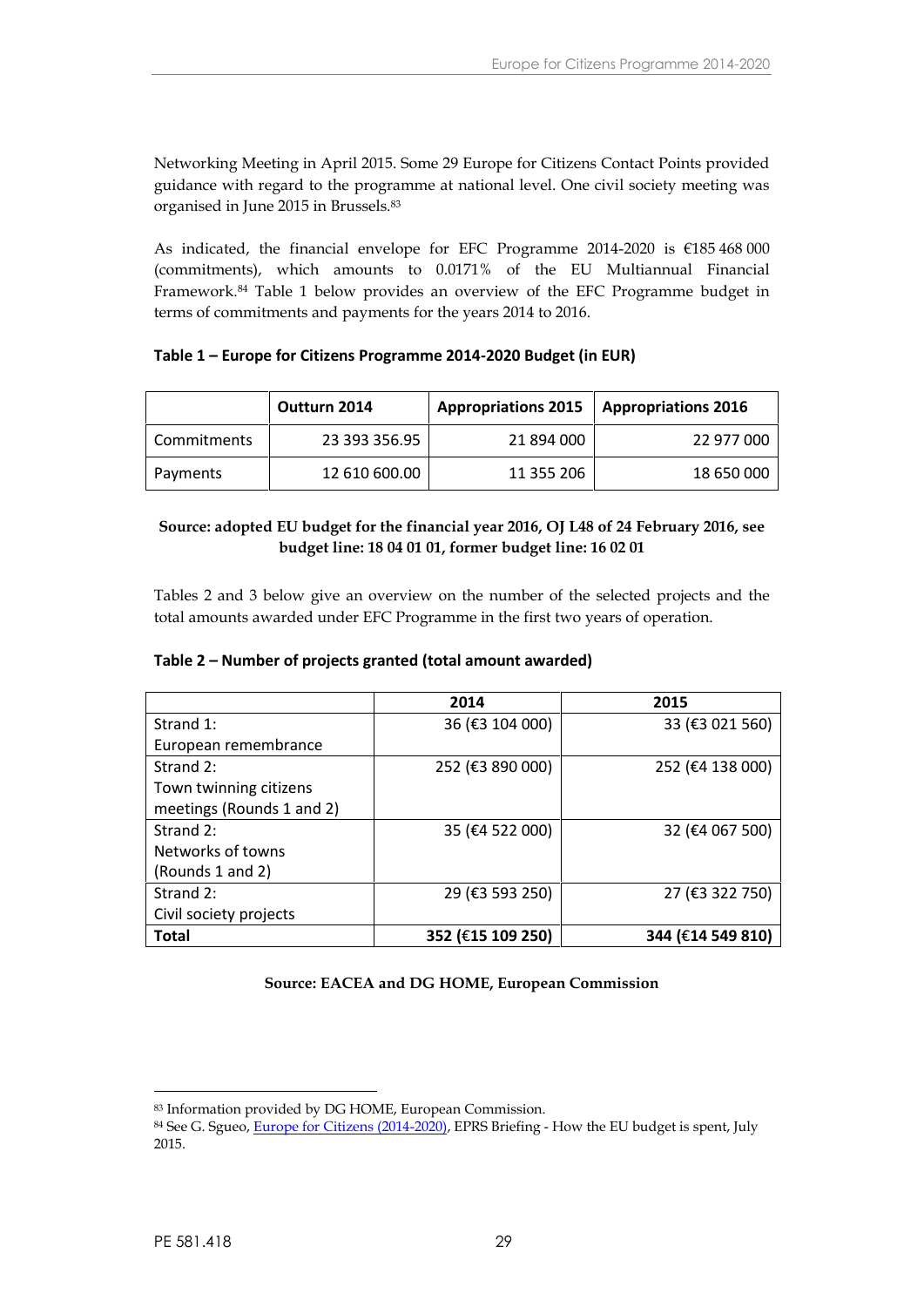#### **Table 3 – Number of think tanks and civil society organisations at European level supported (total amount awarded for multi-annual operating grants for the years 2014-2017)**

|                                                 | 2014                        | 2015             |
|-------------------------------------------------|-----------------------------|------------------|
| Structural support for Strand                   | $6$ ( $\epsilon$ 1 213 966) | $6$ (£1 213 466) |
| Structural support for Strand                   | 29 (€5 474 702)             | 31 (€5 627 984)  |
| Total structural support for<br>Strands 1 and 2 | 35 (€6 688 668)             | 37 (€6 841 450)  |

#### **Source: EACEA and DG HOME, European Commission**

### <span id="page-31-0"></span>**4.2.Strengths and weaknesses**

### <span id="page-31-1"></span>**4.2.1. Initial overall assessment**

While still being in the early stages of implementation and despite a number of challenges, the EFC Programme 2014-2020 is likely to be a unique and successful EUfunded programme, engaging citizens and building on the achievements of its predecessors. Taking stock of the first two years of the current programme leads to the conclusion that its implementation and management is sound and stable. The projects selected for funding appear to respond to the principal concerns of citizens, providing room for diversity, while also taking into account the European Commission's priorities.

The selected projects mainly deal with topics relating to migration, social inclusion and intercultural issues and they are capable of bridging local and European dimensions. Depending on the project in question, the type and intensity of the follow-up activities differ. Established partnerships in projects may lead to future and/or follow-up cooperation, contributing to creating synergies at local, national and European level.

As required by the programme, European remembrance projects now appear to be designed in a more forward-looking way, with the objective of linking past and present. It seems that the recommendations of the evaluation of the EFC Programme 2007-2013 have, to a large extent, been taken into account in view of designing the current programme.

### <span id="page-31-2"></span>**4.2.2. Reduced funding**

The considerable cut from the envisaged  $E229$  million in the Commission's original proposal down to  $E185.5$  million in the final Regulation (Article 12) is one of the main challenges to be tackled. The reduced funding has undoubtedly entailed serious consequences for the functioning of the EFC Programme as a whole. According to EACEA, there has been some streamlining, which was effective in the implementation of the programme.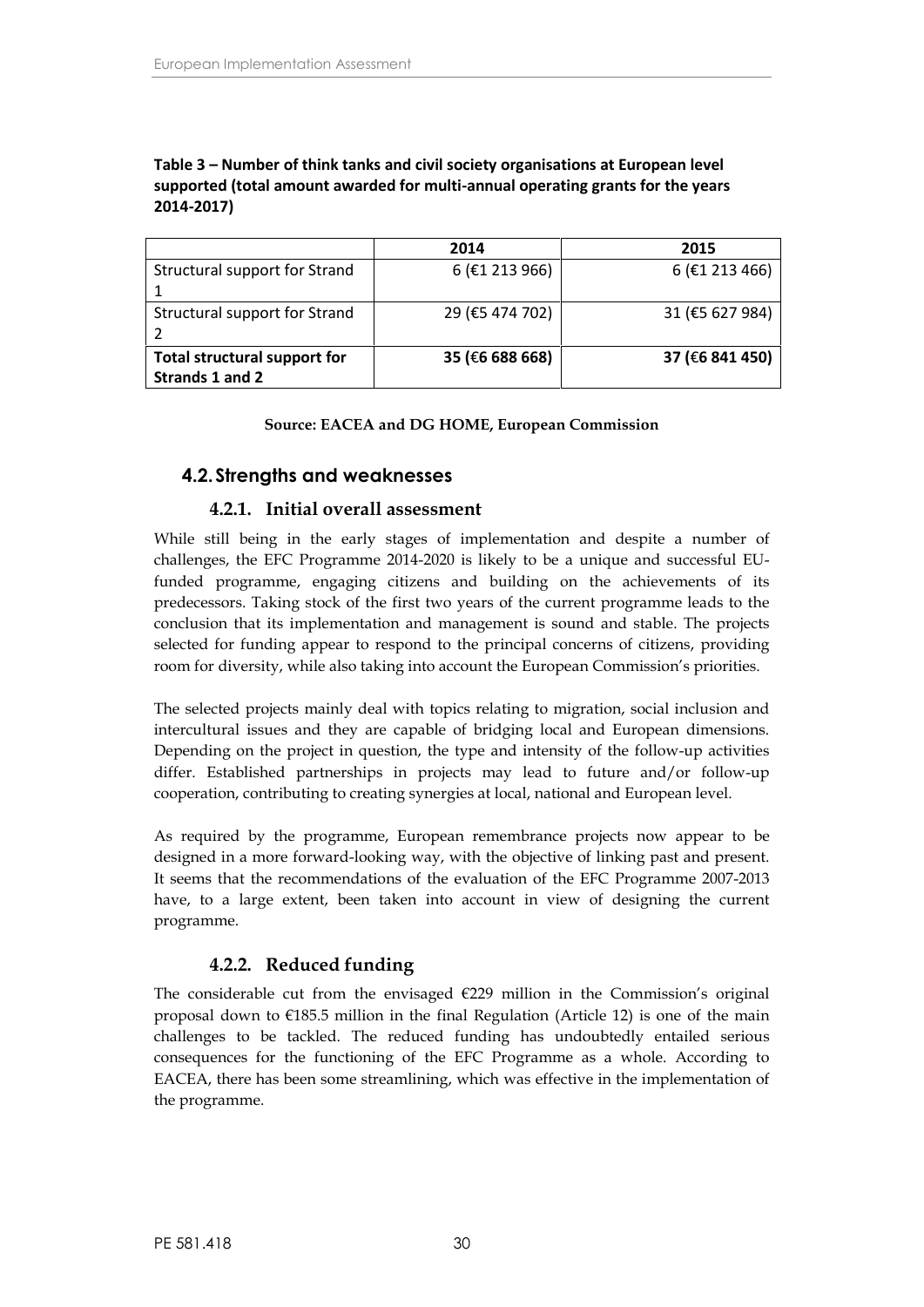The number of staff working on the EFC Programme was reduced from 24 to 21 persons at EACEA. In 2015, approximately 2 800 applications were submitted. The average success rate for projects in 2014 was merely 20%, and even lower in 2015, at 15%. These figures demonstrate how competitive participation in the EFC Programme has become, although the exceptional circumstances prevailing in 2014 should be borne in mind. EACEA confirmed that selection was difficult, due to the high overall quality of the projects. The reduced funding inevitably led to the rejection of a number of very good initiatives.

### <span id="page-32-0"></span>**4.2.3. New structure**

The new structure, from a rather broad set-up that includes four general actions (Active Citizens in Europe; Active Civil Society in Europe; Together for Europe; and Active European Remembrance), to a more streamlined two-strand programme focusing on 'European remembrance' and 'democratic engagement and civic participation', appears reasonable. Indeed, this streamlining allows for a narrower, but more focused scope, as suggested in the evaluation.

In addition, the multiannual priorities allow for more stability and visibility. Whether, and to what extent, the new structure has enabled the programme's limited funding to be deployed more strategically remains to be seen. Today, the large majority of projects selected are 'small projects' (with funding under  $\epsilon$ 60 000). An initial assessment seems to suggest that the current projects concentrate more on citizen driven activities.

The EFC Programme stipulates that approximately 20% of the total budget should be devoted to Strand 1 and approximately 60% of the total budget to Strand 2. The figures from 2014 and 2015 reveal that this allocation has not been entirely upheld (with the budget execution for Strand 1 being under the 20% mark). Strand 1 on 'European remembrance' has thus received less funding than foreseen, although the allocation as indicated refers to the entire programme, running from 2014 to 2020.

### <span id="page-32-1"></span>**4.2.4. Delayed start in 2014**

Another challenge was the delayed EFC Programme start in mid-2014. EACEA, in collaboration with the Commission, managed to swiftly adapt to such changes by, in particular, postponing submission deadlines and informing programme stakeholders widely, through the EACEA website.

### <span id="page-32-2"></span>**4.2.5. Application and selection process, payment transfers**

The application process was considerably improved with applicants completing a digitalised eForm in one of the EU's 23 working languages. The paperless application is easier and faster to handle for applicants as well as for the Commission and EACEA. This new application process has, moreover, significantly reduced the number of ineligible applications.

In addition, the project selection process was expedited. This concerns both the award decision and the time period until the contract is prepared. Likewise, pre-financing and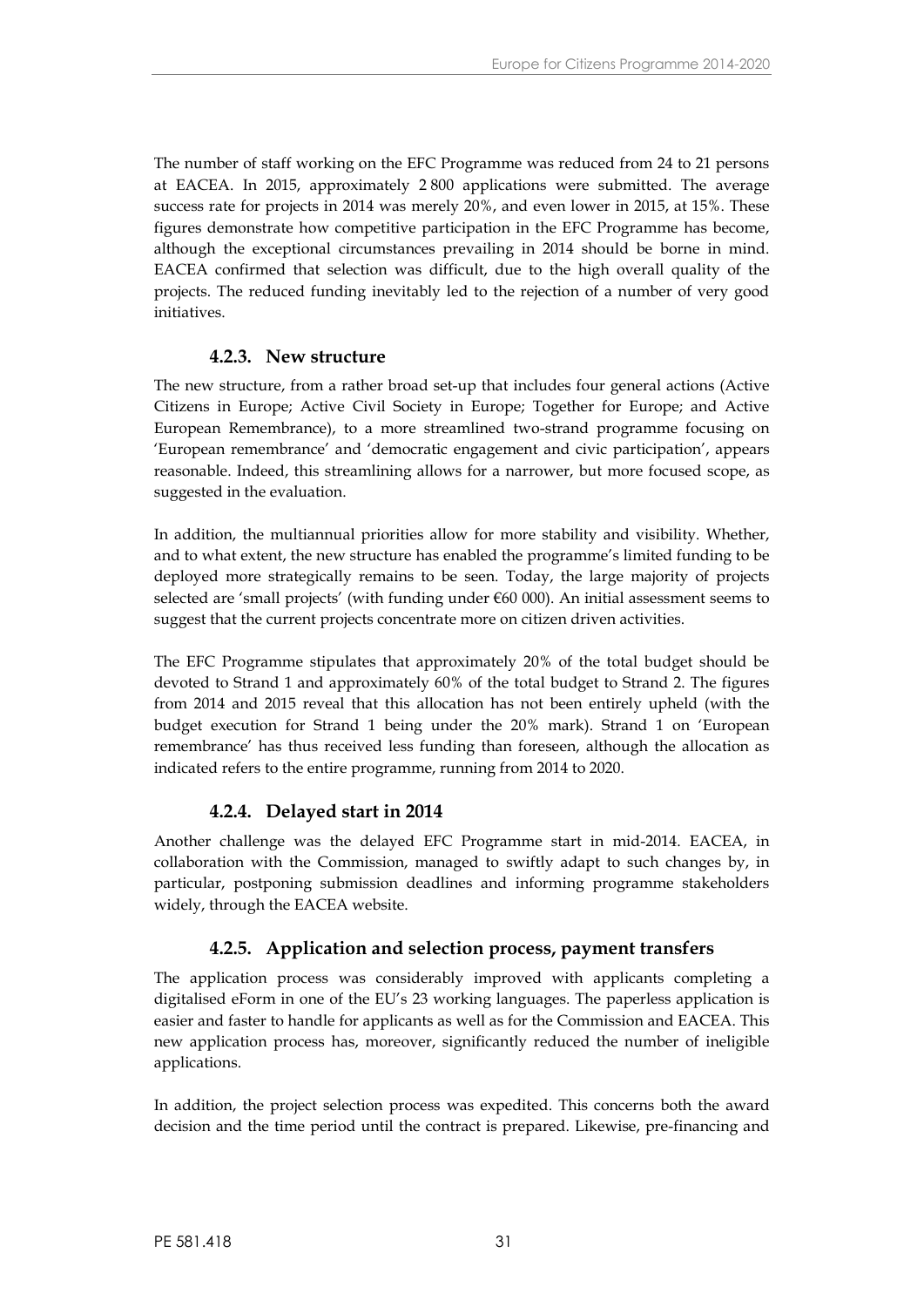regular payments are transferred to the beneficiaries much faster, allowing for projects to start without delay due to cash flow problems.

### <span id="page-33-0"></span>**4.2.6. Geographical balance**

Overall, the geographical balance of the current EFC Programme has been improved. The programme was implemented in 31 eligible participating countries in 2014 and in 33 eligible participating countries in 2015.

### <span id="page-33-1"></span>**4.2.7. Cooperation between EACEA and DG HOME**

EACEA and DG HOME consider their cooperation to be strong. Following the structural reorganisation under the Juncker Commission, the EFC Programme was transferred from DG COMM to DG HOME, which is led by Commissioner Avramopoulous, responsible for migration, home affairs and citizenship as of 1 January 2015.

However, the question arises as to whether the transfer proceeded as smoothly as described. To recall, the 'citizenship' portfolio was originally envisaged to be in the hands of the Hungarian Commissioner, Tibor Navracsics – now in charge of education, culture, youth and sport. This move was, however, rejected by the European Parliament's CULT Committee, and the Juncker Commission had to reshuffle portfolios. It is understandable that the Commissioner responsible for citizenship (as well as for migration and home affairs) would be entrusted with the EFC Programme. However, the programme also promotes civic education and remembrance in Europe, considering the programme's general objectives (to contribute to citizens' understanding of the Union, its history and diversity; to foster European citizenship; and to improve conditions for civic and democratic participation at Union level).

### <span id="page-33-2"></span>**4.2.8. Monitoring and evaluation**

In terms of monitoring and evaluation (Article 15), the Commission is bound to submit an interim evaluation on programme implementation in 2017, a communication on the continuation of the programme in 2018, and an ex-post evaluation in 2023.

In addition, it is positive to note that (as suggested in the evaluation of the previous EFC Programme) performance-related indicators have been integrated into Council Regulation (EU) No 390/2014 (see Article 15 and Section III on monitoring). These indicators will help to provide important quantitative and qualitative information on the evaluation and continuation of the programme. The performance-related indicators concern, inter alia, the programme results, the number and quality of projects, applicants and participants, geographical coverage, and partnerships, as well as beneficiaries' perception of the EU and its institutions.

## <span id="page-33-3"></span>**5. Preliminary findings and recommendations**

From the initial experiences of two years of running, it seems that the EFC Programme 2014-2020 is likely to tie in with previous successes providing for a unique opportunity to engage citizens in Europe and beyond. It appears that the implementation of the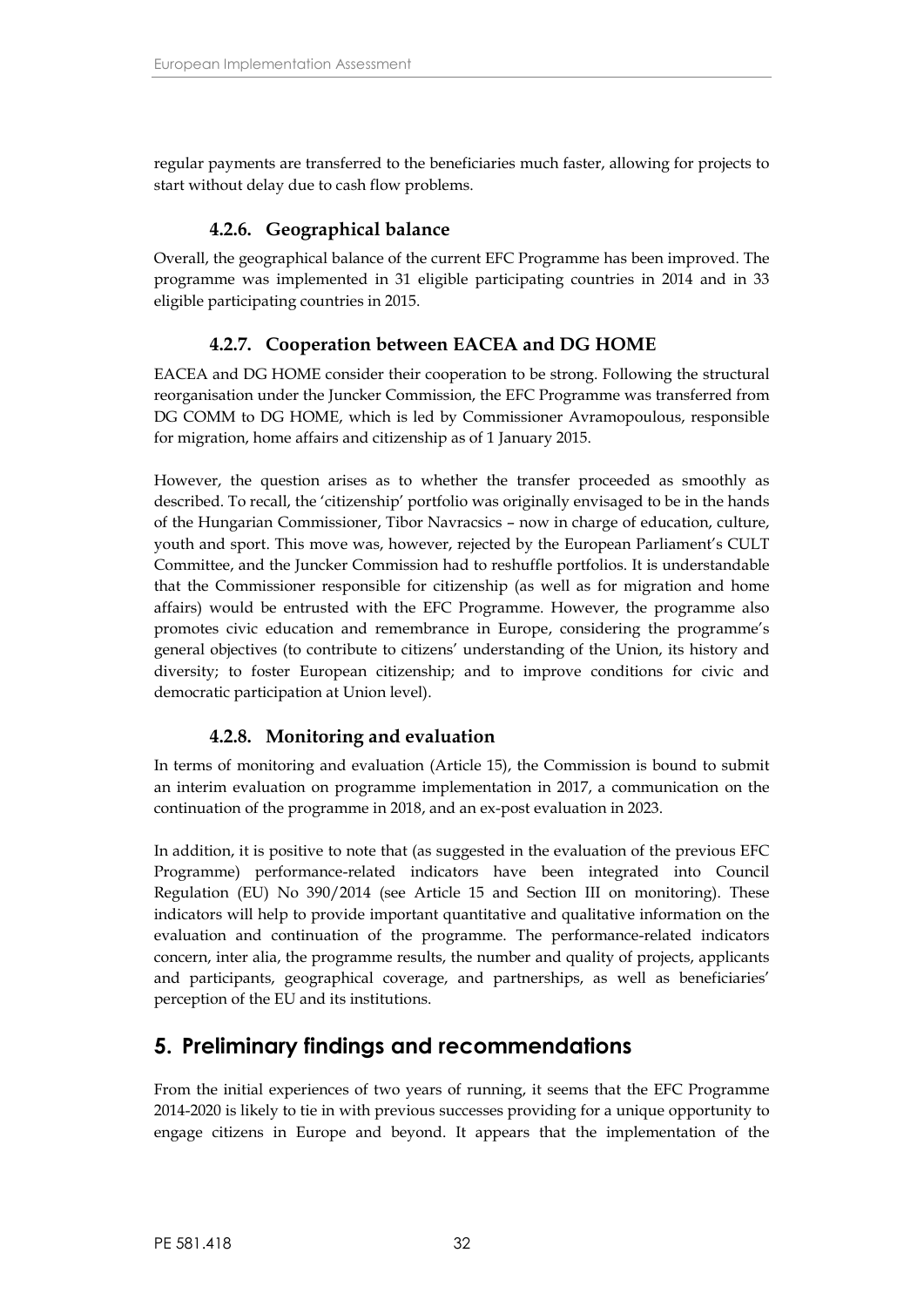programme is on track and its management stable in the hands of EACEA and DG HOME.

The fact that many projects focus on issues such as migration, social inclusion and interculturality corresponds to the realities and challenges European societies are confronted with today.

According to EACEA, 2 000 organisations in Europe are directly involved in the projects granted and the Programme reaches approximately one million citizens directly and indirectly.

As stressed by the European Parliament, the use of **adequate** funding is necessary to attain the programme's objectives. However, the substantial reduction in funding represents a major challenge with serious consequences for the functioning of the EFC Programme as a whole.

Considering the current political climate, in which an increasing number of citizens question the foundations of the EU, decisive action is indispensable. It is for this reason that the reduction in funding for the EFC Programme is a serious handicap to successful implementation: to reiterate, the budget for the current EFC Programme is €185 468 000 (down from  $\epsilon$ 215 000 000 under the previous programme), which amounts to merely 0.0171% of the EU Multiannual Financial Framework.

The rise in the number of applications shows that there is a clear need for the EFC Programme, making it distinct from other funding programmes. In 2015, approximately 2 800 applications were submitted, out of which 408 projects were selected for funding. Participation in the EFC Programme has thus become very competitive. EACEA confirmed that the selection has been difficult due to the high overall quality of the projects.

The new structure of the EFC Programme, based on two strands with a more focused scope, and the multiannual priorities, allow for more stability and visibility. It appears that projects submitted during the last two years were more structured and had a stronger thematic focus. The projects selected for funding seem to respond to the principal concerns of citizens, providing room for diversity, while also taking into account the European Commission's priorities.

The application and selection processes have been improved and expedited, respectively. Beneficiaries received pre-financing payments, and faster regular payments for projects. EACEA, together with the Commission, managed to adjust to the programme's delayed start in mid-2014.

The selection of projects seems well-balanced geographically: all Member States except one were project beneficiaries in 2015. The largest number of applications selected were from Hungary (17%), followed by Slovakia (13%), and Italy and Germany (11%). In addition, a Serbian and a Macedonian project have been selected for operating grants for the period 2015-2017.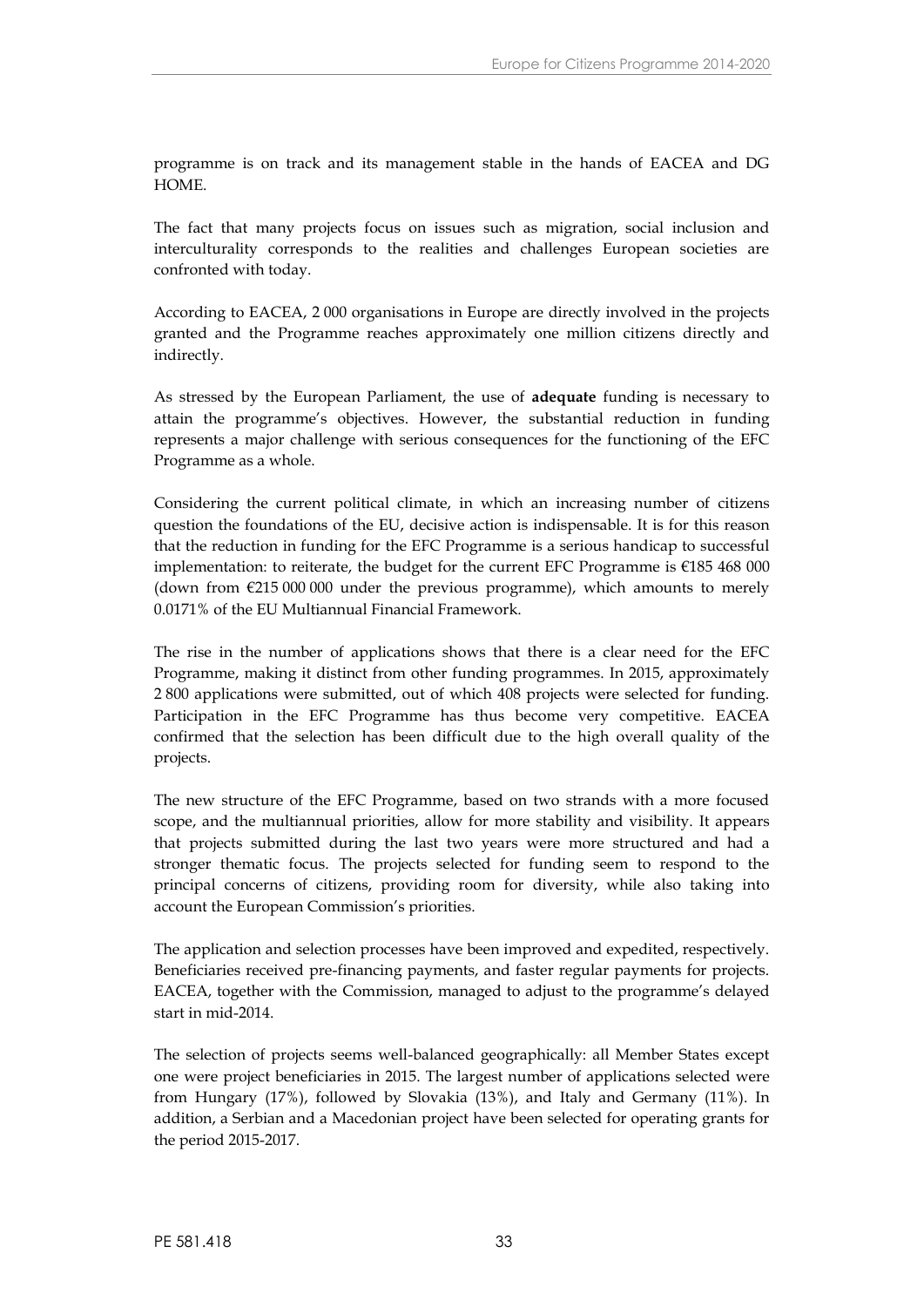Finally, it is encouraging to note that the Commission has identified and integrated performance-related indicators, which are useful for obtaining crucial information to assess the implementation and continuation of the EFC Programme. The Commission plans to carry out an interim evaluation at the end of 2017, as well as an ex-post evaluation of the programme in 2023.

In conclusion, the following recommendations regarding the EFC Programme can be made:

- in light of the EU institutions' duties under Article 11 TEU and 20 TFEU, the funding of the EFC Programme should be considerably increased, with a view to attaining the programme's objectives and guaranteeing its smooth functioning and proper implementation.
- the budget should be allocated as stipulated in Council Regulation (EU) No 390/2014, meaning approximately 20% of the total budget should be devoted to Strand 1; approximately 60% of the total budget to Strand 2; approximately 10% of the total budget of the programme should be devoted to horizontal action (valorisation); and approximately 10% of the total budget of the programme should be allocated to programme management.
- guarantees should be sought that funding envisaged for the EFC Programme is actually attributed to and used for EFC Programme objectives and implementation.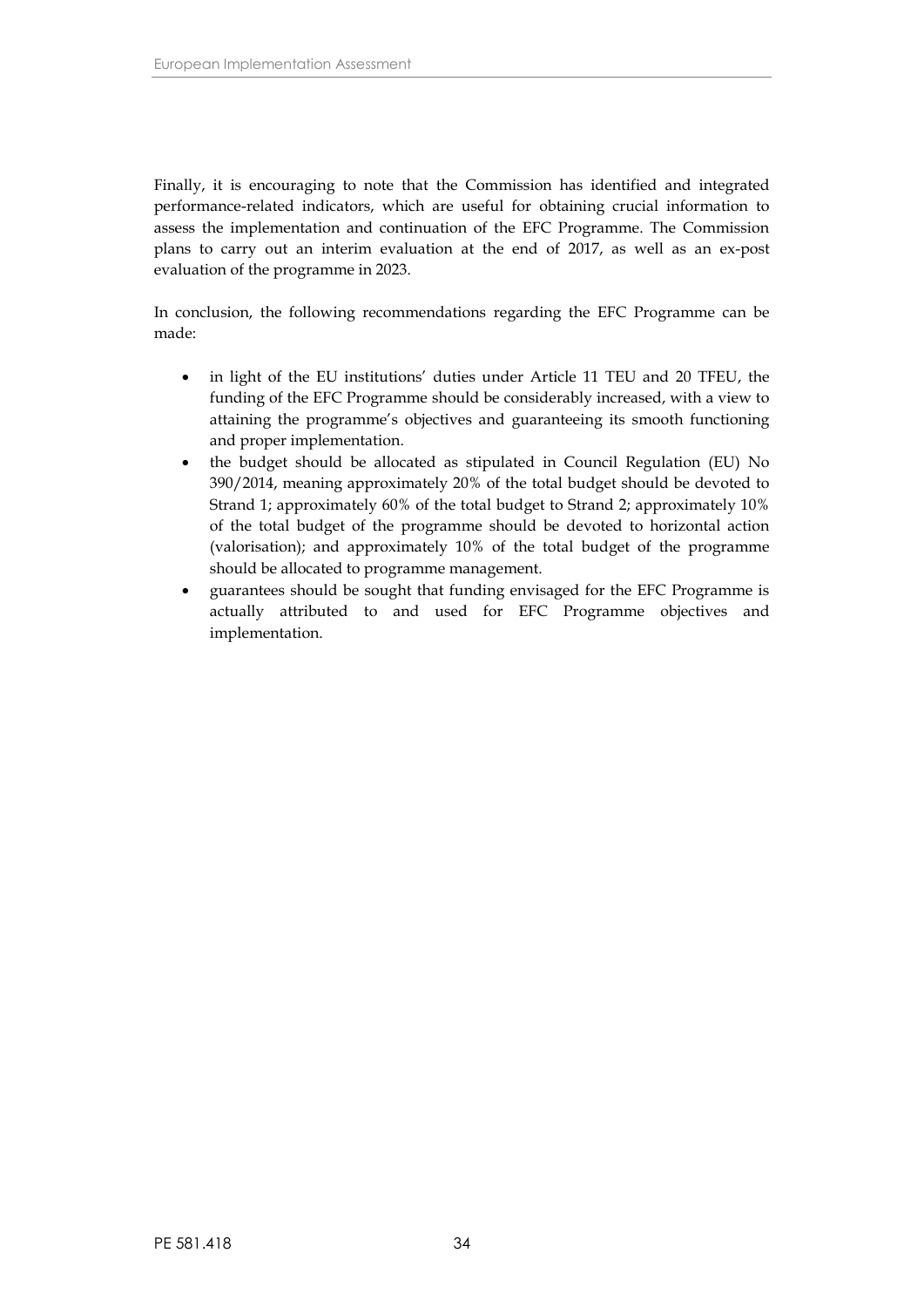## <span id="page-36-0"></span>**6. Main references**

I. Anglmayer, [The European Citizens' Initiative: the experience of the first three years](http://www.europarl.europa.eu/RegData/etudes/IDAN/2015/536343/EPRS_IDA(2015)536343_EN.pdf), EPRS In-Depth Analysis, April 2015.

Coffey International and Deloitte, Ex-post evaluation of the Europe for Citizens Programme 2007-2013 - Final Report prepared for the European Commission, September 2015.

CoR, Opinion of the Committee of the Regions on 'EU financial instruments in Justice and Citizenship' (2012/C 277/06), 18 July 2012.

CoR, Opinion of the Committee of the Regions on 'Reconnecting Europe with its citizens — more and better communication at local level' (2015/C 019/09), 3 December 2014.

Council of the EU, Revised Report from the Permanent Representatives Committee (Part 1) to Council: Proposal for a Council Regulation establishing for the period 2014- 2020 the programme 'Europe for Citizens', 9095/1/12, Brussels, 4 May 2012.

Ecorys, Interim Evaluation of the Europe for Citizens Programme 2007-13 – Final Report prepared for the European Commission (DG COMM), 2010.

Ecorys, Online Consultation on the Future of the Europe for Citizens Programme – Final analysis of responses, March 2011.

Ecotec, Europe for Citizens Survey 2009 – Developing impact indicators for the Europe for Citizens programme and adapting them to the 2009 Annual Management Plan, Final technical report, October 2009.

EESC, Group II – 'Various Interests' Compendium – Participative Democracy and Civil Dialogue: a retrospective overview written by the EESC, 2010.

EESC, Opinion of the European Economic and Social Committee on the Proposal for a Council Regulation establishing for the period 2014-2020 the programme 'Europe for Citizens', COM(2011) 884 final — 2011/0436 (APP) (2012/C 299/22), 11 July 2012.

European Commission, DG EAC, Report on the activities under the 'Europe for Citizens Programme' 2008, EFCC/120/2009-EN.

European Commission, Report on the mid-term evaluation of the 'Europe for Citizens' Programme 2007-2013, COM(2011) 83, 1 March 2011.

European Commission, Impact Assessment Board Opinion: DG COMM – Impact assessment on the 'Citizens for Europe' Programme 2014-2020, 23 September 2011, Ref. Ares(2011)1013171

European Commission, Impact Assessment accompanying the document 'Proposal for a Regulation of the Council establishing for the period 2014-2020 the programme 'Europe for Citizens' to promote European citizenship', SEC(2011) 1562, 14 December 2011.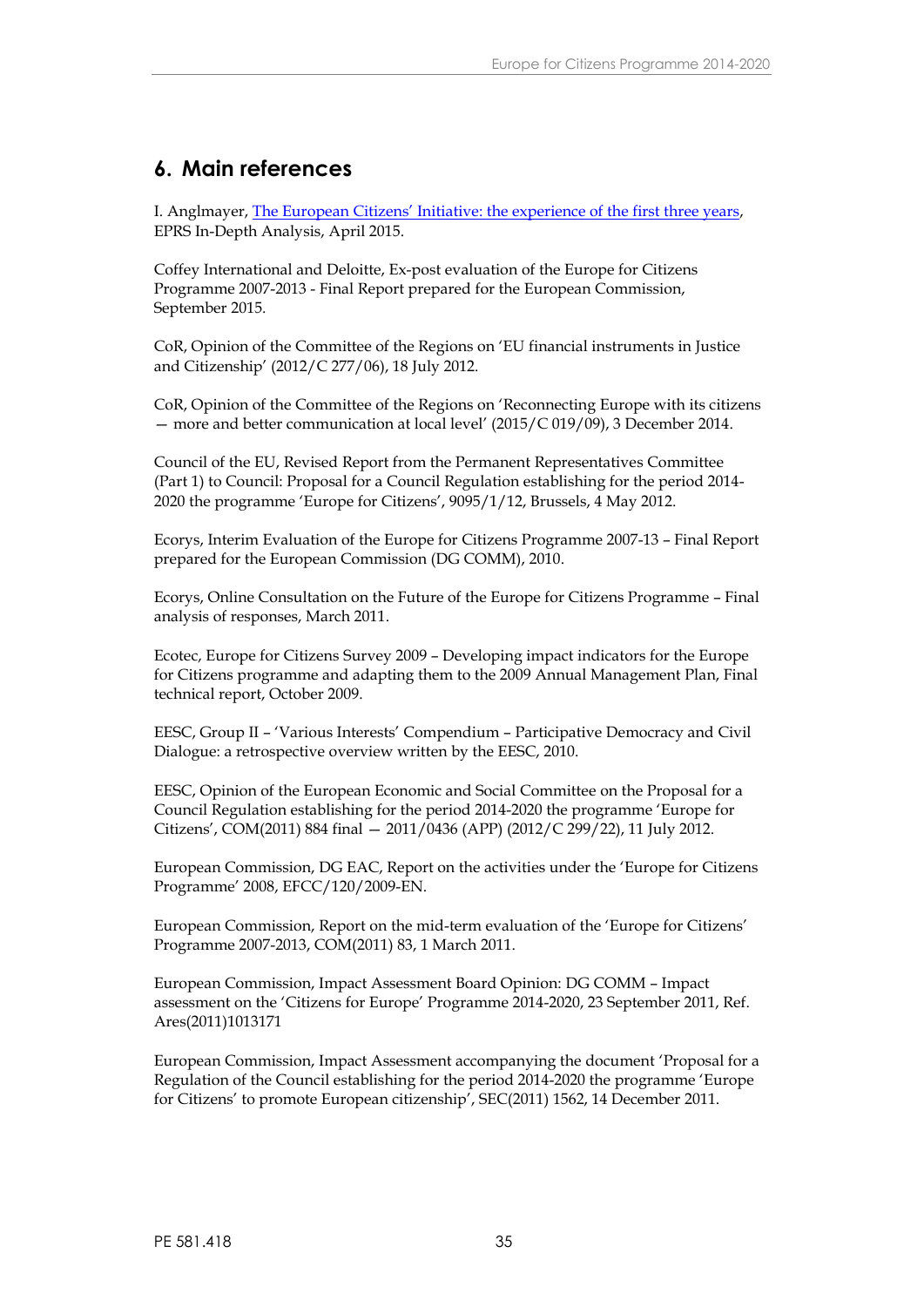European Commission, The citizen's effect – 25 features about the Europe for Citizens Programme, 2012.

European Commission, EACEA Annual Work Programme 2014.

European Commission/EACEA, Programme Guide 'Europe for Citizens Programme 2014-2020 (version valid as of January 2014).

European Commission, EACEA 2014 Annual Activity Report, Ref. Ares(2015)1413559, 31 March 2015.

European Commission, [Framework for civil dialogue in matters covered by the](http://ec.europa.eu/citizenship/pdf/framework_for_civil_dialogue_efc_2014_2020final.pdf) 'Europe for Citizens' [Programme 2014-2020](http://ec.europa.eu/citizenship/pdf/framework_for_civil_dialogue_efc_2014_2020final.pdf).

European Commission, Report from the Commission to the European Parliament, the Council, the European Economic and Social Committee and the Committee of the Regions on the implementation, results and overall assessment of the 'Europe for Citizens' Programme 2007-2013, COM(2015) 652, 16 December 2015.

European Commission, [Evaluation Roadmap: Mid-term evaluation of the Europe](http://ec.europa.eu/smart-regulation/roadmaps/docs/2017_home_175_evaluation_europe_for_citizens_en.pdf) for [Citizens Programme 2014-2020](http://ec.europa.eu/smart-regulation/roadmaps/docs/2017_home_175_evaluation_europe_for_citizens_en.pdf), 2 May 2016.

European Parliament, resolution of 23 October 2012 in the interests of achieving a positive outcome of the Multiannual Financial Framework 2014-2020 approval procedure, P7\_TA(2012)0360.

European Parliament, Report of 12 December 2012 on the proposal for a Council regulation establishing for the period 2014-2020 the programme 'Europe for Citizens' (Rapporteur: Hannu Takkula), A7-0424/2012.

European Parliament, legislative resolution of 19 November 2013 on the draft Council regulation establishing for the period 2014-2020 the programme 'Europe for Citizens' (12557/2013 – C7-0307/2013 – 2011/0436(APP)) (Special legislative procedure – consent).

European Parliament, resolution of 19 January 2016 on the role of intercultural dialogue, cultural diversity and education in promoting EU fundamental values (2015/2139(INI)), P8\_TA(2016)0005.

House of Commons – European Scrutiny Committee, Twenty-fifth Report of Session 2013-14 (HC 83-xxii).

Letter of the Chair of the Committee on Legal Affairs, Mr Klaus-Heiner Lehne, addressed to the Chair of the Committee on Culture and Education, Ms Doris Pack, of 28 March 2012, Subject: Opinion on the legal basis of the proposal for a Council regulation establishing for the period 2014-2020 the programme 'Europe for Citizens' (COM(2011)0884 - 2011/0436(APP)), PE486.126v01-00.

A. Kutay, Governance and European Civil Society, Routledge 2014.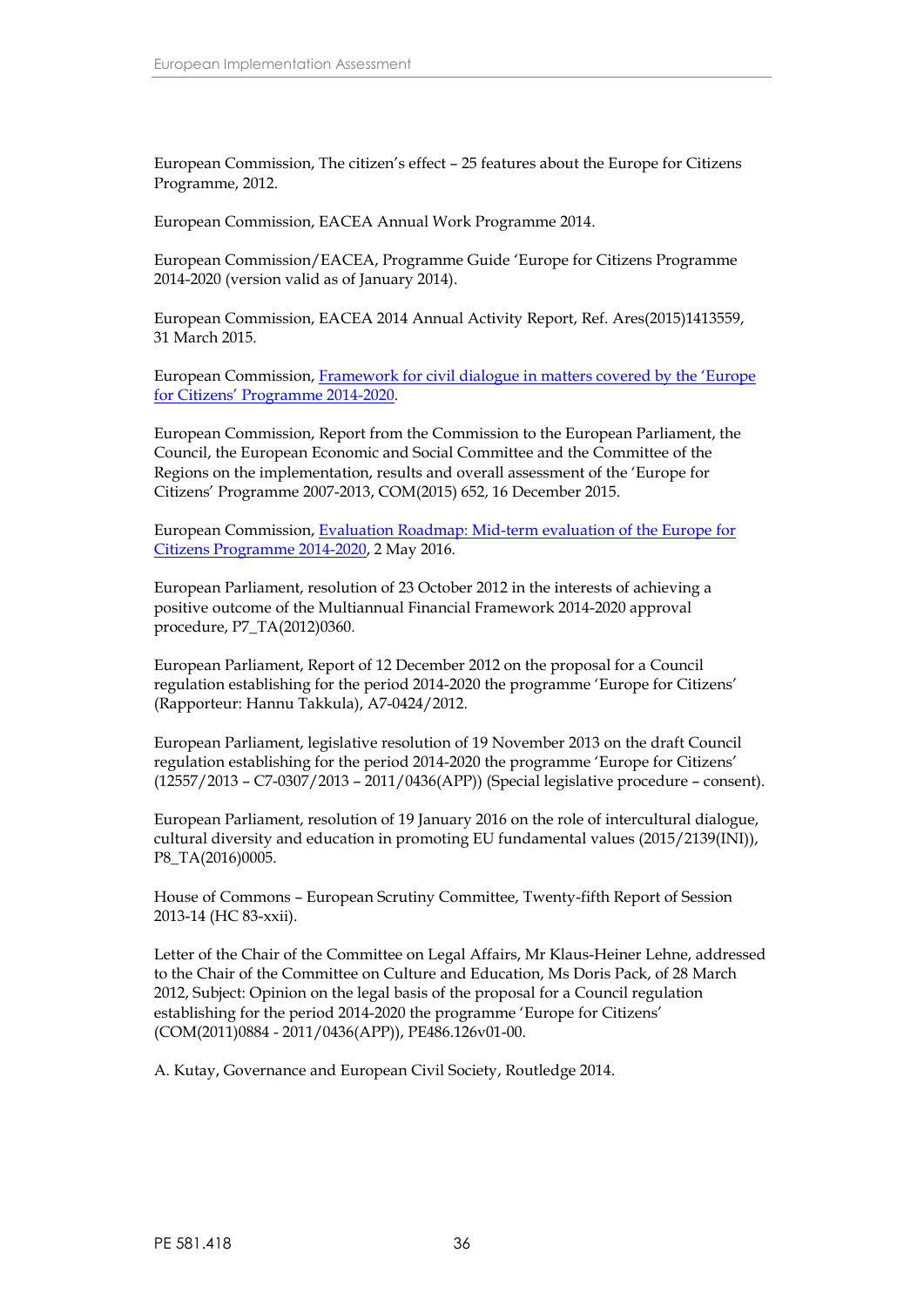K. Mäkinen, 'Constructing Europe as an Area via EU Documents on Citizenship and Culture', in: The Meanings of Europe (ed. C. Wiesner and M. Schmidt-Gleim), Routledge 2014.

M.J. Prutsch, [Europe for Citizens \(2014-2020\)](http://www.europarl.europa.eu/RegData/etudes/note/join/2012/495822/IPOL-CULT_NT(2012)495822_EN.pdf), European Parliament, Policy Department B, September 2012.

Public Policy and Management Institute and Eureval, Measuring the Impact of the Europe for Citizens Programme prepared for the European Commission (DG COMM), May 2013.

G. Sgueo, [Europe for Citizens \(2014-2020\)](http://www.europarl.europa.eu/RegData/etudes/BRIE/2015/564392/EPRS_BRI(2015)564392_EN.pdf), EPRS Briefing - How the EU budget is spent, July 2015.